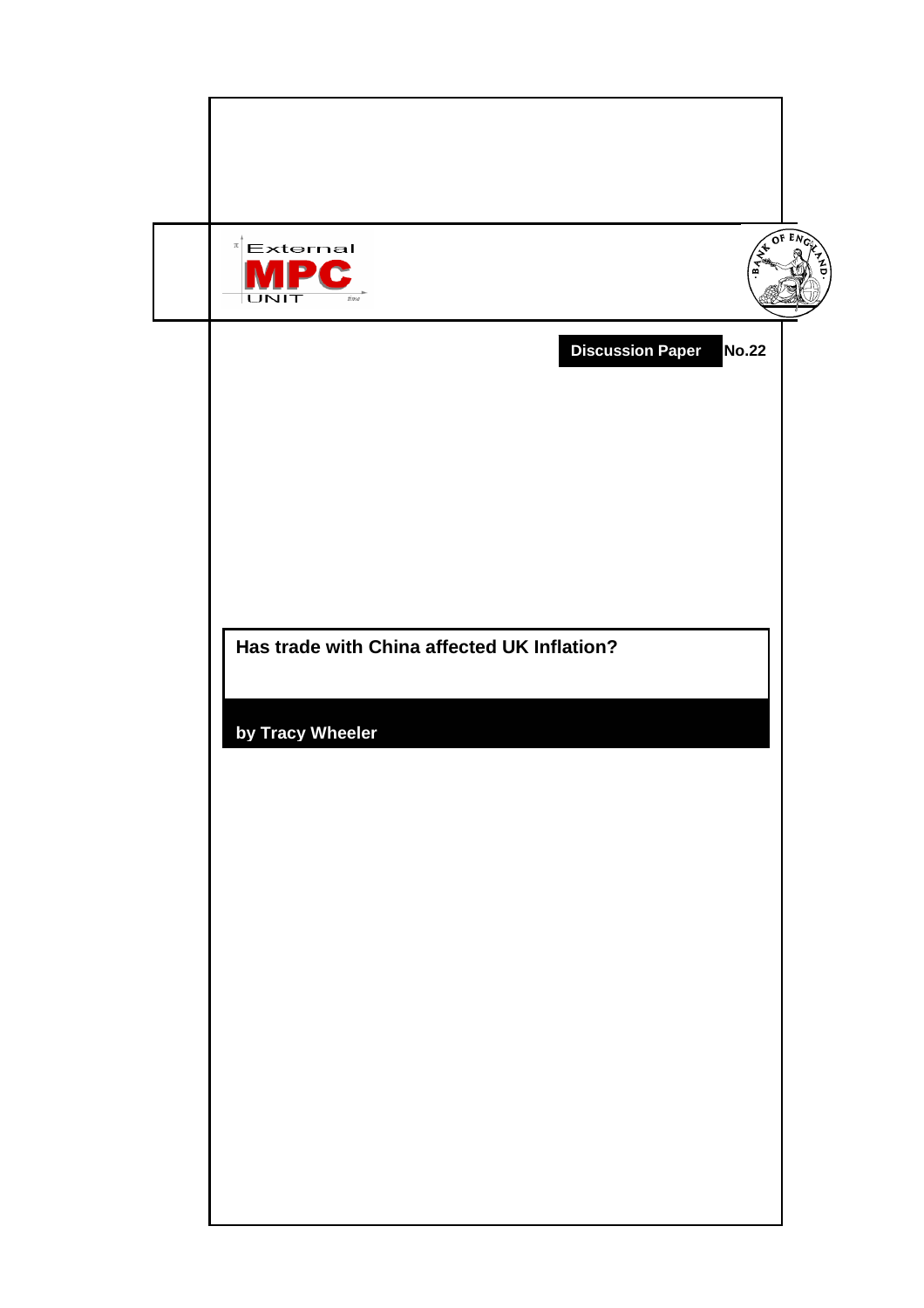# **External MPC Unit Discussion Paper No 22\***

## Has trade with China affected UK inflation?

By Tracy Wheeler\*\*

February 2008

## ISSN: 1748 6203 Copyright Bank of England 2008

The author wishes to thank Kate Barker for valuable comments and suggestions.

This paper has been externally refereed.

(\*) Disclaimer: These Discussion Papers report on research carried out by, or under supervision of the External Members of the Monetary Policy Committee and their dedicated economic staff. Papers are made available as soon as practicable in order to share research and stimulate further discussion of key policy issues. However, the views expressed are those of the author and do not represent the views of the Bank of England or necessarily the views of other External Members of the Monetary Policy Committee.

(\*\*) External MPC Unit, Bank of England, Threadneedle Street, London, EC2R 8AH.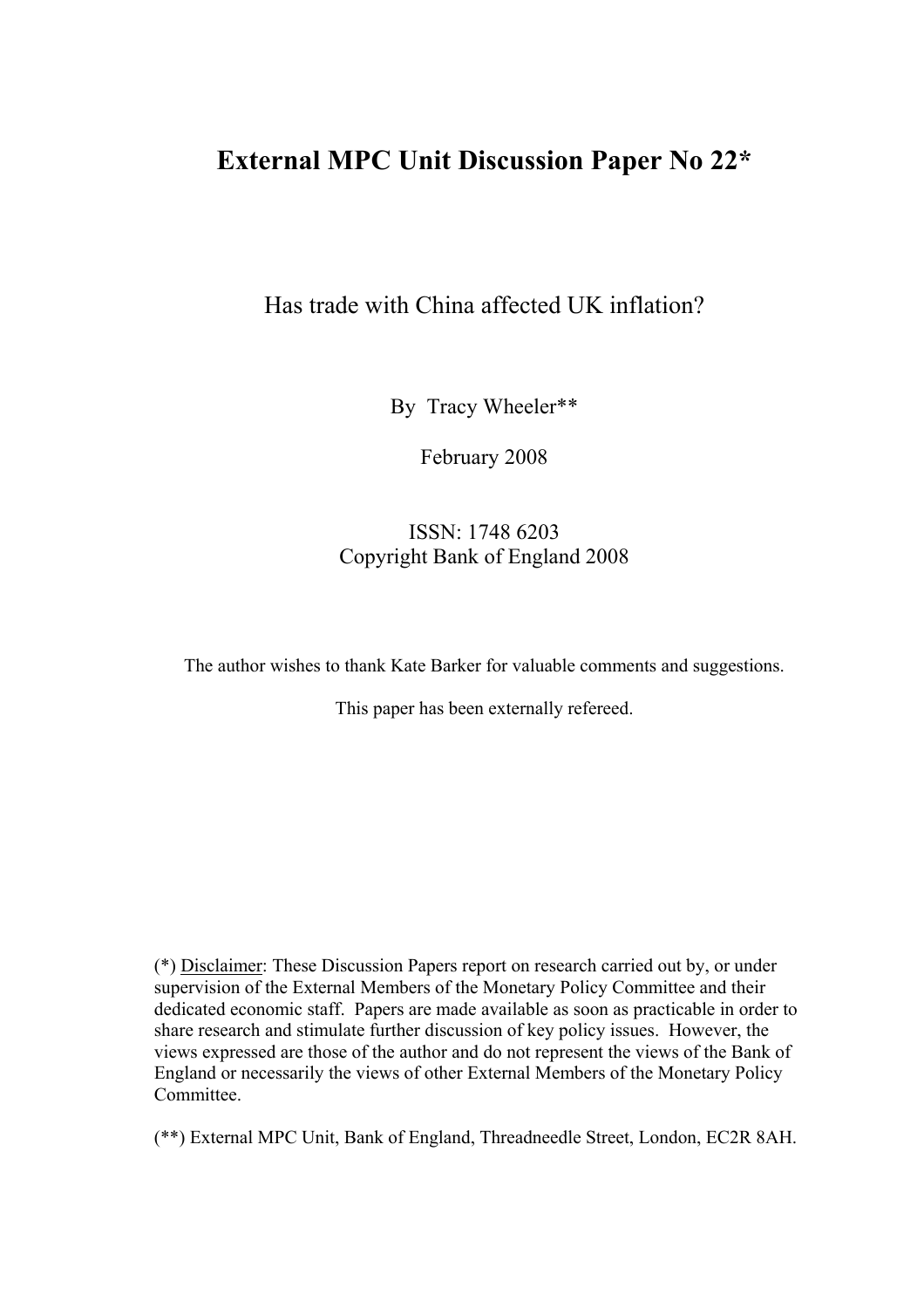## **Contents**

|                | Abstract                                   | 3              |
|----------------|--------------------------------------------|----------------|
|                | Summary                                    | $\overline{4}$ |
| $\mathbf{1}$   | Introduction                               | 6              |
| $\overline{2}$ | Preliminary data analysis                  | 8              |
| 3              | Theoretical context and literature         | 11             |
|                | 3.1 Theoretical context                    | 11             |
|                | 3.2 Literature                             | 13             |
| 4              | Additive calculation                       | 18             |
|                | 4.1 Methodology                            | 18             |
|                | 4.2 Data                                   | 19             |
|                | 4.3 General results                        | 20             |
|                | 4.4 Results for China and Asia             | 21             |
| 5              | Regression based estimates                 | 22             |
|                | 5.1 Methodology                            | 22             |
|                | 5.2 Data                                   | 24             |
|                | 5.3 Simple statistical analysis            | 24             |
|                | 5.4 Panel data analysis                    | 26             |
|                | 5.5 Discussion of results                  | 28             |
| 6              | What does this say about future inflation? | 31             |
| 7              | Conclusion                                 | 32             |
|                | Appendix A: Charts and tables              | 34             |
|                | Appendix B: Data desciption                | 47             |
|                | References                                 | 51             |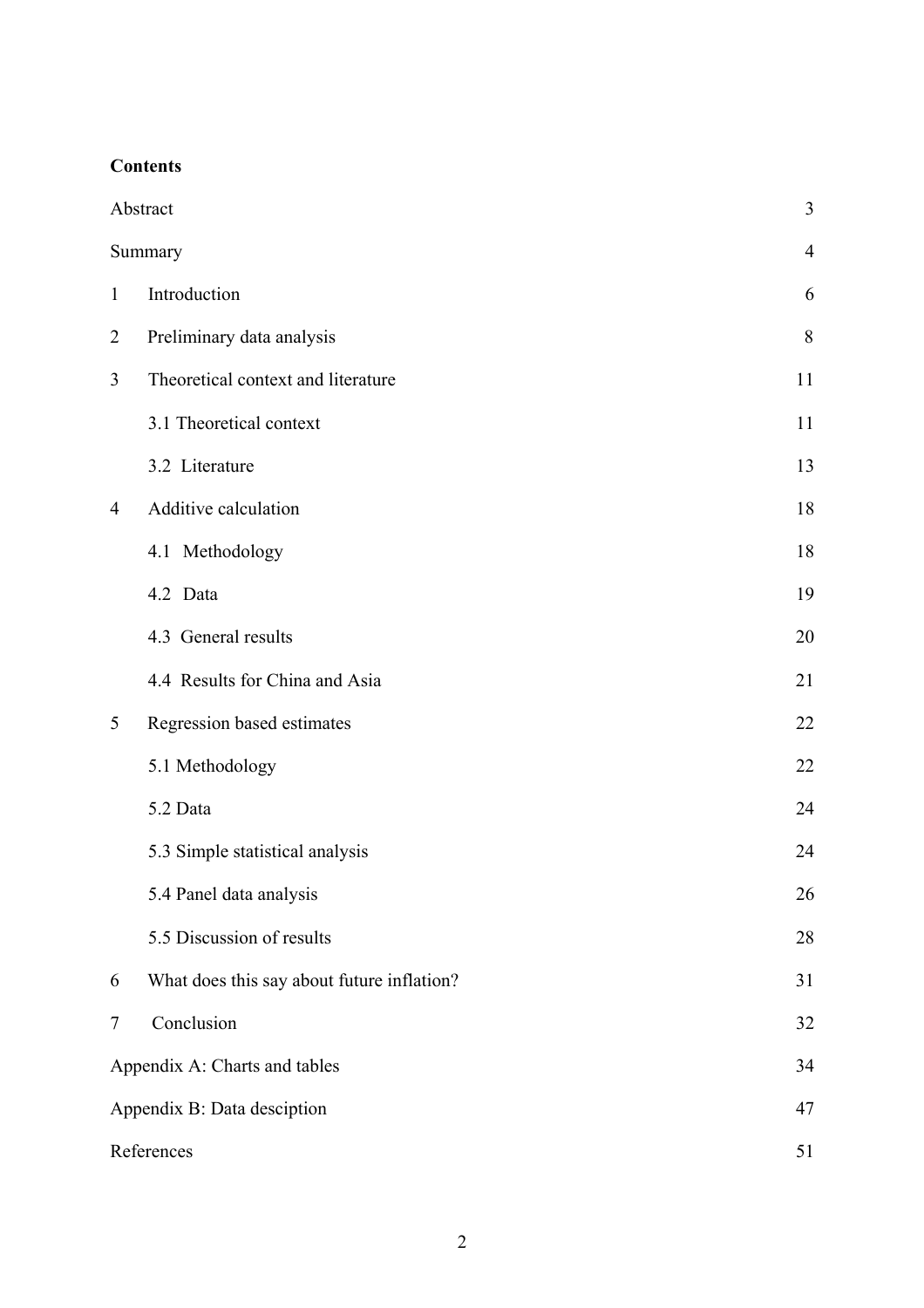#### **Abstract**

This paper investigates empirically whether the level or growth of cheap imports from China has had an impact on UK inflation. We use two methods; the first calculates UK weighted world export price inflation as the sum of the effect of the inflation level in the UK's trading partners and the effect of substituting imports from more expensive countries with imports from countries with lower price levels. The second estimates these two effects on UK inflation using panel regressions. The results from the first method suggest that the substitution of imports from more expensive countries with imports from China reduced UK weighted world export price inflation by an average of -0.75 percentage points per annum from 2000 to 2004. Similarly, the panel regressions suggest that over the 1997- 2005 period this substitution had a small but significant downward impact on UK CPI inflation. However, the same regressions also suggest that higher inflation in imports from China than in imports from other countries has put upward pressure on some components of UK CPI inflation. As this upward 'inflation effect' is likely to have outweighed the downward 'substitution effect' the regressions suggest that the overall effect of Chinese imports on UK CPI inflation from 1997-2005 was positive.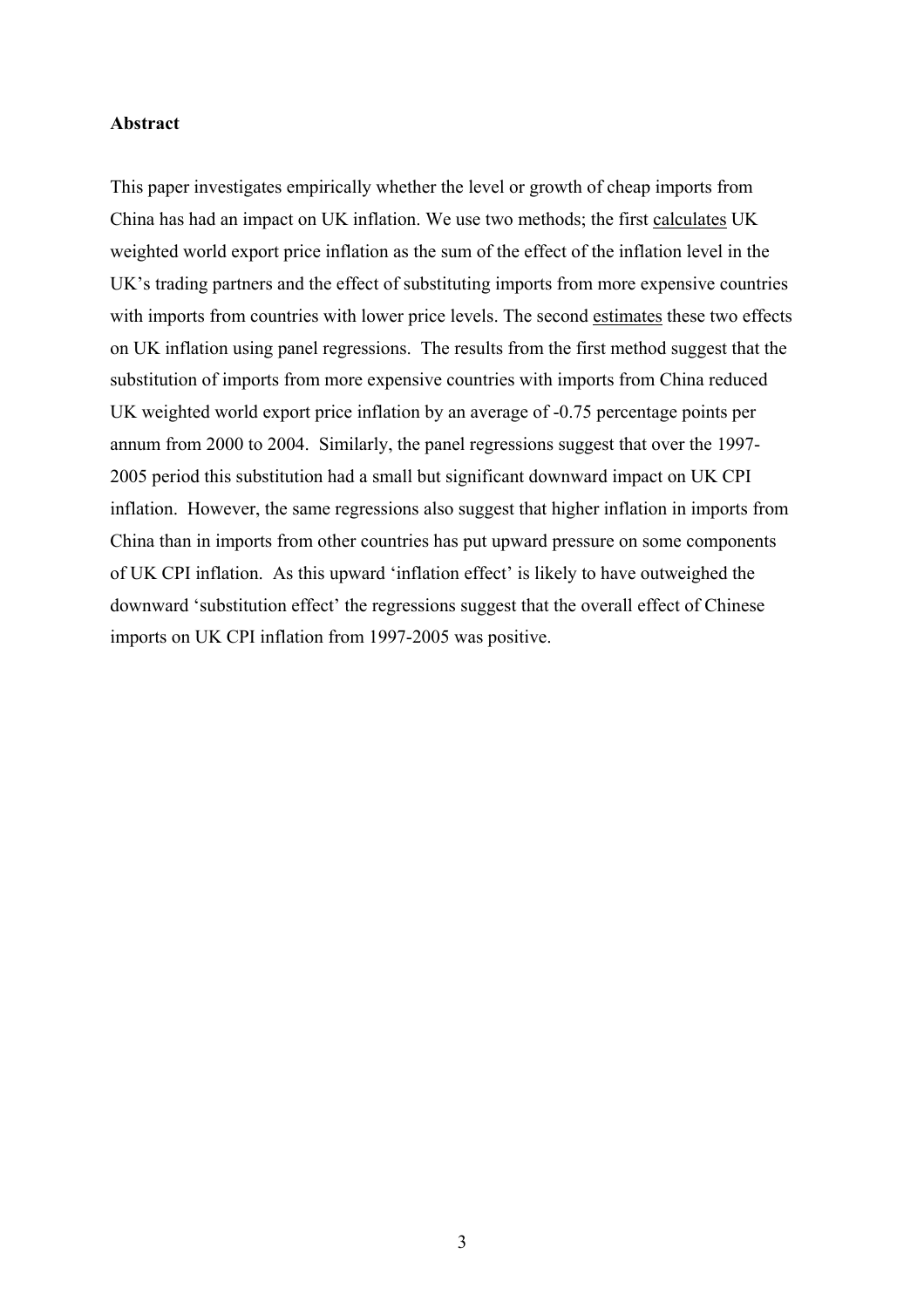#### **Summary**

The emergence of a new large low cost producer with the potential for further strong growth in supply on to the world trade scene has raised questions as to the economic impact this has on its trade partners. This paper empirically examines the impact of the level and growth in UK imports from China on UK inflation. We identify two main channels through which trade with China can affect UK inflation, the 'switching effect' which occurs as imports from other countries are substituted with cheaper imports from China, and the 'inflation effect' through which export price inflation in China can pass along the production chain to UK inflation. We use two methodologies to estimate the size of these potential effects, the first calculates UK weighted world export price inflation (which should track UK import price inflation fairly closely) as the cross-country sum of weighted export price inflation in countries exporting to the UK and the effect of substituting imports from more expensive countries with those from countries with lower price levels. The second method estimates the impact of the level and growth in imports from China (indicating the inflation and switching effects respectively) on UK inflation by category using panel regressions.

The results of the first method suggest that the growth in imports from China reduced UK weighted world export price inflation by an average of 0.75 percentage points (pp) per annum from 2000 to 2004, and this was driven by the switching of imports to China rather the level of inflation in China. The results of the second method suggest that during the 1997 to 2005 period a 1pp increase in the UK's import share from China in a certain goods category was associated with 0.2pp lower consumer price index (CPI) inflation in that category, and from 1999 to 2005 0.3pp lower manufacturers' import price index (MIPI) inflation in that category. However, the regressions also suggest that categories with a higher import share from China tend to have higher CPI inflation due to higher inflation in imports from China than in other UK trade partners, and this upward inflation effect is likely to have dominated the downward switching effect.

Regardless of whether the combined switching and inflation effects are positive or negative it is important to note that in the medium term any effects will not affect aggregate CPI inflation as this is determined by domestic monetary policy. Hence if one effect was to dominate and push CPI in some categories with a high/growing import share from China

4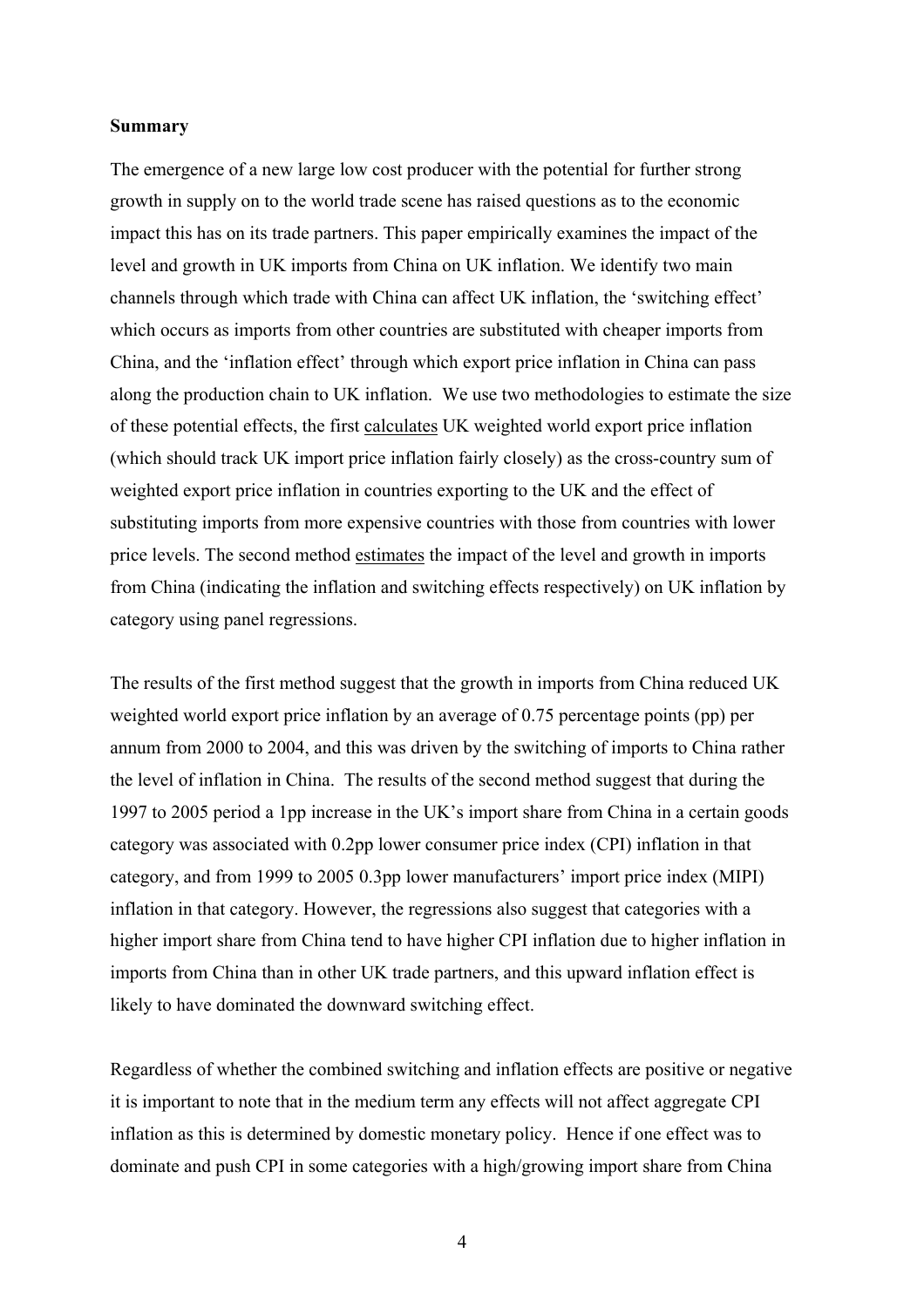above/below the target level this would drag up/down aggregate CPI inflation in the shortrun, but in the medium term aggregate CPI inflation would return to target provided the appropriate monetary policy response had been adopted. There may though be some distributional effects as domestic industries competing in sectors where imports from China have been very competitive would face lower profits, whilst those competing in nontradable sectors would be affected by any change in consumers' real incomes (caused by a change in the relative price of traded goods and any monetary policy response) that led them to adapt their demand for domestic goods and services.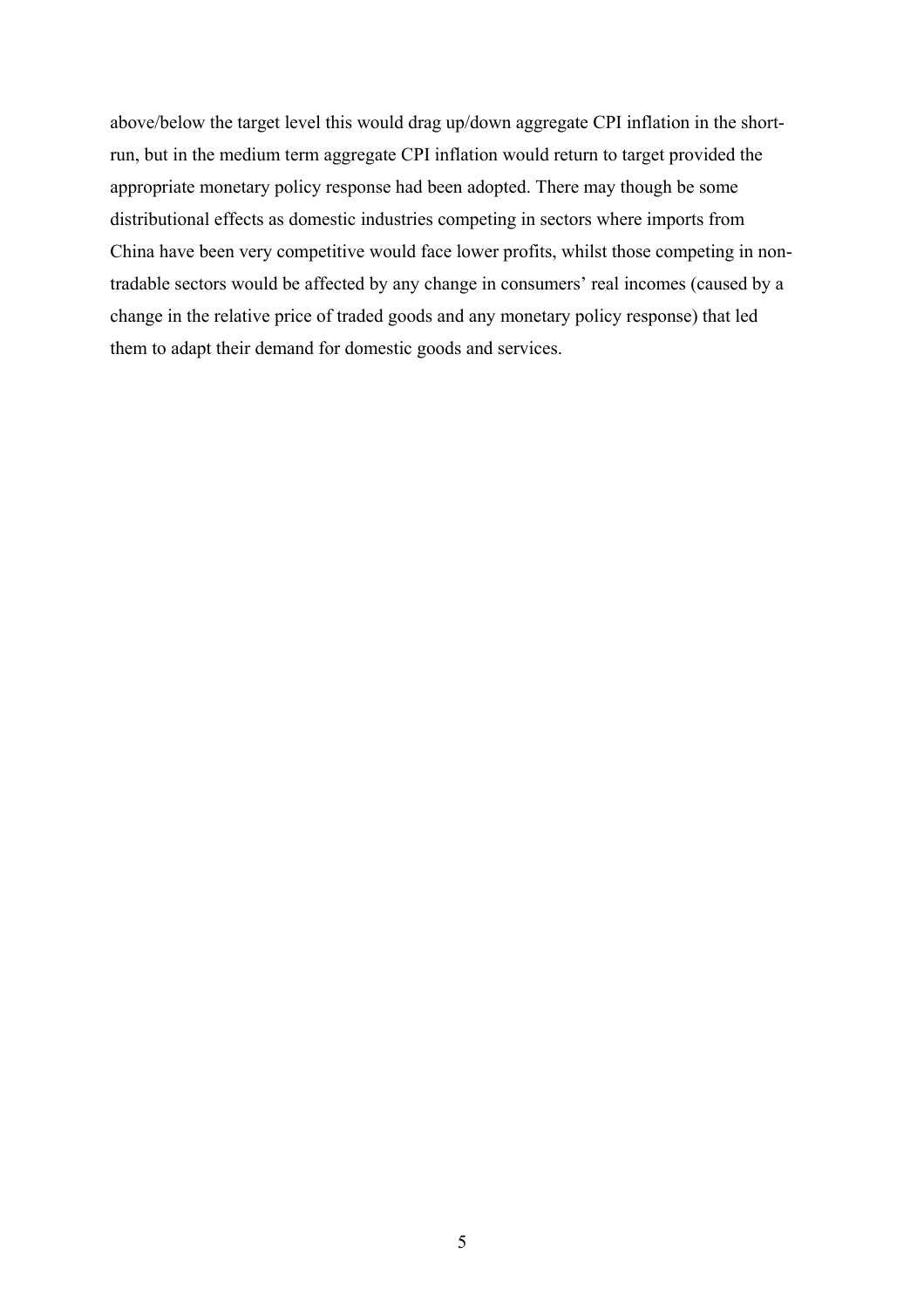#### **1 Introduction**

 $\overline{a}$ 

Over the past few years many commentators have suggested that the strong growth in exports from China is putting downward pressure on inflation in its industrialised trading partners, in particular the US.<sup>1</sup> This observation is prompted by several factors including the strong growth in Chinese exports, the low price – and low increase in price – of these exports, China's large and growing current account surplus<sup>2</sup> and its exchange rate regime which is often criticised for allowing the currency to be undervalued.<sup>3</sup> These factors all suggest that China's contribution to global supply is much greater than its contribution to global demand.

However, this view is not universally shared. Its critics argue that despite strong growth China's exports still account for only 8% of world exports, and China's strong export growth has been accompanied by strong import growth. Strong demand from China contributed to the sharp rise in oil prices from 2003 to 2007, and commodity prices more generally from 2005 to 2007.<sup>4</sup> Some commentators have also suggested that spare capacity in China is falling following a prolonged period of strong output growth, and point to rising wage pressures that may put upward pressure on the price of future exports.<sup>5</sup>

One particular criticism is that the idea that one country can 'export deflation' to another through exporting cheap goods is inconsistent with the monetarist theory that 'aggregate inflation is always and everywhere a monetary phenomenon' and ultimately determined by domestic monetary policy. Whilst price shocks (such as a terms of trade shock that reduces the price of imports) may affect relative price movements they will not affect aggregate CPI inflation in the medium term. This should be brought back to target through both

<sup>&</sup>lt;sup>1</sup> For example, O'Neill, Kim and Buchanan (2006) argue that the ascent of China has contributed to lower global inflation in three ways: lower import prices, reduced wage growth and higher productivity. 2

<sup>&</sup>lt;sup>2</sup> China's exports increased by nearly 300% from 2000 to 2006 (in nominal US dollar terms) and now account for 8% of world trade. Data from the Penn World Tables suggest that in 2004 China's price level was 26% that of the US and 21% that of the UK. China's current account surplus reached 9% of GDP in 2006, from 2% in 2000.

 $3$  Morrison and Labonte (2005) and Wolf (2006) argue that the real depreciation of the undervalued renminbi is the reason why the emergence of China has been disinflationary for the world. Most estimates of renminbi undervaluation range from 0-30% (see Funke and Rahn (2004)).

<sup>&</sup>lt;sup>4</sup> China's oil consumption rose 40% from 2002 to 2006 to account for 9% of world consumption, the September 2006 IMF WEO notes that 'buoyant demand for fuel and raw materials has contributed to record high prices for fuel and other commodities'.

 $<sup>5</sup>$  For example, the Economist (2007) argues that the costs of producing in China are growing strongly due to</sup> rising wages, rents and utility costs.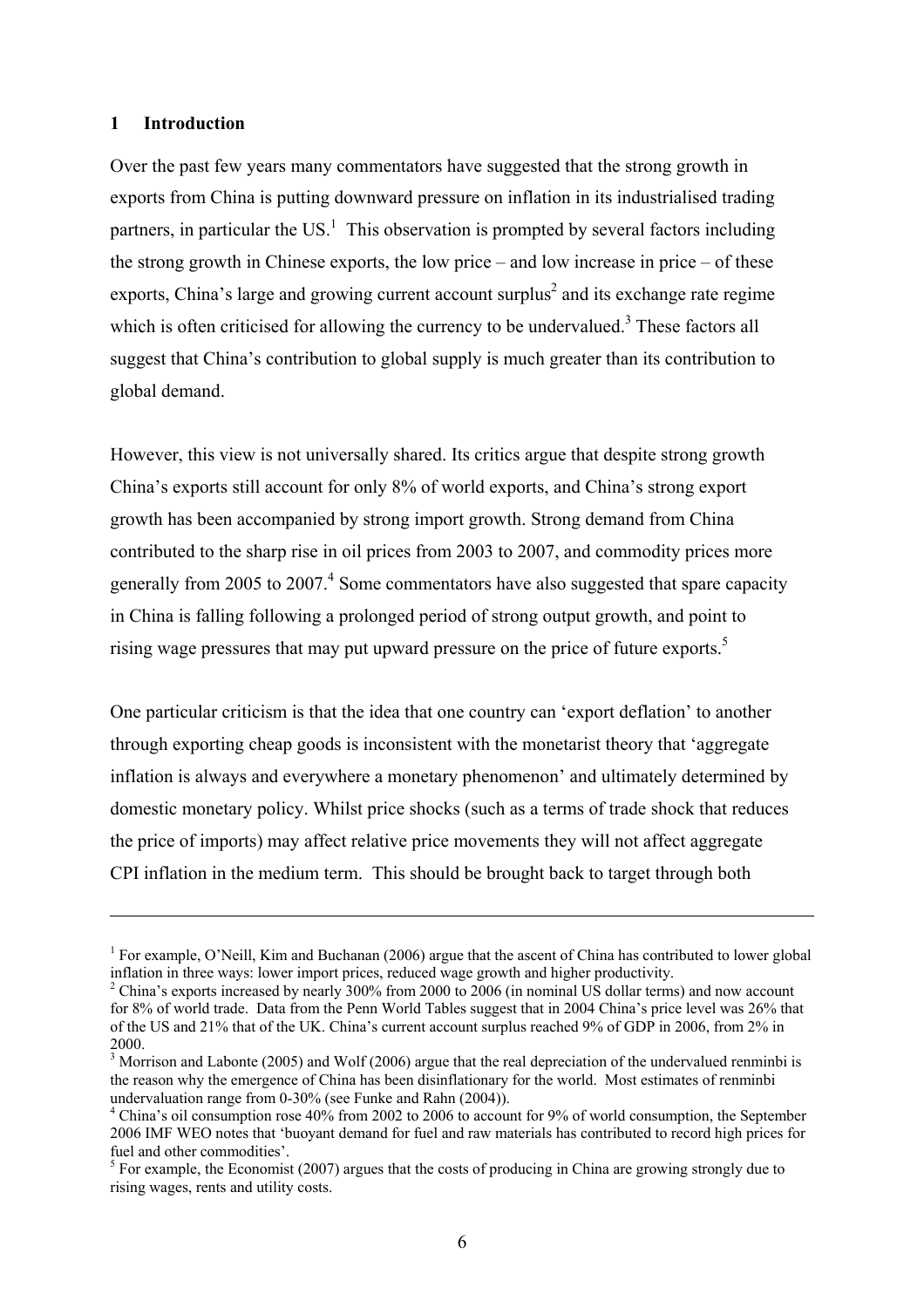domestic monetary policy, and an automatic stabiliser as consumers find their real wealth has changed generating an offsetting effect on domestic demand. Thus, in the medium term the growth in cheap imports from China may reduce domestic inflation in certain categories of tradable goods, but its effect on aggregate CPI inflation will be offset by higher than target inflation in other types of goods.<sup>6</sup> This process is discussed in IMF (2006), Hanke (2003), and Rogoff (2007) and will be referred to throughout this paper as the 'relative price hypothesis'.

So far the debate on whether imports from China have had an impact on inflation in its industrialised country trading partners has tended to be dominated by the media with limited academic interference. Most of the academic studies have focused on the effect on US inflation as this is where most of the policy debate has arisen, and suggest that the growth in Chinese exports over recent years has had a small but significant downward impact on price inflation in the US, and also in some other industrialised countries.

This paper examines whether imports from China, and the growth in these imports, has had an impact on UK inflation over recent years, concentrating on CPI inflation. It begins by examining data on UK and Chinese prices and trade links in section 2, before setting out the direct and indirect channels through which imports from China could affect UK inflation and looking at the previous literature in section 3. Two different methods are used to assess the size of these channels. The first is an additive measure which calculates the relative contributions of trade partners to UK weighted world export price inflation (section 4).<sup>7</sup> The second uses panel data regressions to <u>estimate</u> the extent to which exports from China have contributed to various measures of UK inflation (section 5). This part draws on the method used by Kamin, Marazzi and Schindler (2004) who use US import data disaggregated by category (for example iron and steel manufactures and textiles) to investigate whether US inflation has been lower in categories where imports from China account for a larger share of the market, or are growing more rapidly. To the best of our knowledge no existing studies carry out this style of regression based analysis using UK

 $6 \text{ Rogoff}$  (2007) notes that 'over the medium term, it would be more accurate to say that China is exporting *inflation* to prices of *other* goods in the economy'.<br><sup>7</sup> This should track UK import price inflation fairly closely, although import prices will also be affected by

changes in margins and transport costs.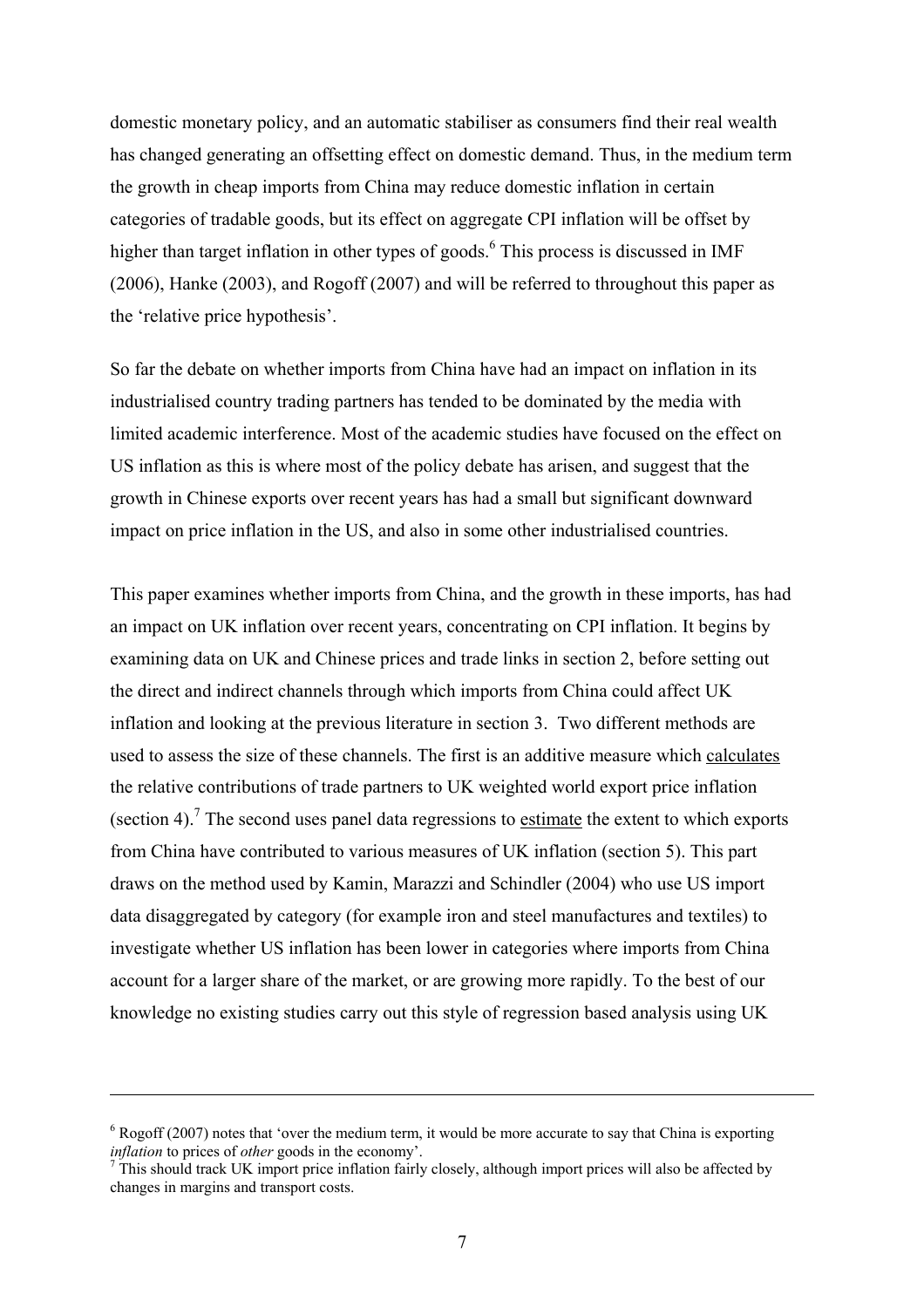data. Section 6 then discusses whether any of the findings are likely to continue in the future, and section 7 concludes.

 The results for the additive measure suggest that imports from China had a downward impact on UK weighted world export price inflation, and this has increased gradually from zero in 1996 to -1 percentage point (pp) per annum in 2004. This effect was driven by the substitution of imports from more expensive trade partners with imports from China (the 'switching effect'). The results from the regression analysis suggest that from 1997-2005 a 1 pp increase in the share of UK imports from China in a certain goods category had an instantaneous effect on CPI inflation in that category of -0.2 pp. However, the effect of high inflation in imports from China passing through to UK prices (the 'inflation effect') is found to be larger, hence the regression results suggest that overall China had a positive impact on UK CPI inflation.

This study does not consider the impact of factors associated with strong output growth in China on UK inflation other than through the import channel. These 'other factors' could include the impact of the growth in China's demand for globally traded commodities on their prices, the impact of high saving rates in China on global real interest rates, the impact of China's exchange rate policy on exchange rate alignment elsewhere, and China's influence on the global output gap. $8$ 

### **2. Preliminary data analysis**

 $\overline{a}$ 

In the absence of direct data on UK import price inflation from China Charts 1-6 show some basic evidence on UK and Chinese prices and UK trade with China in order to shed some light on the issue and motivate the study. Chart 1 shows that from mid-1996 to early-2004 the UK import price deflator for goods (which 90% of China's exports are) was generally much lower than the overall UK GDP deflator suggesting that imports in general exerted downward pressure on UK inflation.<sup>9</sup> However, the import price deflator is volatile and shows little relationship with the growth in imports from China which

<sup>&</sup>lt;sup>8</sup> See Borio and Filardo (2007) for discussion of the growing impact of the global output gap on inflation in industrialised economies.

 $9$  The relatively high level of the import price deflator for goods in 2005 was mainly due to the rise in the price of oil and other commodities.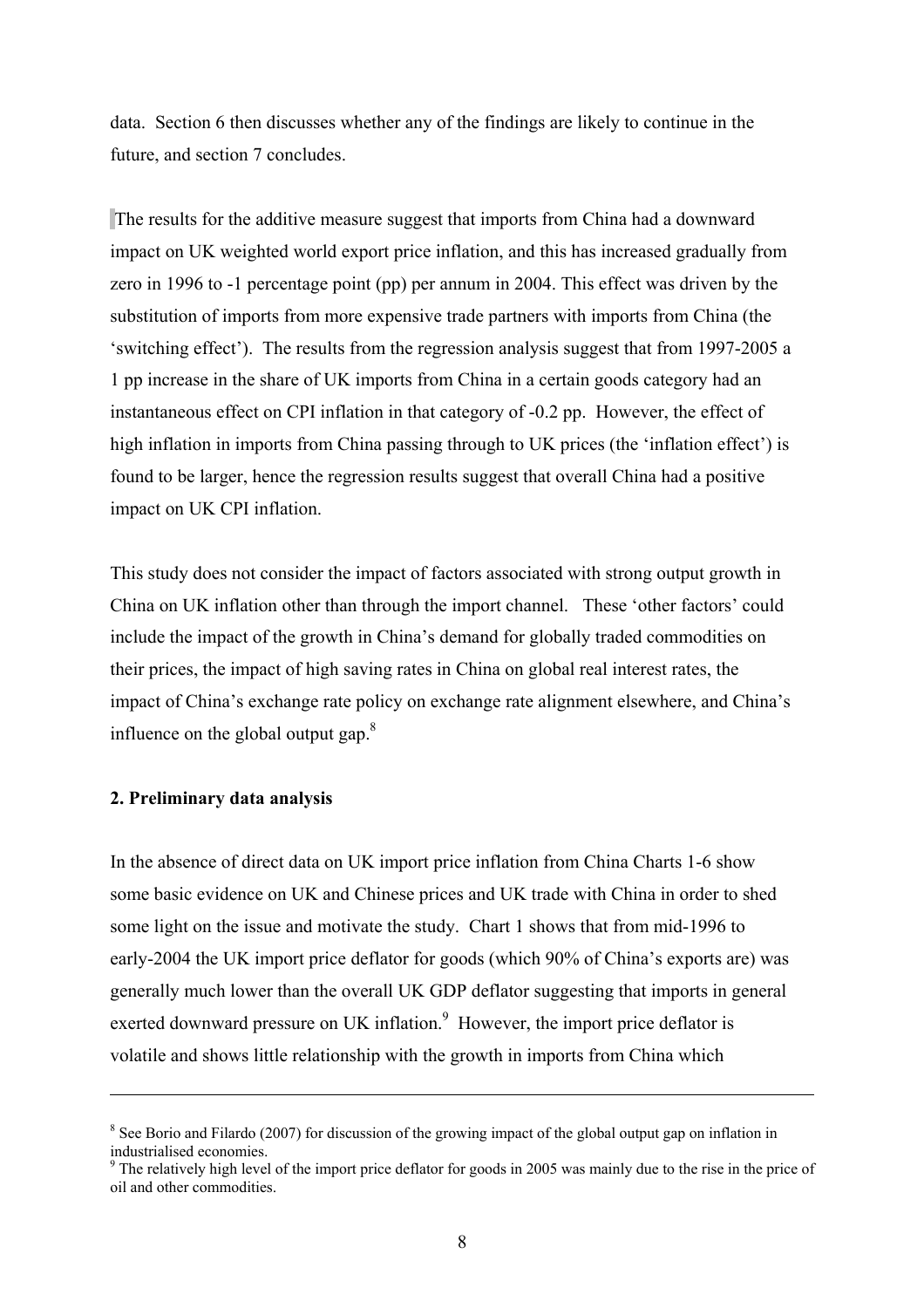accelerated in 1999 (Chart 3). Charts 2 and 3 show that China's import penetration into the UK is low relative to both the import penetration of some other trade partners, and China's import penetration into other G7 countries. Whilst Chart 2 suggests that Chinese imports may have been too small to have had a significant impact on UK inflation, it also shows that China's import penetration has grown, perhaps at the expense of imports from more expensive countries and this substitution could have put downward pressure on UK inflation. Chart 3 suggests any direct effects on UK inflation are likely to be smaller than in some other G7 countries.

Chart 4 shows the relative price levels of selected countries that export to the UK. China's domestic price level is much lower than that of the UK and some of its other trade partners, suggesting that the growth of Chinese imports to the UK may have put downward pressure on UK inflation.

Charts 5 and 6 show some proxies for Chinese export price inflation, if this is high then it may be passed through to UK inflation. Chart 5 shows the series which have a longer history, whilst Chart 6 gives a clearer picture of the data for the recent past, when there are more series available. The long-run series are inflation in Hong Kong imports from China, Hong Kong re-exports to the UK (both from the Government of Hong Kong Census and Statistics Department), $^{10}$  and Chinese producer price index (PPI) inflation (from the National Bureau of Statistics of China). The two series from Hong Kong suggest that Chinese export price inflation was negative from 1997/8-2003/4, but has been positive more recently. Chinese PPI inflation has been very volatile, but high over the past three years. Data on Chinese export unit values in US\$ terms (from CEIC data), and inflation in US imports from China (from the US Bureau of Labour Statistics) are only available for the more recent period. The series from the US is the only one which is quality adjusted, and the large difference between this and some of the other series suggests that the importance of accounting for China moving up the value chain when examining inflation in its exports may be high. It should also be noted that as these series are in foreign currency they do not capture the effects of movements in the sterling exchange rate.<sup>11</sup>

<sup>&</sup>lt;sup>10</sup> These two series are suitable proxies because Hong Kong is an important entrepot for exports from China. <sup>11</sup> Given both the Chinese renminbi and Hong Kong dollar were kept roughly at parity to the US dollar throughout most of this period, the only nominal exchange rate that really needs to be considered is the sterling/US dollar rate.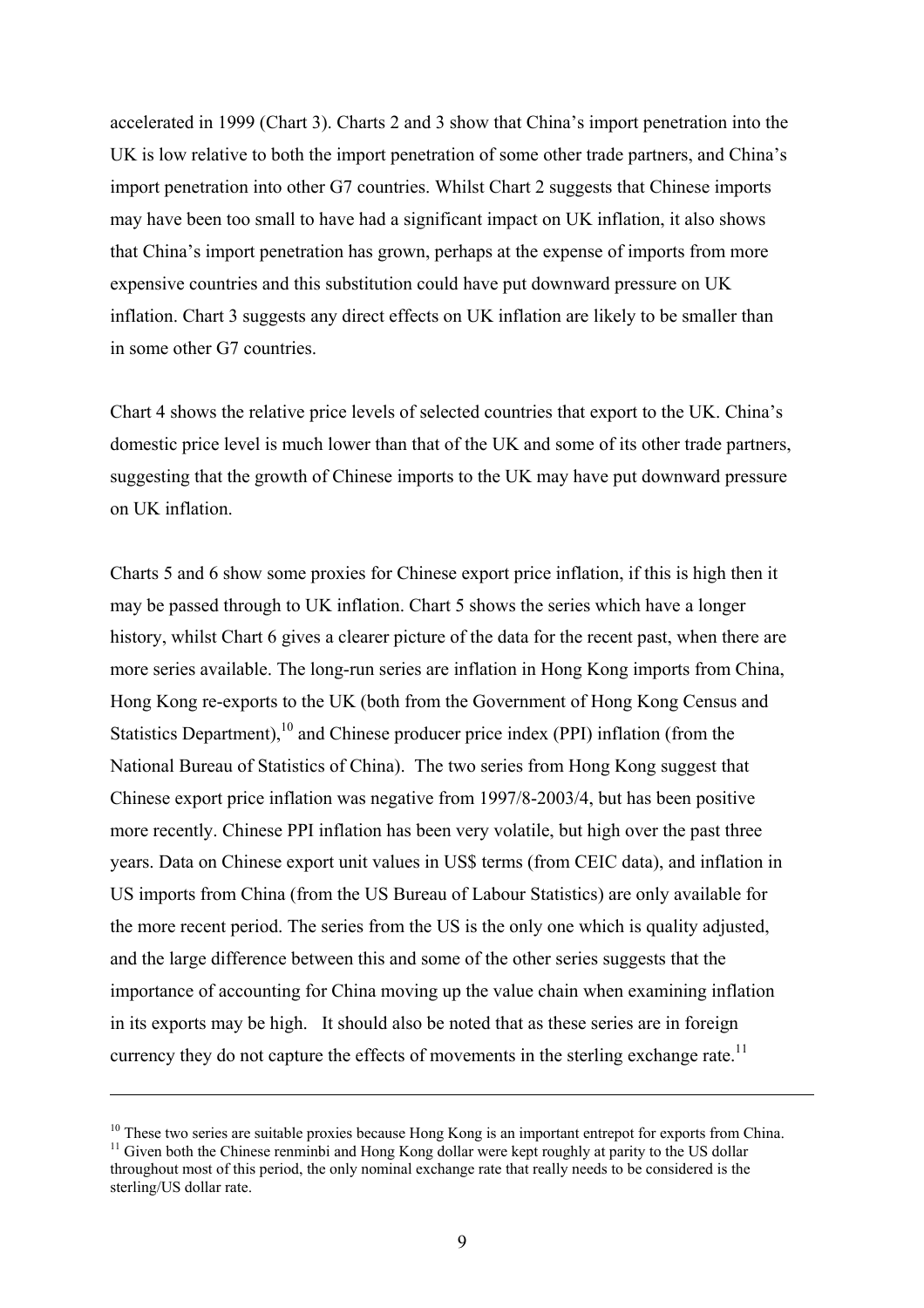On aggregate, this data shows that although imports from China are low they are growing fairly quickly. As their price level is low compared to both that of the UK and countries that export to the UK this growth indicates that there may be a downward switching effect. Although there is no direct measure of inflation in UK imports from China, some proxy measures suggest it may be higher than UK inflation, and this indicates a possible upwards inflation effect. However, as UK imports from China are fairly low, and growing more slowly than other G7 countries imports from China, any effect may be relatively small.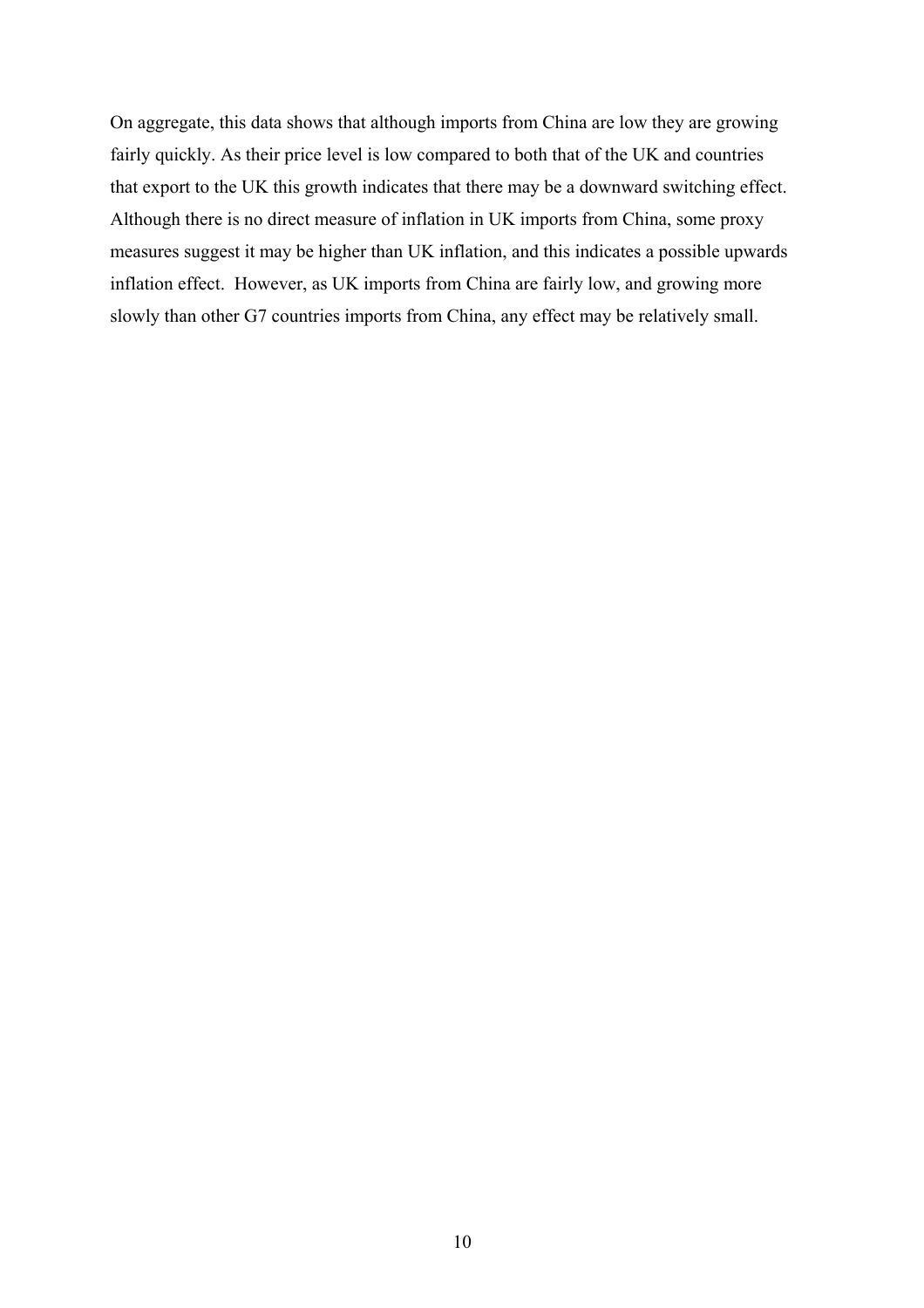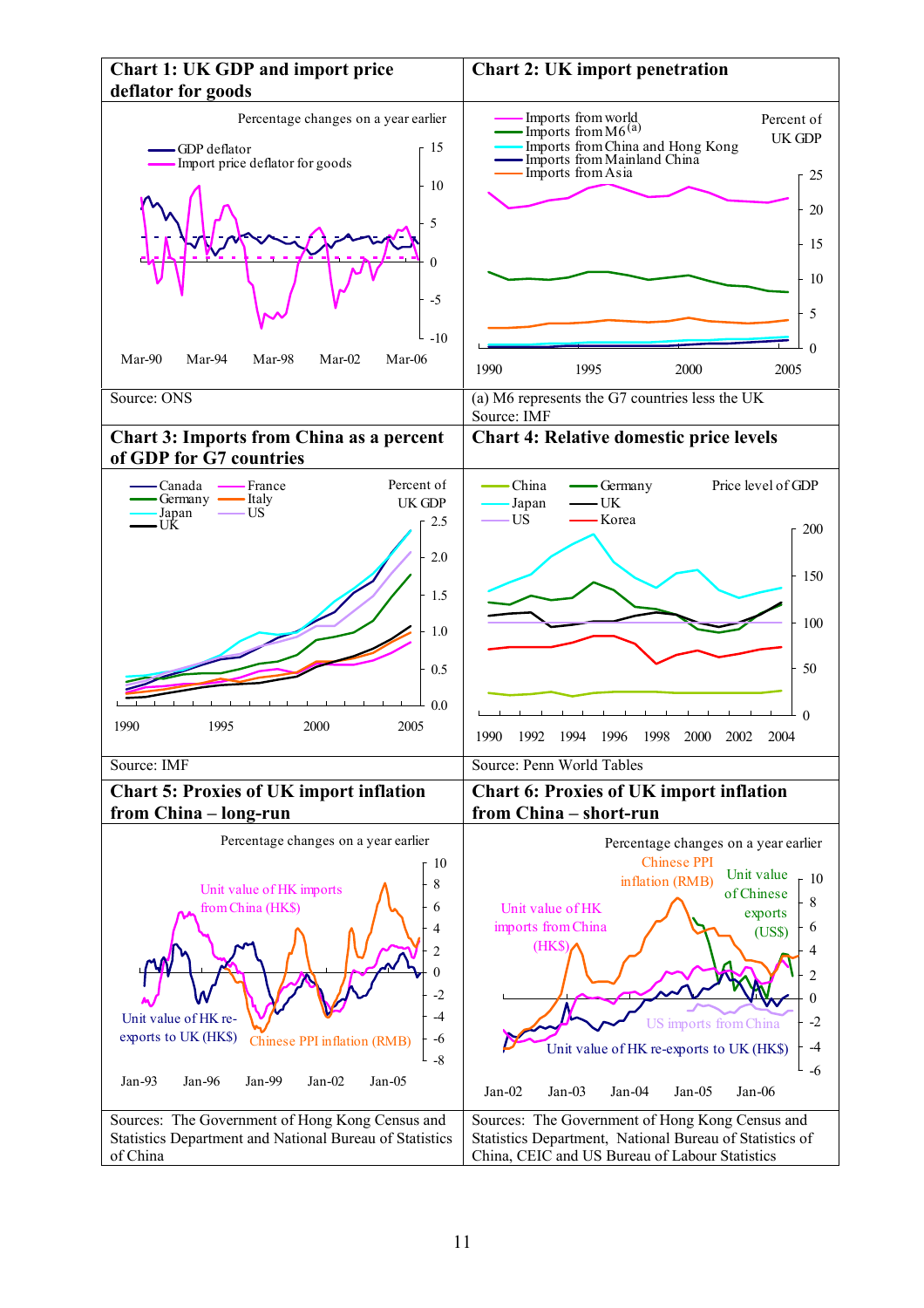## **3 Theoretical context and literature**

## *3.1 Theoretical context*

There are various channels through which the growth in exports from China may have had an impact on prices in its industrialised country trading partners. The channels through which the first round effects of the emergence of a new large low cost exporter on the world trade scene could affect industrialised country inflation are set out below.

- a) The '**switching effect'** as domestically produced goods and imports from other countries are substituted for cheaper Chinese imports.
- b) The **'inflation effect'** stemming from lower or higher inflation in Chinese export prices than in export prices from other countries and/or UK domestic prices.
- c) **Lower production costs** for both domestically produced goods and imported finished goods produced using Chinese inputs.

Given only 6% of UK imports come from China and imports are equivalent to roughly 20% of UK GDP the direct effect of Chinese imports on UK inflation may be small, but the actual effect may be larger depending on the size of the indirect channels which are set out below:

- d) Increased **competition** (and the threat of substitution) that will reduce inflation in domestically produced and imported goods that compete against Chinese imports.
- e) The **domestic income effect** from the improved terms of trade offered by cheaper imports (and domestic goods) may stimulate domestic demand and prices.
- f) The **global income effect** from China's rapidly growing import demand may stimulate global aggregate demand and prices. This may be particularly true for commodity exporting countries.

Whilst some of these direct and indirect channels will exert downward pressure on UK inflation, others may exert upward pressure, hence the aggregate effect is unclear. It may also be the case that cheap Chinese imports could be **substituting for imports from other low-cost countries** leaving UK total imports from low-cost countries unchanged, in which case we would expect the effects on inflation to be limited. This could result from an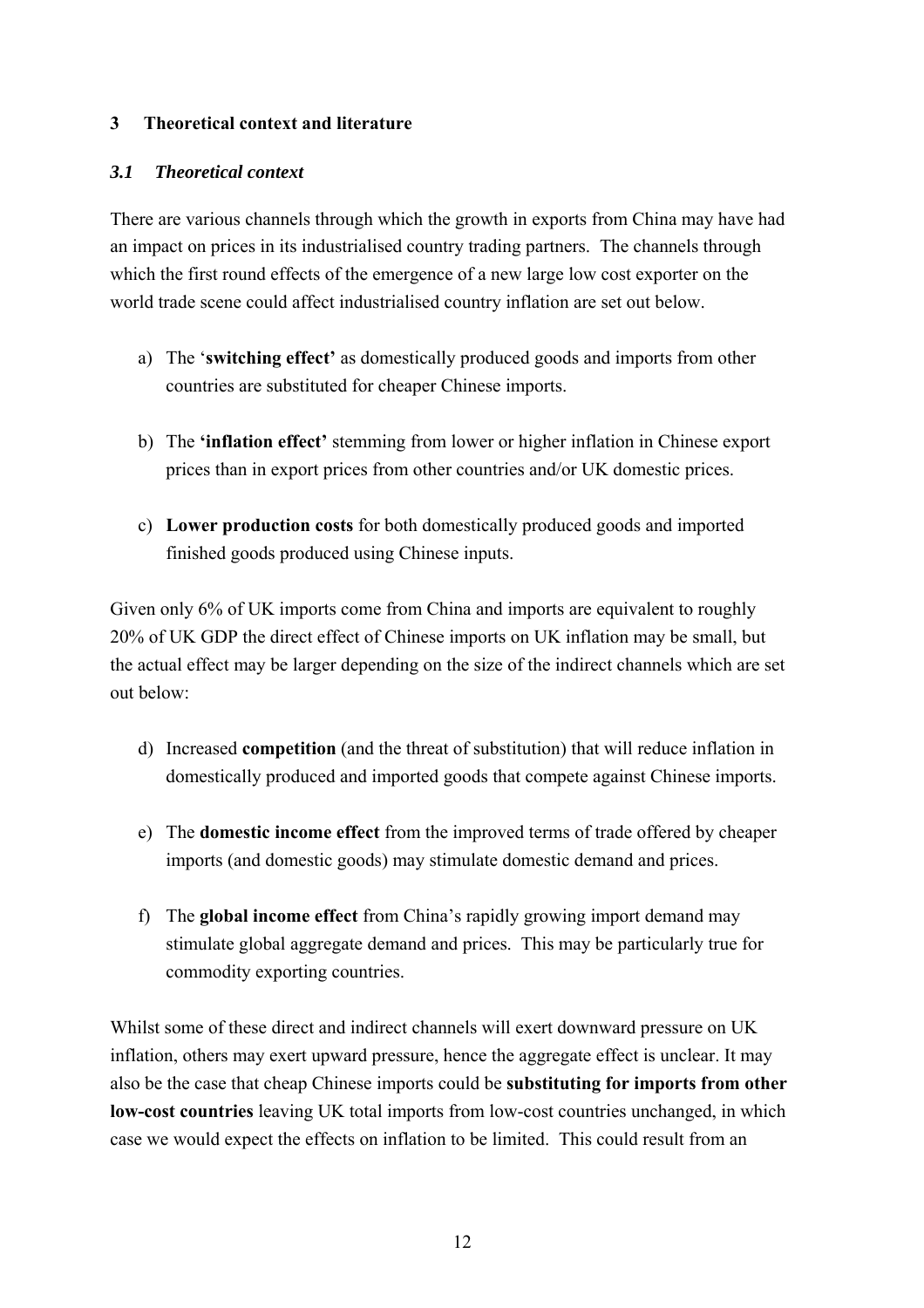increase in 'production-sharing' across Asia (which we will refer to as the '**Asian**  production chain').<sup>12</sup>

Though the different measures of inflation along the production chain are related, different measures could be affected through different channels. This is captured in Diagram 1 below. World export price inflation is affected by the inflation and switching effects from China, and through the impact of lower production costs and increased competition on exports from countries other than China. These effects will then pass through to UK import price inflation. Lower import prices can filter through to CPI directly, and indirectly by reducing the cost of producing domestic goods (ie lowering manufacturers' input price inflation) and increasing the competition these goods face in the domestic market (ie lowering manufacturers' output price inflation). The extent to which the pass through occurs will depend on the competitiveness of the respective markets as this determines the pressure on agents to respond by lowering their prices, rather than increasing margins.

Finally, as the discussion of the 'relative price hypothesis' in section 1 explained, it is important to remember that the effect of a shock to import prices is similar to that of more 'traditional' price shocks that result from fluctuations in food or energy prices. If in response to such a price shock the central bank maintains its inflation target and adjusts policy in order to meet this target the impact of the shock on aggregate CPI inflation should be temporary. Hence, if the effect of the growth in cheap Chinese imports was to lower aggregate CPI inflation in the short-run, in the long-run the inflation target could be achieved with lower domestic interest rates. In this case we would expect to see lower CPI inflation in goods in which China has a competitive advantage, and higher CPI inflation in categories in which it does not compete, in particular services. We would also expect to see import price inflation providing a drag on aggregate inflation, and domestically generated inflation above aggregate CPI inflation.<sup>13</sup>

 $12$  The US Department of the Treasury Office of Public Affairs (2003) explains that 'other Asian economies that used to export directly to the US increasingly ship components to China for assembly', and Sasaki (2004) reports that an expansion in global IT-related demand tends to increase Japanese exports to processing and assembly bases in East Asia [such as China] rather than towards the final markets for the finished products. <sup>13</sup> For a discussion of the wider implications of globalisation on global inflation, interest rates and monetary

policy see Rogoff (2007).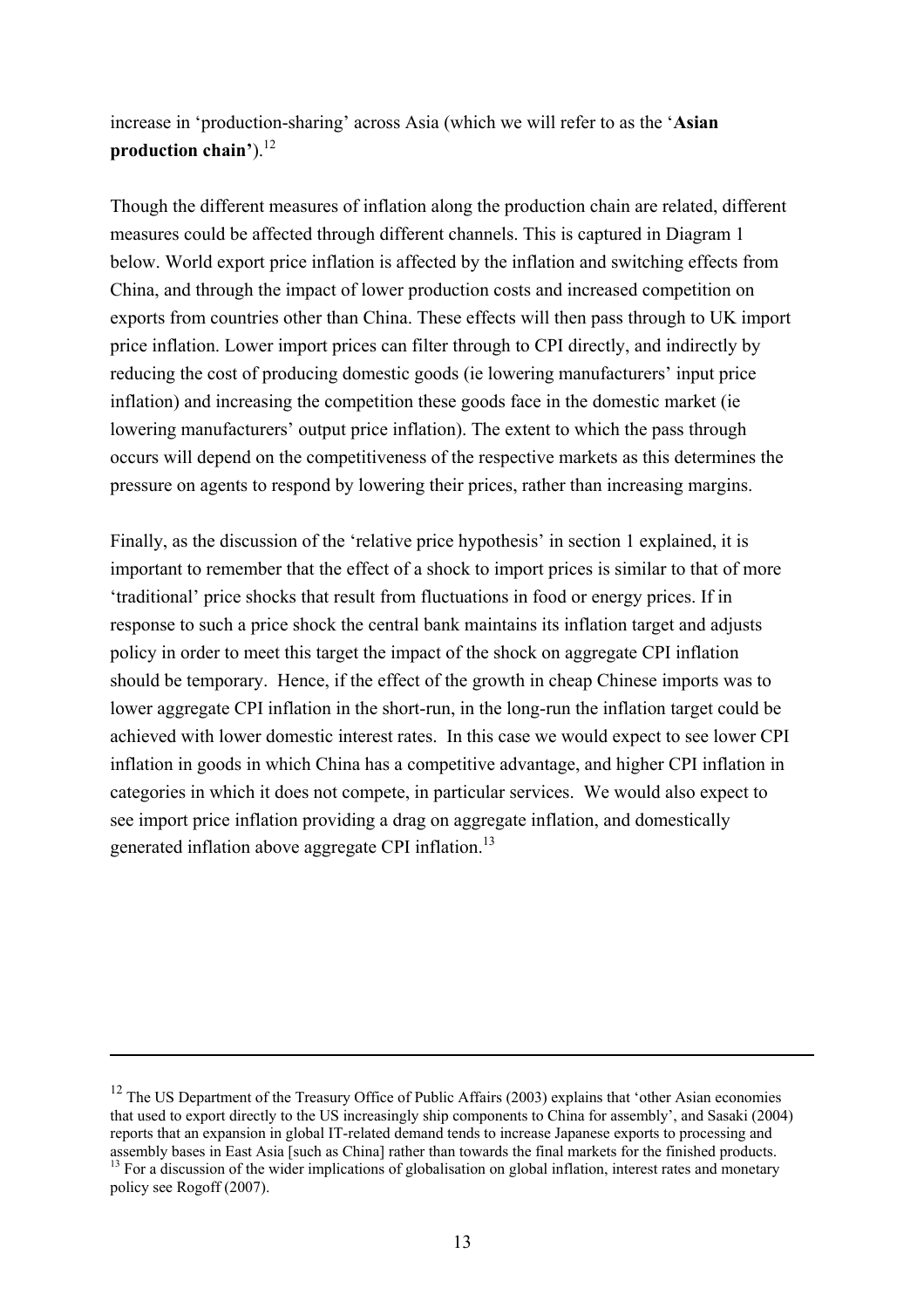## **Diagram 1: Potential impact of increased imports from China and low relative price increases in imports from China on different measures of UK inflation**

The 'trigger factors' at the start of the chain are shown in blue and measures of UK inflation are shown in black bold. The labels to the arrows (shown in red) refer to the channels through which the emergence of China on the world trade scene may have had a downward effect on UK inflation as set out above. The unlabelled arrows show the pass through of price changes along the production chain.



## *3.2 Literature*

There are few academic papers that empirically examine the impact of China's increase in productivity and export growth on developed country inflation, and most focus on the US. They can be divided into those that use regression based techniques to estimate the effects of increased trade with China and inflation in Chinese exports on different measures of industrialised countries inflation, and those that use additive methods to compute the contribution. This section will review studies using both methods before discussing their relative merits.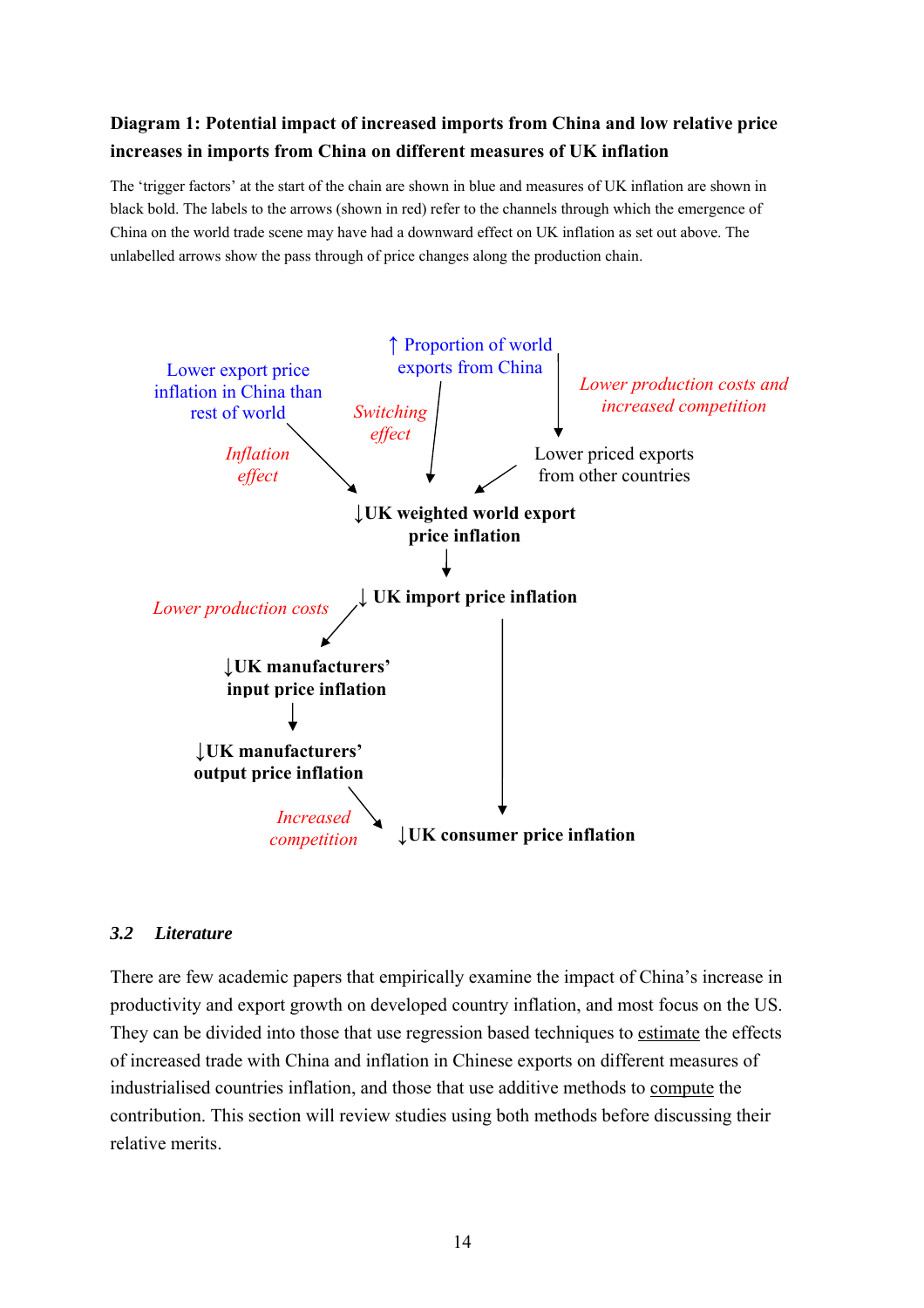#### *3.2.1 Regression based estimates*

**Kamin, Marazzi and Schindler (2004)** examine whether the growth in Chinese exports has had a deflationary impact on US import prices and producer output prices. In the absence of US data on import prices by country of origin they estimate equation (1) which shows whether goods categories (such as iron and steel manufactures or textiles) with high or rising shares of imports from China have experienced lower rates of inflation; if the hypothesis holds true the weighted sum of  $β_1$  and  $β_2$  should be negative.

$$
\pi_{t,i}^M = \alpha + \beta_1 \Delta \mathcal{S} have_{t,i}^C + \beta_2 \mathcal{S} have_{t=1,i}^C + \beta_3 \pi_{t=1,i}^M + \varepsilon_{t,i} \quad (1)
$$

*π <sup>M</sup>* is US import price inflation, *Share<sup>C</sup>* is the share of US imports from China, *Δ* represents change and subscripts *t* and *i* represent time and category respectively. The '*ΔShare*' variable should pick up the effect of more expensive imports being substituted by cheaper Chinese imports (the 'switching effect'), whilst the '*Share*' variable should pick up the effect of differences in export price inflation in China and other countries exporting to the US (the 'inflation effect'). The lagged dependent variable is included to control for other factors such as globalisation and market structure that may be associated with both lower inflation and an increase in the share of imports, or a higher share of imports, from China in a particular category of goods.

Using sample data from 1997-2002 they find  $\beta_1$  to be significant and negative, indicating that a 1pp increase in the Chinese import share of a given category was associated on impact with 0.8 pp lower annual import price inflation in that category. The estimated long-run impact is  $-1.3$ pp,  $14$  and as the share of imports from China grew at an average annual rate of 0.6pp from 1995-2005 the authors conclude that they might have depressed overall US import price inflation by about 0.8pp annually.  $β_2$  is found to be positive but insignificant. The authors do not empirically investigate the pass through from import prices to consumer prices, but note that as imported consumer goods account for only about 10% of US consumption, *the direct effect of imports from China on US consumer price inflation is likely to have been quite small.*

<sup>&</sup>lt;sup>14</sup> Calculated as  $\beta_1/(1-\beta_3)$ .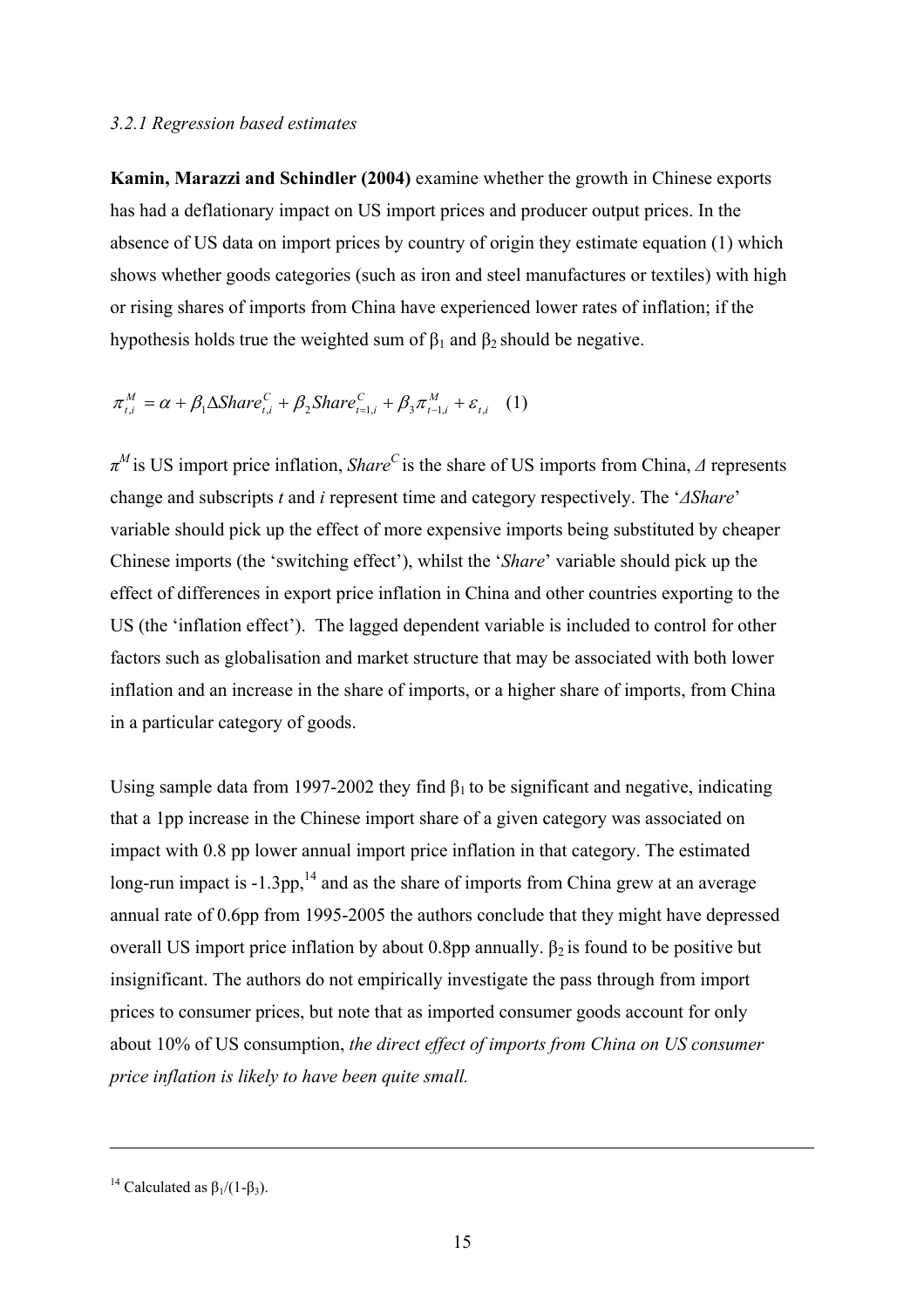They also examine the effects of Chinese imports on US producer output prices using the same method, but find that Chinese import shares had no significant impact, even if the regression is run on manufacturing sector data only.15 Hence *they conclude that even though the rising share of Chinese imports has restrained import price inflation, it has had little effect on US producer prices.*

**Feyzioglu and Willard (2006)** investigate whether China is exporting deflation or inflation to Japan and the US using a number of time series models. *They find only limited evidence that aggregate Chinese RPI inflation has had any impact on aggregate CPI inflation in Japan or the US, but find stronger linkages in the disaggregated data.* The simplest model they use is a bivariate Granger causality test which has the advantage of being able to pick up both direct and indirect effects, but this suggests Chinese RPI has no impact on inflation in the US and Japan.<sup>16</sup> They extend the analysis by building a VAR model for US/Japanese CPI and Chinese RPI and include other variables such as a commodity price index, US/Japanese output and Chinese industrial production (to capture supply and demand shocks respectively) and bilateral exchange rates. The models suggest that movements in Chinese inflation explain 4% and 6% of the variability of US import and consumer prices respectively, but these results are not significant. The results for Japan are similar.

## *3.2.2 Additive methods*

 $\overline{a}$ 

**IMF WEO (2006)** considers the impact of the increase in international trade in goods and services more generally on developed country inflation. They test the impact of the fall in world real import prices since 1997 on advanced economy headline inflation by comparing data on actual inflation to inflation from a simulation where real import prices during 1997-2005 evolved in line with historical trend. They find that the actual decline in import price inflation contributed -0.5pp to advanced economy inflation in 1998-9, -0.25pp in 2002, but had no impact during 2003-5 (perhaps due to the rise in oil prices). Though the results suggest that the initial effects of a fall in import prices can be substantial, they suggest that inflation tended to return to its average level within two years. The IMF

 $15$  To test whether this result was due to producer prices only being sensitive to import prices in categories where total import penetration is high they augment their equation with an interactive variable to account for total import penetration (defined as imports/(domestic shipments + imports - exports)) in that category, thus weighting Chinese import shares by the prominence of imports in the domestic market. However, they still find no effect.

<sup>&</sup>lt;sup>16</sup> The model does suggest that inflation in the US Granger causes inflation in China. This is consistent with theory and empirical work suggesting that during periods of fixed exchange rates inflation is transmitted from the reserve country to the other countries, and the strong growth in Chinese imports from the US.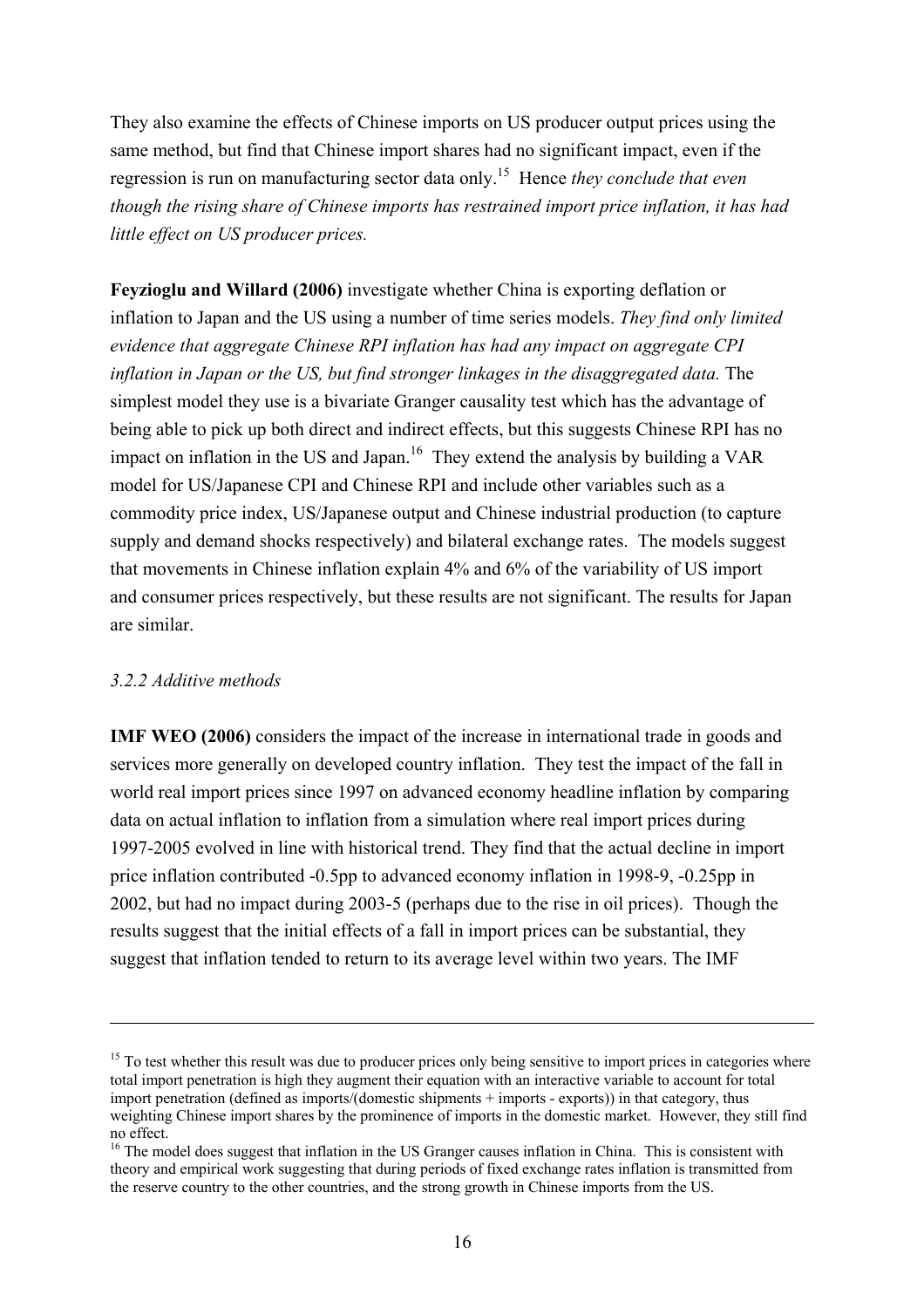explain this result using the 'relative price hypothesis' and presence of fixed monetary policy objectives.<sup>17</sup>

**Nickell (2005)** calculates an index for 'UK weighted world export prices'. This is a useful proxy for UK import prices that allows us to decompose changes into the inflation and switching effects. Changes in the two measures tend to track each other closely, but will differ as calculated world export prices do not capture changes in margins and transport costs. The index is calculated by weighting export prices (in sterling terms) of each UK trade partner by the share of UK imports from that country:

$$
P_t^X = \prod_{i=1}^I p_{it}^{w_{it}} \quad (2a)
$$

where  $P<sup>X</sup>$  is the aggregate UK weighted world export price index,  $p<sub>i</sub>$  is the price of exports from country *i* relative to the numeraire country,  $w_i$  is the share of imports from country *i* in total UK imports, and *t* denotes time. Taking logs of equation 2a and differentiating with respect to time gives an expression for UK weighted world export price inflation:

$$
\pi_i^x = \sum_{i=1}^I w_{ii} \pi_{ii} + \sum_{i=1}^I \Delta w_{ii} \rho_{ii} \quad (2b)
$$

where  $\pi$ <sup>*t*</sup> is defined as ln ( $p_t/p_{t-1}$ ),  $\rho$ <sup>*it*</sup> is the log of  $p_{it}$  and superscript *x* denotes exports. The first term shows the inflation effect and the second term the switching effect. Using this method Nickell finds that the switching of imports to cheaper countries reduced UK weighted world export price inflation by an average of 0.6pp per annum from 2000 to 2003, partly due to the increase in import share from China and India. This method has the advantage of being simple to calibrate and understand, one issue is that the cross-country distribution of any switching effect can be sensitive to the choice of numeraire country (though the size of the cross-country aggregated switching effect will not be affected).18

Other papers use a similar accounting framework. **Pain, Koske and Sollie (2006)** show the change in the domestic demand deflator of the US and euro area as the sum of the switching and inflation effects from imports from China and the rest of Asia combined,

 $17$  The relative price hypothesis is explained in Section 2.1.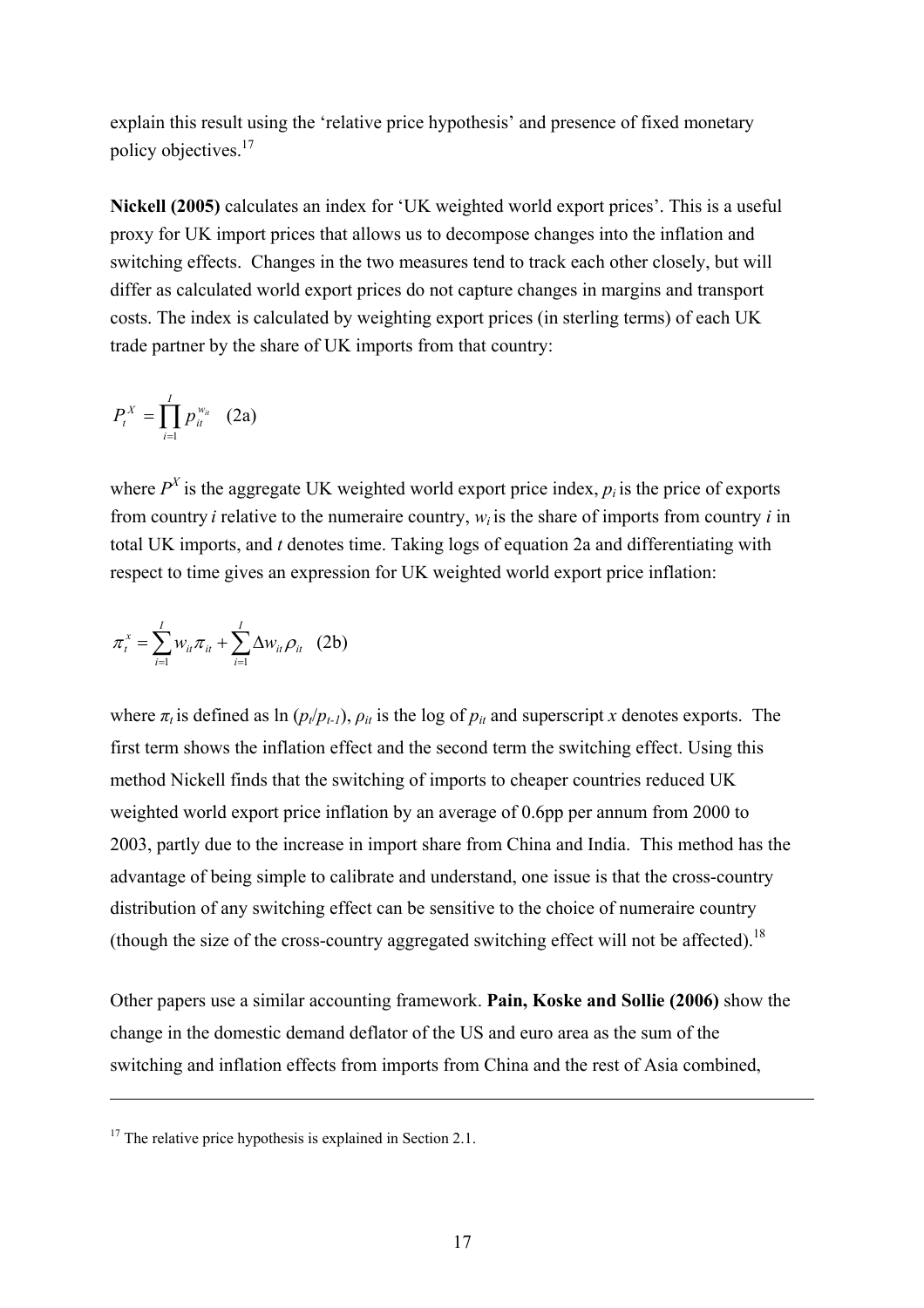and the rate of inflation in domestically produced goods. The latter term should capture the response of mark-ups on domestic goods to the emergence of low cost competitors. For the US they find that imports from China deducted 0.1pp per annum from the domestic demand deflator in the period 1996-2005, however for the first half of this period the inflation and switching effects were of equal size, whilst in the latter half the effect was solely due to the negative switching effect. For the euro area they estimate no China effect from 1996-2000, but from 2001-2005 they find an effect of -0.2pp per annum, again mainly due to the switching effect.<sup>19</sup> The **ECB (2006)** calculate the impact of an increase in imports from low-cost countries on euro-area manufacturing import prices using export price data disaggregated across goods category as well as country. They find that from 1996-2004 the average annual effect of Chinese imports on euro-area manufacturing import prices was -1pp, of which -0.8pp was due to the switching effect. **Kamin** *et al*  **(2004)** use a similar method to investigate the impact of Chinese exports on import price inflation<sup>20</sup> in 26 industrialised countries using data on import shares and unit values from the United Nations ITCS database. Their results suggest that the contribution of China to import price inflation over the period has varied significantly across country, though it is consistently negative and largest for countries with which China has the strongest trade links (Japan, Korea, and the US). The UK is one of the few economies for which Chinese imports are calculated to have had no effect, although the switching effect has a slight negative impact, this was offset by a small positive inflation effect.

#### *3.2.3 Regression based methods versus additive measures*

We have discussed two methods of analysing the impact of cheap imports from China on industrialised country inflation, regression analysis which estimates the impact, and additive measures which calculate the impact. Studies using an additive measure outnumber those using regression based methods, and generally show China to have had a downward impact on inflation in the industrialised countries considered due to a negative switching effect. The two regression based studies use different models which pick up

 $18$  Using a high price level country as the numeraire will increase the size of the negative switching effect of a low cost country with a rising UK import share, whilst using a low price level country will increase the negative switching effect from high cost countries with a falling UK import share.

 $\frac{19}{19}$  The authors also investigate the impact of the strong output growth in non-OECD countries on commodity prices. Using reduced form equations they estimate that if these economies had grown at the same rate as OECD economies from 2000-2005 then real oil prices at the end of 2005 would have been 20-40% lower.

<sup>&</sup>lt;sup>20</sup> Kamin *et al* (2004) calculate import price inflation rather than weighted world export price inflation; hence they assume that margins and transport costs are constant.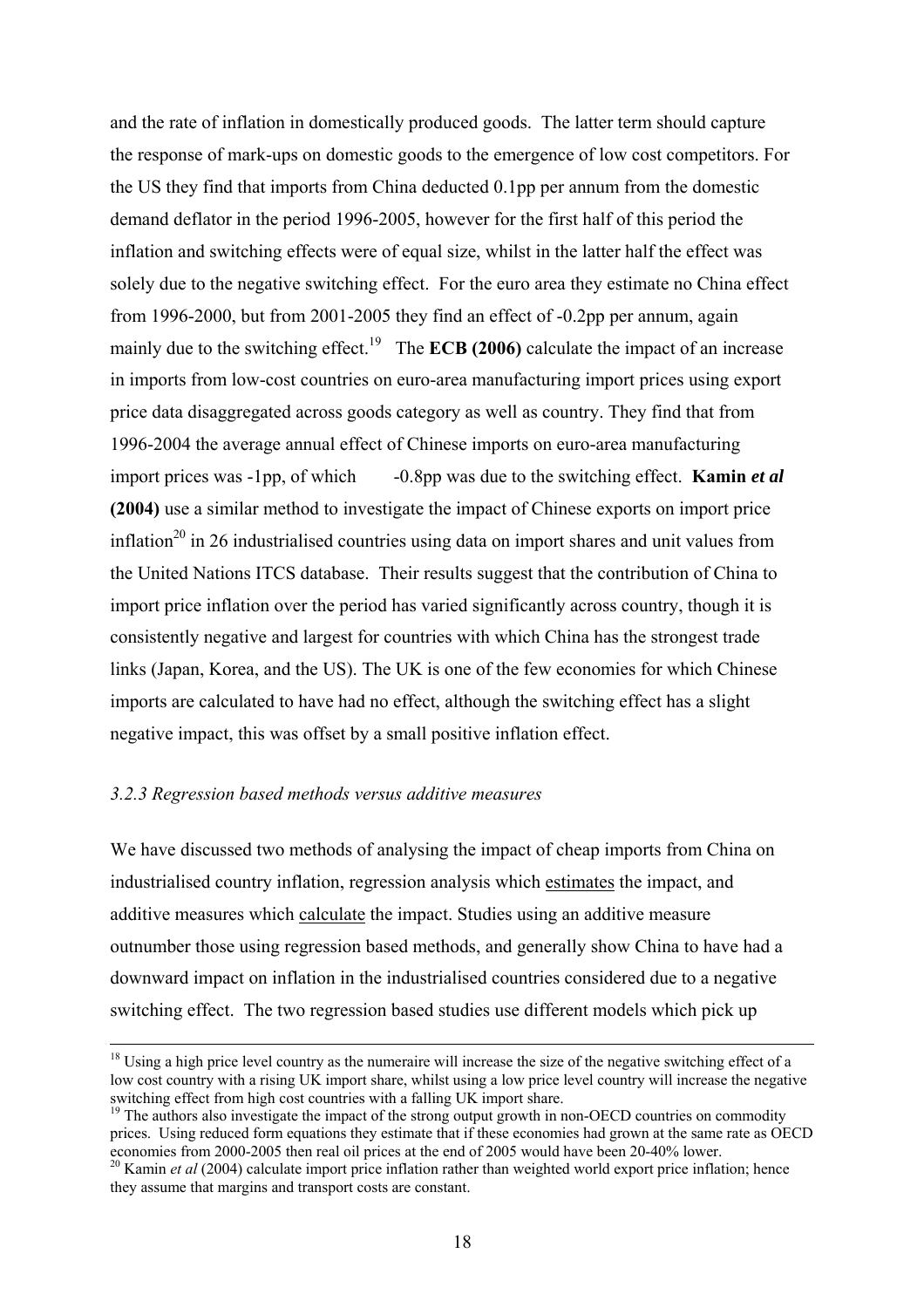different effects, one suggests that China had a downward effect on US inflation due to the switching effect, and the other finds a weak inflation effect, the direction of which will depend on the level of inflation in China relative to the US.

Both methods have advantages and disadvantages. Additive measures are used to calculate the impact on weighted world export price inflation and allow changes to be easily separated into the 'inflation' and 'switching' effects. However, they cannot account for the role of monetary policy or inflation expectations, and assume that the prices of goods and services not specifically modelled remain constant. Regression based techniques can be used to estimate the impact on domestic import prices, and also the pass through to consumer and manufacturers' prices. <sup>21</sup> They can pick up the effects from a wider range of channels than additive measures, including indirect ones. Which effects are picked up will be determined by the specification of the regression and the choice of inflation measure as a dependent variable.

The results from both methods may be adversely affected by issues of data quality. Regression based measures may be affected by the quality of industrialised country inflation data. One issue is that a statistician may class goods from China as different goods to those from which the importer has switched from, hence any switching effects may be underestimated.<sup>22</sup> There is also the question of whether data is sufficiently quality adjusted. If changes in quality are not captured effectively then changes in prices that should be attributed purely to changes in quality will be picked up in the regressions as actual price changes and bias the coefficients. Additive measures can face similar problems as they rely on export price and inflation data from a wide range of trading partners which may be of poor quality or unavailable. Producer price data is often used as a proxy for export price data if it is not available, but as this includes prices of non-tradable goods its use may distort the results.

Given both methods have their respective advantages and disadvantages we calculate/estimate both for the UK, and this provides a useful robustness test for our

 $^{21}$  In principle, additive methods could also be used to show the effects on inflation further up the production chain through the use of input and output tables, though this is beyond the remit of this study.

 $^{22}$  This is more likely to occur if the price of the Chinese good is much lower than the price of the good which it has replaced.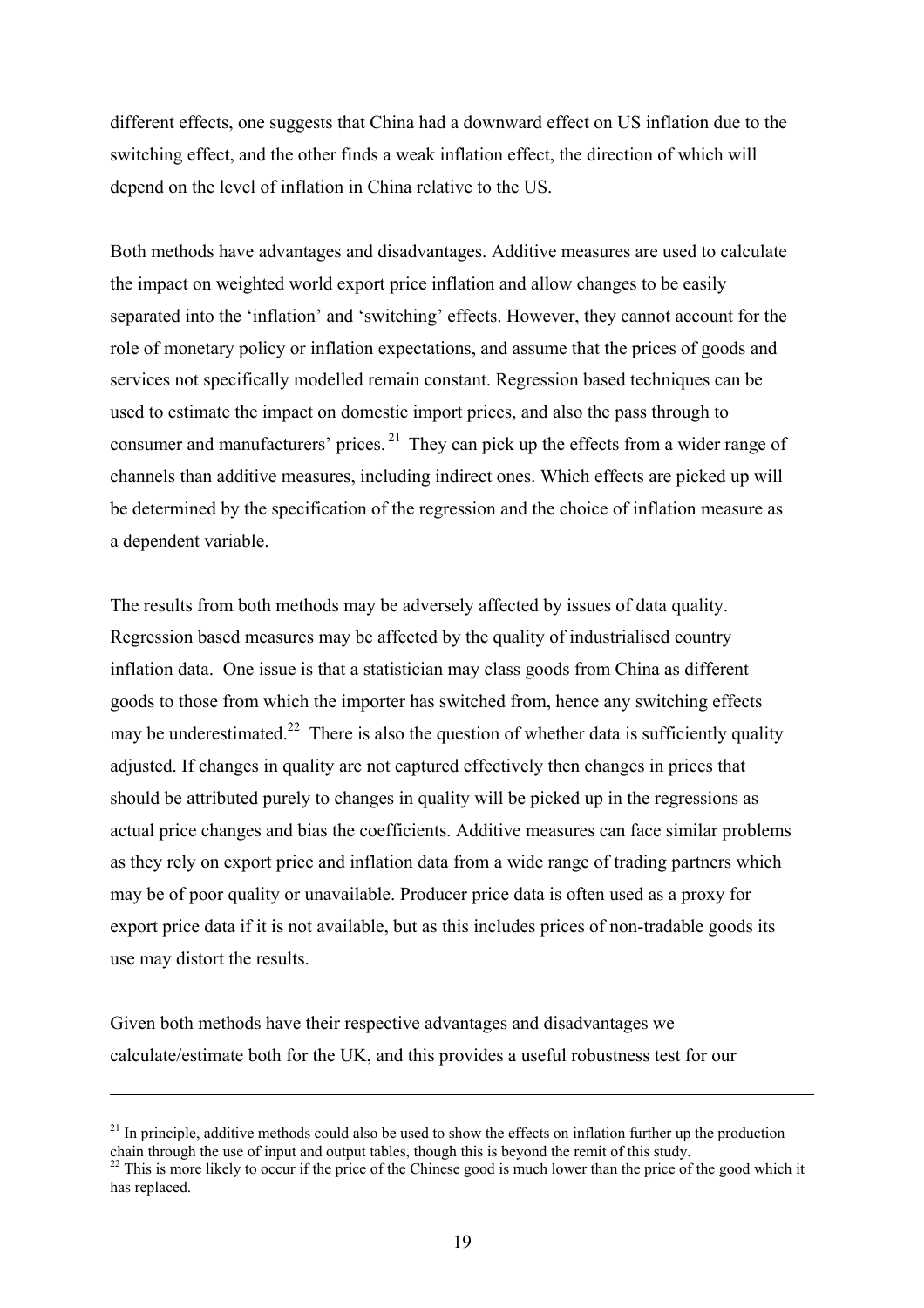results. The additive measure we use is akin to that of Nickell (2005), and the regression based estimates draw on the method used by Kamin *et al* (2004).

## **4 Additive calculation**

## *4.1 Methodology*

We use the index used by Nickell (see equation 2b) which shows UK weighted world export price inflation (henceforth referred to as world  $\pi^x$ ) as the sum of the average of the inflation effects and switching effects across its *I* trading partners. The size of the inflation effect from country *i* is determined by the level of inflation in its exports (in sterling terms) and its share in UK imports. The size of the switching effect of country *i* is determined by the difference between the price level of its exports and the numeraire country and any change in its share of UK imports.

A caveat to this method is that the cross country distribution of any switching effects depends upon the choice of the numeraire (see explanation in section 2.2.2). Technically the numeraire price level should be the weighted average price level of UK imports in the previous period, as the price level of the US is fairly close to this throughout the sample period we use the US as our numeraire.

## *4.2 Data*

 $\overline{a}$ 

The dataset uses annual data from 1980 to 2004 for the 30 countries with the largest UK import share in 2004, along with Vietnam and the Philippines.<sup>23</sup> These countries accounted for 92% of UK imports in 1980 and 87% in 2004. The **trade weights** (*w*) are measured as the share of nominal UK imports obtained from the IMF's Direction of Trade Statistics (DoTS), scaled up so that the sum of the weights is equal to one. A caveat to the DoTS trade data is that there is a lack of uniformity in the recording of the origin country, in some cases it may be correctly recorded as the original source of the product, whilst in other cases it may be incorrectly recorded as an entrepot. This may artificially boost the UK trade weight of Hong Kong whilst lowering that of the China.

<sup>&</sup>lt;sup>23</sup> These two countries are included to allow the effects of the 'Asian production chain' to be analysed.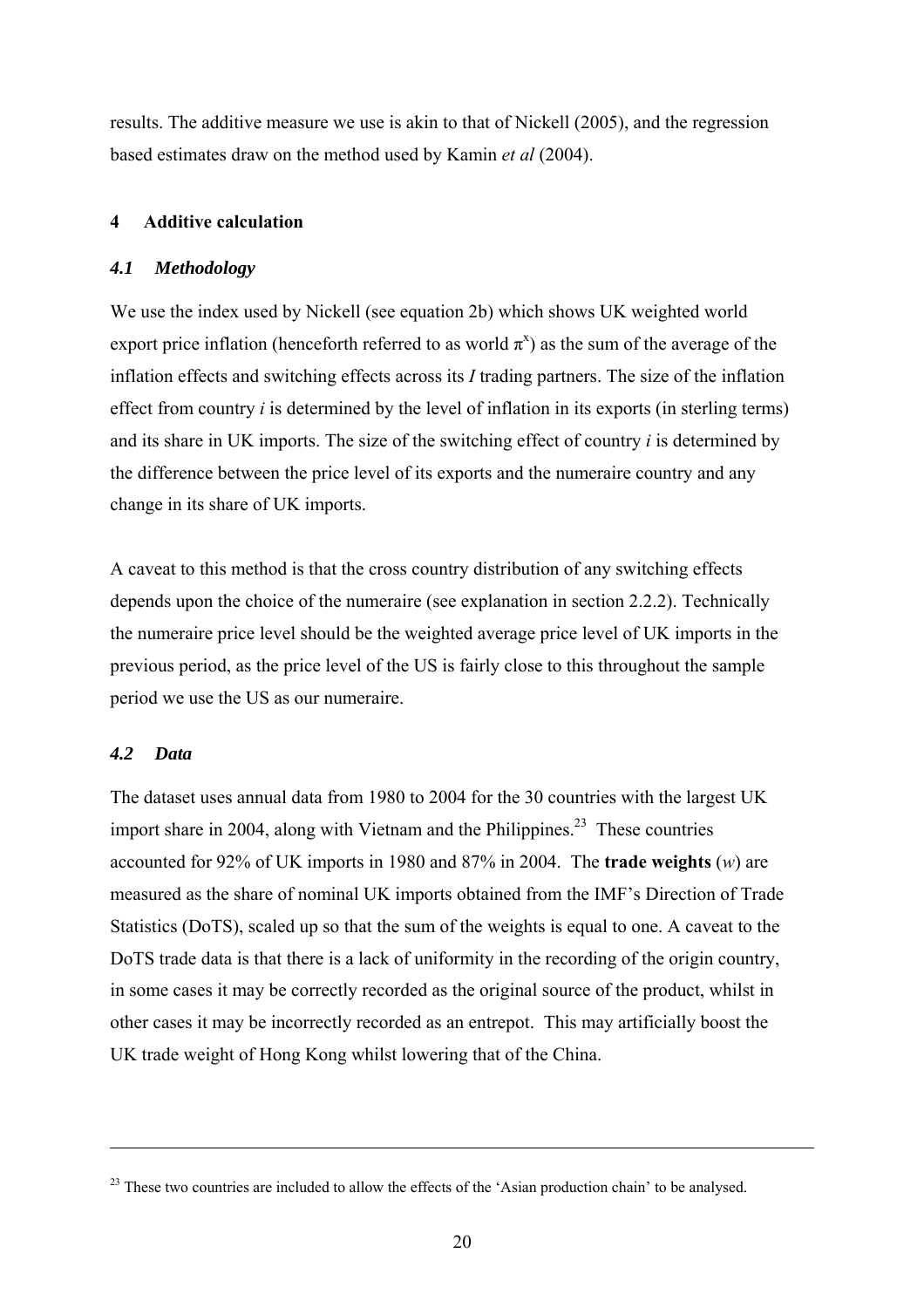Data on **relative price levels** (*p*) is from the Penn World Tables.<sup>24</sup> These provide country level data on the price level of aggregate GDP, consumption, and investment relative to the price level of aggregate GDP in the US (which is equal to 100 at every data point), but do not include data on export prices. This is proxied by taking the weighted price level of consumption and investment, where the weights are determined by the proportion of UK imports that were consumption and investment goods in that year. However, a caveat to this data is that it will also include data on the relative prices of domestically consumed goods and services, and this may bias the data such that the difference in the price level of exports from the highest and lowest cost countries appears greater than it actually is.<sup>25</sup> This may increase the apparent size of the negative switching effect from low cost countries that have seen their share of UK imports increase.<sup>26</sup>

**Export price inflation**  $(\pi)$  is calculated using the IMF's International Financial Statistics (IFS) series for export unit values in US dollar terms adjusted for the exchange rate. For countries where this data is not available (China, Austria, Vietnam, Russia and Malaysia post-1999) we calculate export price inflation using the price level data from the Penn World Tables. This is inferior to using the IFS data as it includes inflation of domestically consumed goods. For China, the calculated series fits reasonably well with the Hong Kong re-exports to UK data which is available from 1993 onwards.

## *4.3 General results*

 $\overline{a}$ 

The calculated world  $\pi^x$  series matches the UK import price deflator and UK import price inflation series from the Office of National Statistics (ONS) fairly well, but shows greater volatility (Chart A1). In particular, our calculated measure suggests much stronger deflation in 1997 than the ONS data. This is most likely due to the strong appreciation of the sterling ERI from August 1996 which had a strong downward impact on world  $\pi^x$  UK,

 $24$  See Heston, Summers and Aten (2006).

 $^{25}$ As the price of exports is set in global markets the price level of exports from low cost countries is likely to be higher than that of domestically consumed goods, whilst the price level of exports from high cost counties is likely to be lower than that of domestically consumed goods. Hence the proxy we use is likely to underestimate the export price level from low cost countries, and overestimate the export price level from high cost countries.

 $26$  ECB (2006) calculations suggest that EU manufacturing imports from China are approximately 20% the cost of imports from 'high-cost' countries (including the US, UK and Japan), and 25% the cost of average imports. This is similar to the Penn World Table results which suggest that China's domestic price level is 25% that of the US and 20% that of Japan, indicating that using domestic price level data may not significantly bias the results.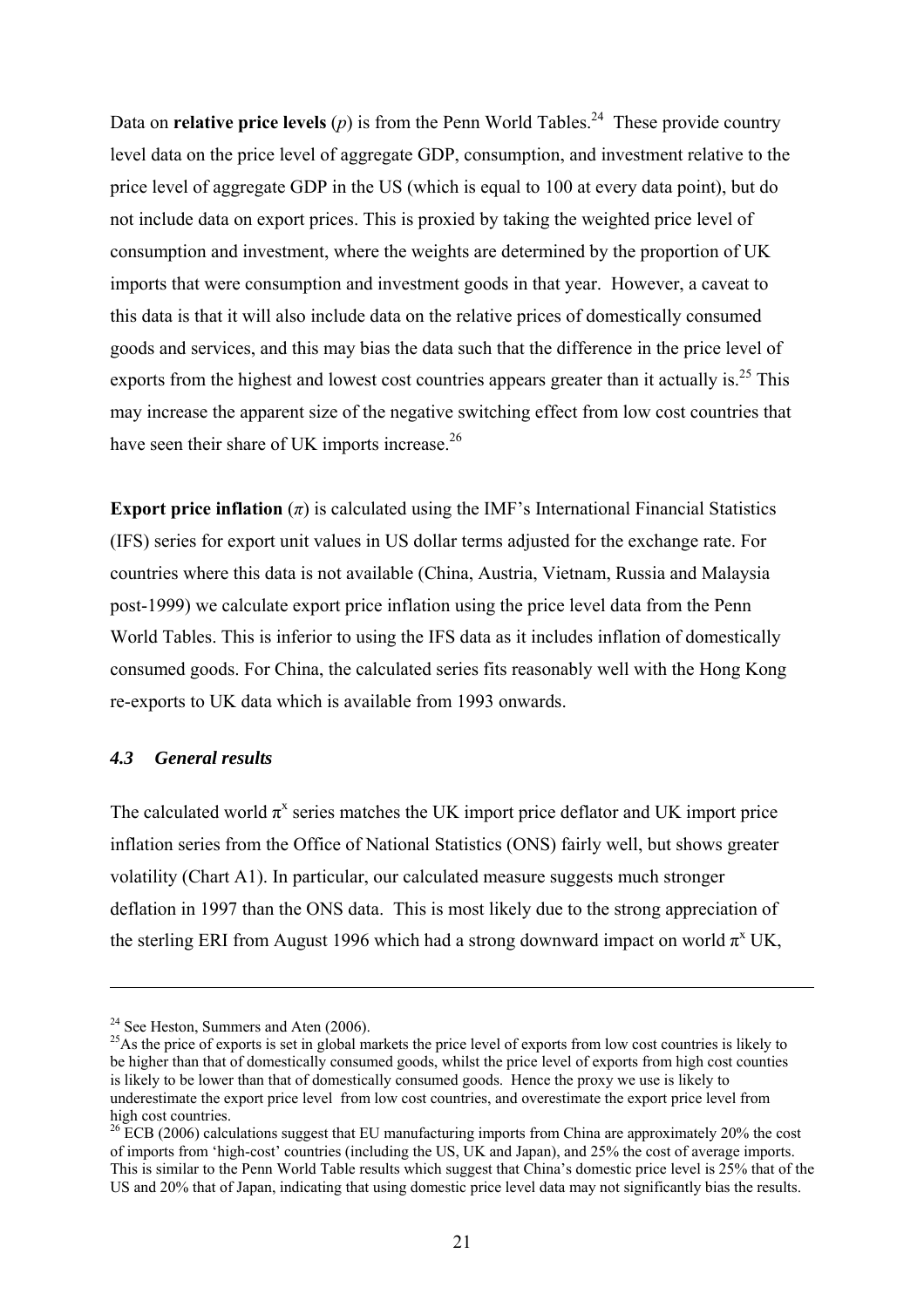but does not appear to have been fully passed through to import prices. This suggests that importers temporarily chose to increase their margins rather than pass on the fall in cost. Interestingly, when sterling depreciated sharply in the latter half of 1992 this divergence between world  $\pi^x$  and UK import price inflation did not occur suggesting that importers' responses to changes in world export prices have not been symmetric. Mismatches between the calculated measure and the ONS series could also be due to (a) the ONS data covering imports from a wider range of countries (since they technically cover all imports into the UK), (b) changes in the wedge between UK import and world export prices created by changes in margins, transport and transaction costs, (c) the goods composition of UK imports being different to the aggregate composition of world exports, (d) identical exports from the same country being sold at different prices in different countries as exporters price-to-market, and (e) other related problems with the data mentioned in section 3.2.

The majority of volatility in world  $\pi^x$  has been due to imports from industrial countries (Chart A2), which accounted for an average of 83% of the sample throughout the period, with a relatively small contribution from EMEs – all but two (Turkey and Brazil) of which are from Asia – and oil exporters. However, EMEs have generally had a negative effect on UK import price inflation, and this effect has increased since 2000. On aggregate the inflation effect has dominated the switching effect (Chart A3), though the importance of the switching effect has increased since 2000. Much of the inflation effect will be due to fluctuations in sterling against the currencies of other industrialised countries.

## *4.4 Results for China and Asia*

The China effect has been negative or negligible throughout the period (Chart A4), but has become stronger over recent years. In 1990-2004 imports from China reduced world  $\pi^x$  by -0.35pp per annum on average, but in 2000-2004 the impact was larger at -0.75pp. Combining the effects of China and Hong Kong to account for Hong Kong's role as an entrepot for Chinese exports gives a similar result but shows a larger negative impact in the latter period (-0.8pp per annum on average). The increase in China's impact from 2000 onwards coincides with acceleration in its UK import share (which rose from 2% in 1999 to 5% in 2004), whilst its price level remained at around 24% of that of the numeraire country (the US). These results are comparable with the ECB (2006) result which suggests that imports from China reduced euro area annual manufacturing import price inflation by 1pp on average between 1996 and 2004 but contrasts to the result from the additive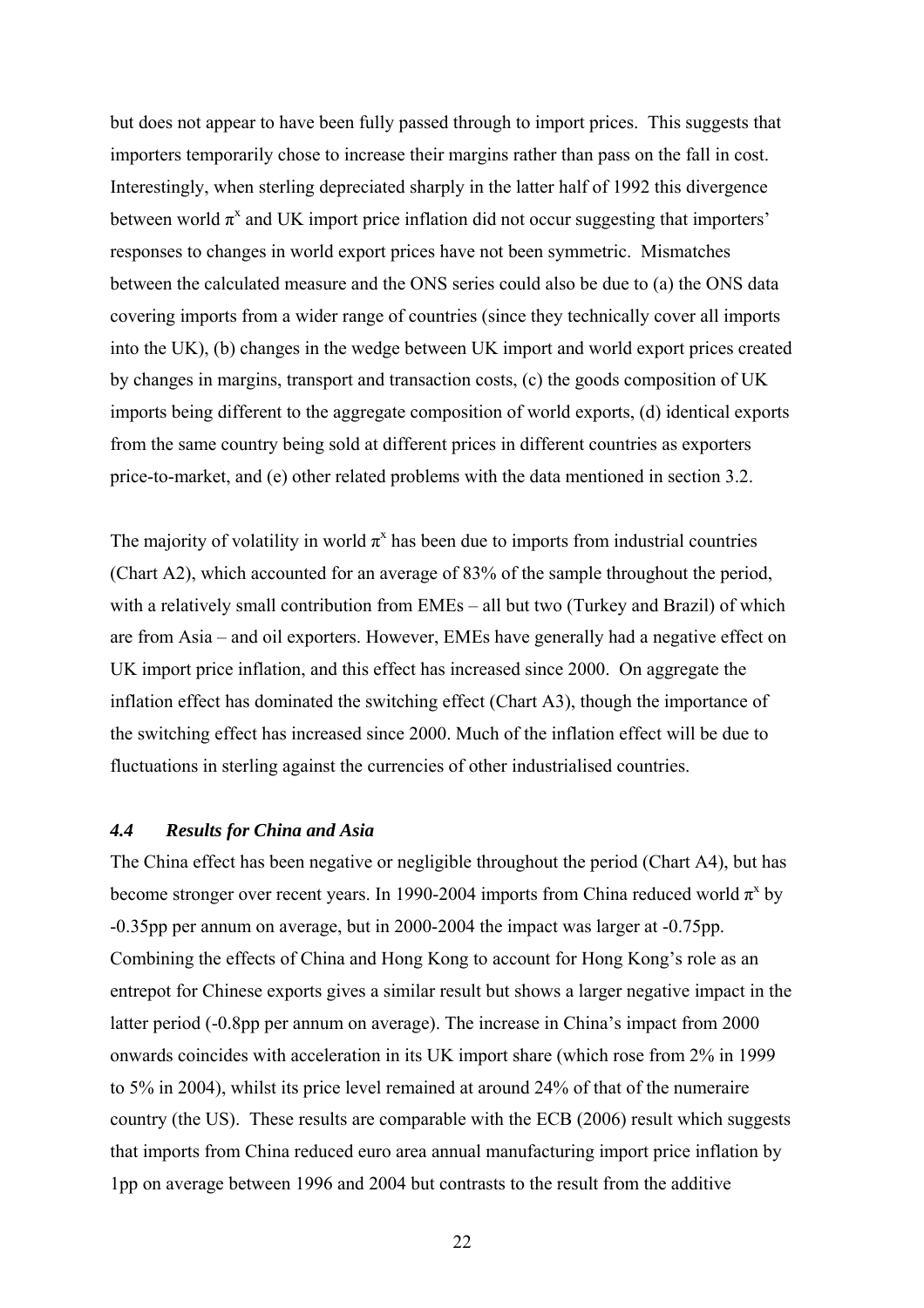measure used in Kamin *et al* (2004). That study suggests that from 1993 to 2001 China's average annual impact on UK import price inflation was zero,  $27$  where our method suggests an average impact of -0.9pp per annum over the same period. The contribution from non-China/Hong Kong Asia28 has also tended to be negative (averaging -0.35pp per year from 1990-2004) but shows more volatility (Chart A4).

Charts A5 to A7 decompose the contributions of China, China and Hong Kong and non-China/Hong Kong Asia into switching and inflation effects. Nearly all China's contribution to world  $\pi^x$  has been due to the switching effect (Chart A5), which grew fairly consistently over the period from -0.1pp in 1990 to -1pp in 2004 as China's share of UK imports grew from 0.5% in 1990 to 5% in 2004 whilst its price level remained low. However, this should be considered a 'maximum' switching effect due to the use of price level data which includes the prices of domestic goods (see discussion in section 3.2). Chart A6 shows that combining the Hong Kong and China sample increases the size of the inflation effect, which was small and positive in 2000 and 2001, and small and negative from 2002 to 2004 as Hong Kong experienced deflation. Chart A7 shows that the effect of Asia excluding China and Hong Kong has been mainly due to inflation and exchange rate volatility. Asia had a fairly large negative effect during the years surrounding the Asian crisis. In 1996 this negative effect was driven by strong downward inflation and switching effects from Japan following the depreciation of the yen against sterling which began in mid-1995, whilst the negative effect in 1996 and 1997 was mainly due to strong downward inflation effects from Japan, Korea and Malaysia as their currencies depreciated in the Asian crisis. China's large switching effect since 2000 compared to that of the rest of Asia may be partly due to the emergence of the 'Asian production chain', in which China tends to be the final stage of assembly and thus the country to which UK imports from the rest of the world have been switched to.

<sup>&</sup>lt;sup>27</sup> Kamin *et al* (2004) find that over this period the average switching effect was -0.03pp per annum, and this was offset by an inflation effect of 0.03pp per annum.

<sup>&</sup>lt;sup>28</sup> The non-China and Hong Kong Asia sample is comprised of India, Japan, Korea, Malaysia, Singapore, Thailand, the Philippines and Vietnam.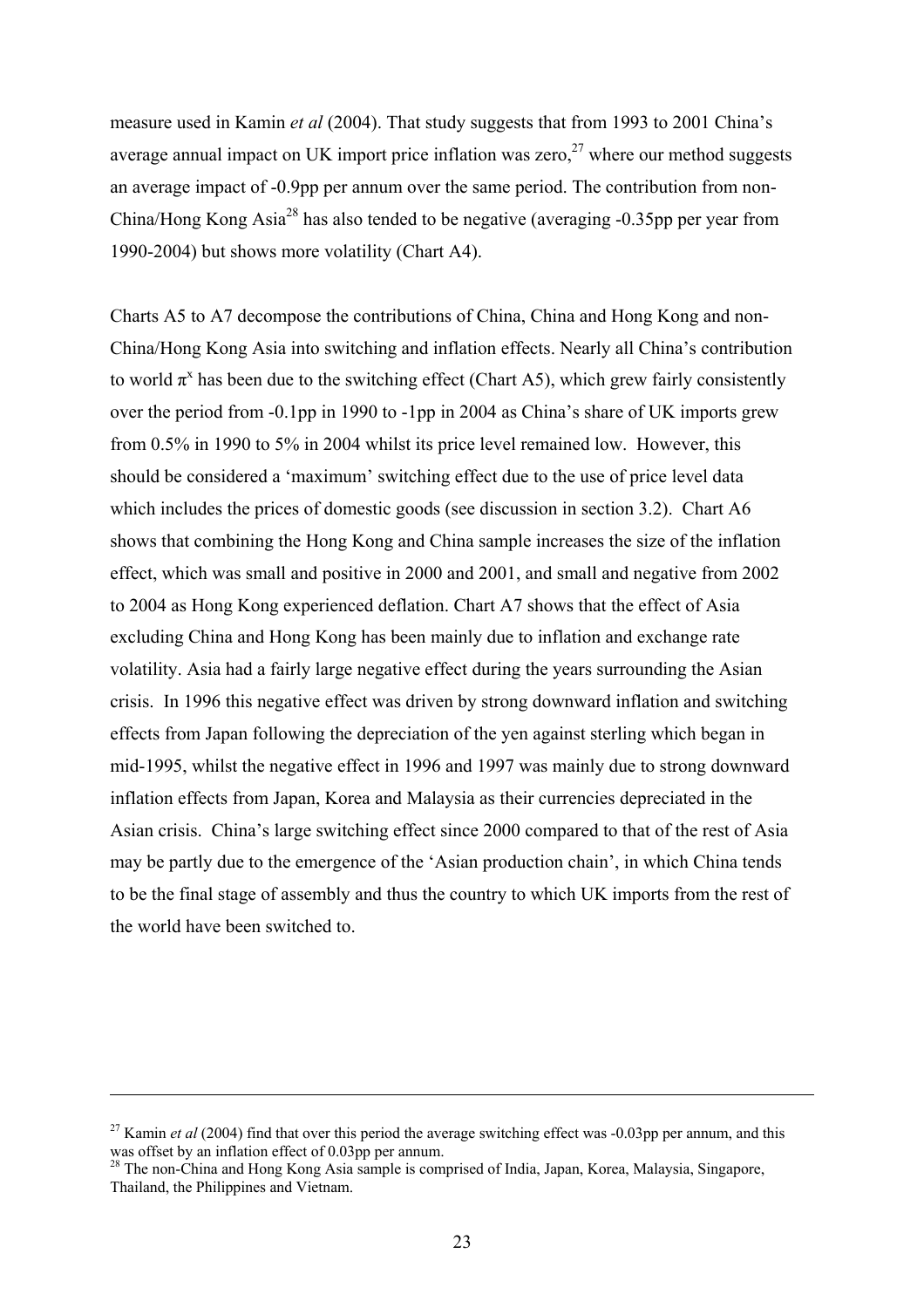#### **5 Regression based estimates**

#### *5.1 Methodology*

We empirically investigate the impact of the level and growth of imports from China on UK inflation using panel regressions with some similarities to those used by Kamin *et al* (2004) on US data (see section 2.1). Our model is a fixed effects panel regression of UK inflation on the share of UK imports from China and the change in this share by goods category (for example garments or pharmaceuticals). This is shown below in equation (3) where *π* represents inflation, *t* and *i* time and category respectively, *Share* the proportion of UK imports from China and *Δ* change. T is a vector of years, λ a vector of coefficients and ε an error term.

$$
\pi_{t,i} = \alpha_i + \beta_1 \Delta \text{Share}_{t,i} + \beta_2 \text{Share}_{t,i} + \lambda T + \varepsilon_{t,i} \quad (3)
$$

If the switching effect is significant we would expect  $\beta_1$  to be negative, and if the inflation effect is significant we would expect  $\beta_2$  to be significant, although the sign of its coefficient will depend on the level of export price inflation in China relative to that in other countries exporting to the UK. However, if the direction of the inflation differential between Chinese exports and other countries exports is not constant across the different categories, or switches over the time period, any inflation effects are unlikely to be captured by the model. Given the results from the 'Nickell method' suggest that the inflation effect from China was negative in 2002 and 2003, but positive the two years prior to that this indeed may be the case. The coefficients may also pick up the indirect effects of competition from China on prices of goods from other countries as this competition is likely to be highest in categories where China's import share is high or rising.

This model differs to that of Kamin *et al* (2004) in three ways. First, we control for third factors that may be associated with both lower inflation and an increase in the share of imports from China in a particular goods category (such as a reduction in trade barriers that both increases the share from China and increases competitiveness hence pushing down on inflation) using category fixed effects rather than a lagged dependent variable. As the time sample of our model is short we assume that these 'third factors' remain constant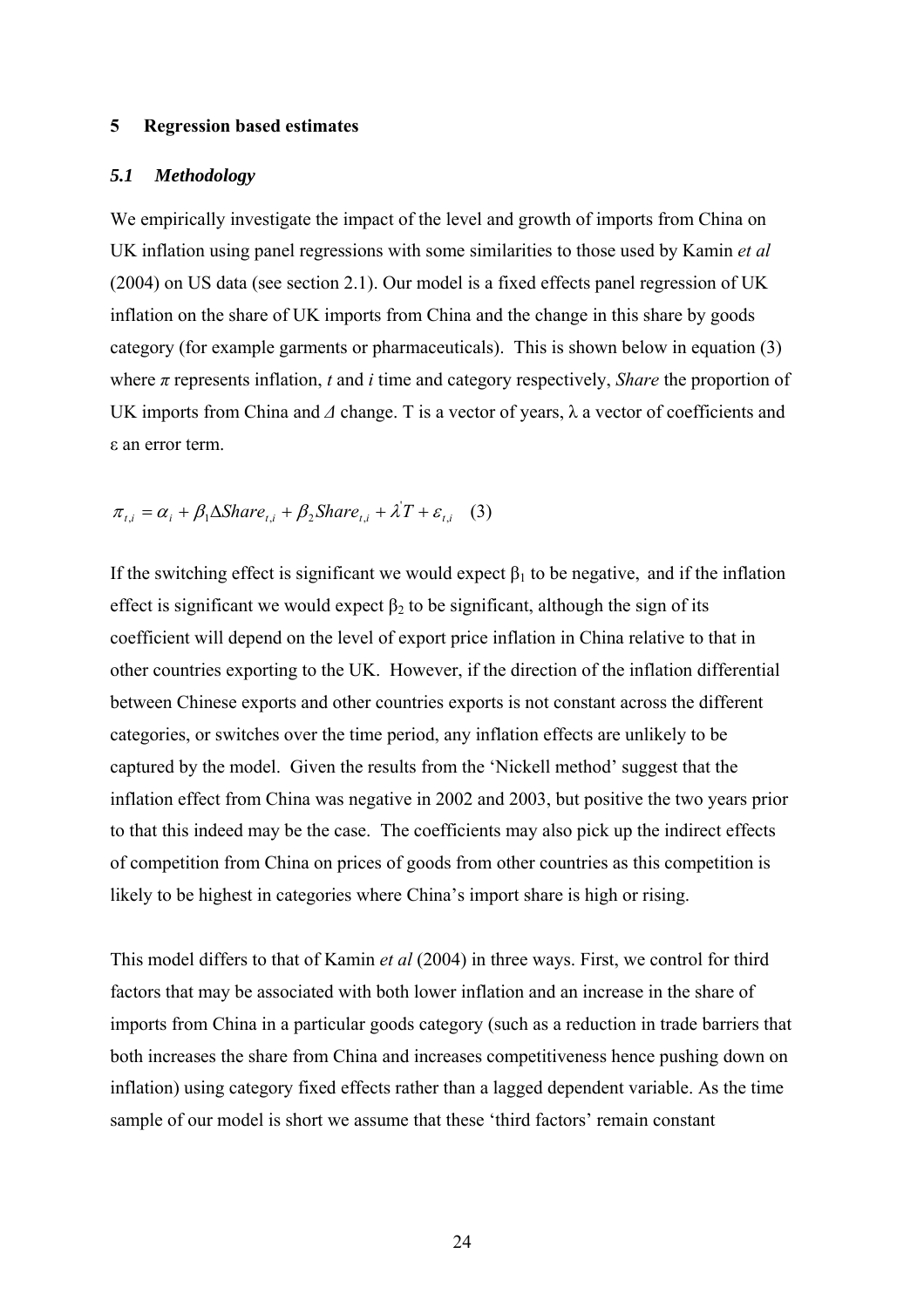throughout the period.<sup>29</sup> Second, we include year dummy variables to capture any exogenous factors affecting inflation in all categories that may vary over time, such as changes in the output gap. Third, rather than using a static 'share' variable we allow it to vary over time. This is because a static variable would be strongly correlated with the fixed effects, it allows us to extract more information,  $30$  and we do not find it to be correlated with the change in share.

Though CPI inflation is our main variable of interest,  $31$  we experiment with other measures of inflation as dependent variables as the results from this may help explain how the effects of an increase in imports from China move along the production chain. The other measures we consider are inflation in the import price index (IPI), the manufacturing input price index (MIPI) and the manufacturing output price index (MOPI).

## *5.2 Data*

 $\overline{a}$ 

Data on inflation in the CPI, IPI, MIPI and MOPI disaggregated by goods category are available from the Office of National Statistics (ONS). Data are used on an annual basis, for CPI and IPI the sample is from 1997-2005, and for the MIPI and MOPI data are from 1999-2005. Categories that are non-tradable are omitted, as are all categories where prices have been strongly influenced by external factors<sup>32</sup> and those for which matching trade data are not available. This left 33 categories for CPI, 40 for IPI, 15 for MIPI and 23 for MOPI<sup>33</sup> The CPI data are quality adjusted, but the degree of quality adjustment in other series is less clear <sup>34</sup>

 $^{33}$  Fifty categories were dropped from the CPI, nine from the IPI and one from MOPI.

<sup>&</sup>lt;sup>29</sup> The use of a fixed effects model (as opposed to a random effects model used by Kamin *et al* (2004)) means we are testing for 'within' variation ie the effect of the change in import share on inflation in that category. The use of a random effects model would capture both the within and between category effects.

 $\frac{30}{30}$  In some categories the change in the share variable over the sample was quite large (see Tables A1-A4) so treating this as fixed may reduce its information content.

 $131$  We considered using RPI inflation as it has a longer history, but the CPI categories matched the trade categories better.

 $32$  For example tobacco is dropped from the CPI as a large part of its price is composed of taxes, and fuels are eliminated from all indices as their prices are largely determined by global factors.

 $34$ If quality increases over the sample, then inadequate quality adjusting of the data would result in a positive bias on the regression coefficients because 1) a price rise purely reflecting an increase in quality would have a positive effect on the coefficients when it should have had no effect and 2) a quality improvement that did not coincide with a price rise would have no effect on the coefficient, when it should have had a negative effect.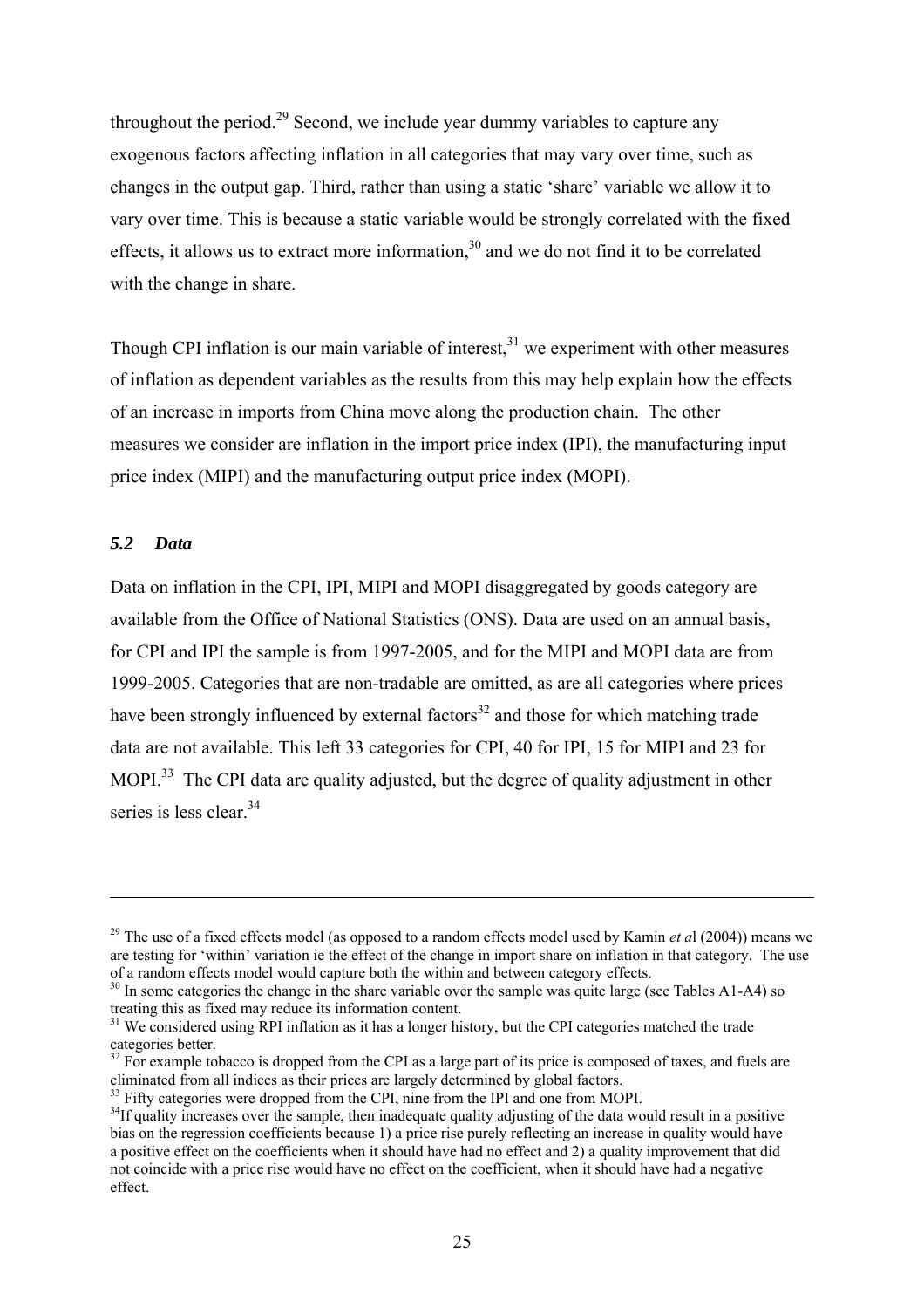These inflation categories are 'matched' to end-use categories in the SITC Revision 3 trade data obtained from UN Commodity Trade Statistics Database (Comtrade)<sup>35</sup> (See Annex B, Tables B1-B4 for the matching inflation and trade data categories for each measure of inflation). For IPI this process is simple as ONS inflation categories correspond to SITC trade data categories, however for CPI, MIPI and MOPI categories are matched according to the author's discretion. Where appropriate multiple SITC categories were used, up to the four digit level. Both imports from mainland China alone, and from China including Hong Kong are analysed to account for Hong Kong being an important entrepot for exports from China.

#### *5.3 Simple statistical analysis*

Tables A1-A4 show the average UK import share from China (and Hong Kong) and the change in this import share over the respective sample period alongside data on average UK inflation in the matching goods category. Lower/higher inflation in categories in which the average level of imports from China accounted for a large portion of total imports is consistent with a negative/positive inflation effect, and lower inflation in categories in which the share of imports from China grew strongly is consistent with a negative switching effect. In all tables the categories in which any of these features occurred are highlighted in blue. The tables also show the spread of the data and the correlation of the share variables with average inflation over the period. Charts A9-A16 summarise this data by showing scatter plots of average annual UK inflation against China and Hong Kong's average share of UK imports, and the changes in this share by goods category.<sup>36</sup>

Although the categories of imports differ slightly across different measures of inflation, those that stand out as showing both a large average and increase in UK import share over the sample period are clothing, textiles, footwear, furniture, games and toys, sports equipment, leather manufactures, recording media and data processing equipment. Some, though far from all, of these sectors have also shown relatively strong deflation.

The correlation coefficients in Tables A1-A4 show a negative relationship between all measures of inflation and the change in UK import share from China and Hong Kong, and

<sup>35</sup> See http://unstats.un.org/unsd/comtrade

<sup>&</sup>lt;sup>36</sup> The charts were also plotted using data on imports from China alone and these show very similar patterns.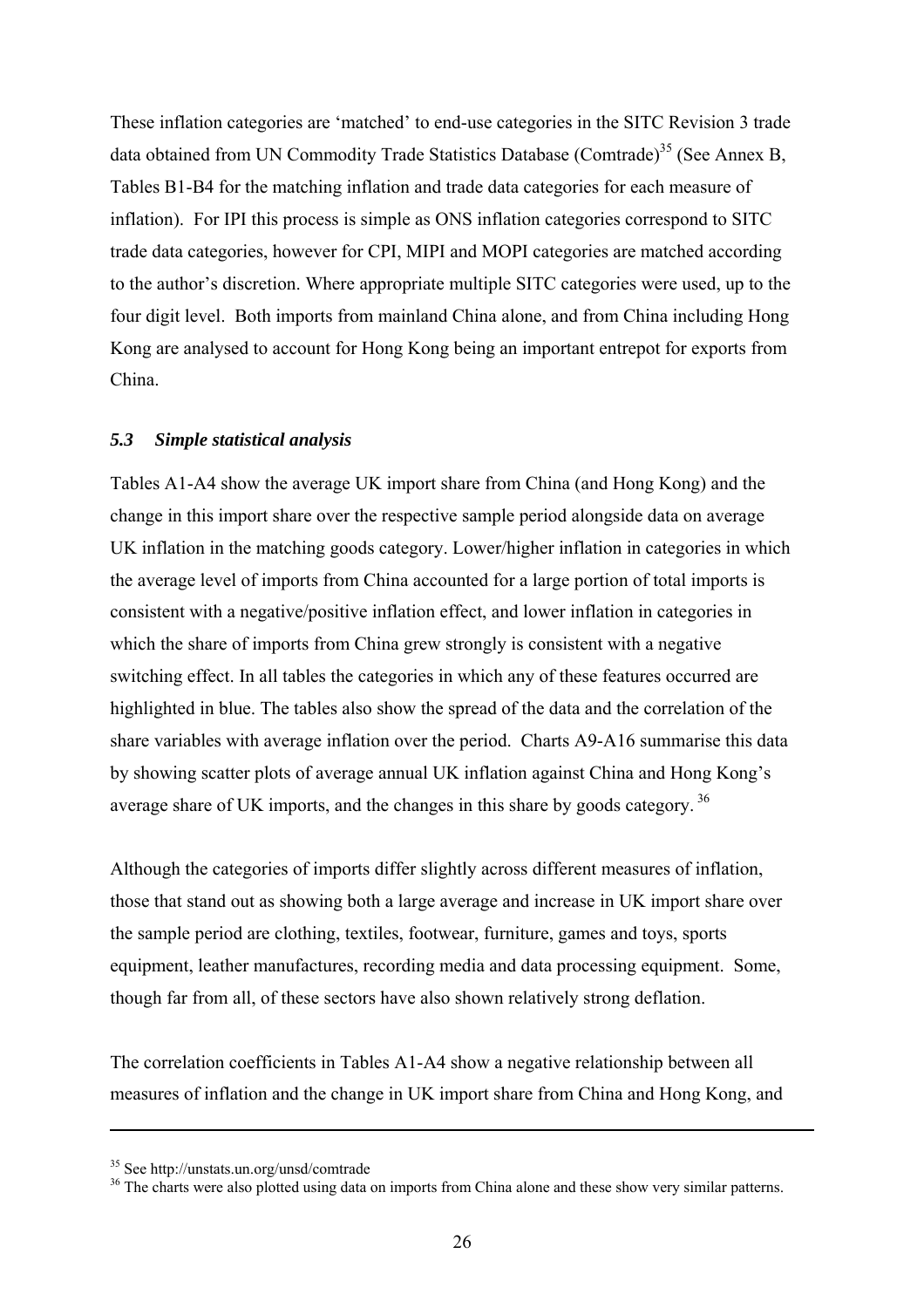a negative relationship between CPI, MIPI and MOPI inflation and the average UK import share. The relationships between the share variables and CPI inflation are the strongest (the correlation coefficients with CPI inflation are the only ones that are significant), and for all measures of inflation the relationship with change in UK import share is generally stronger than that with the average UK import share. The correlation coefficient between annual average CPI inflation across category and the change in the share of imports across category is -0.44 for the China sample and -0.42 if Hong Kong is included in the sample (both are significant at the 1% level). The same statistic with the annual average import share is slightly smaller at -0.30 for the China sample and -0.27 if Hong Kong is included (significant at the 5% and 10% levels respectively). This evidence points towards a negative switching and inflation effect and suggests the switching effect has been larger. It also indicates that CPI is the price level index affected most by imports from China.

Categories that appear to be driving the negative relationship between CPI inflation and the import share variables are data processing equipment, equipment for the reproduction of sound, pictures and photographic equipment, garments and footwear. Although the negative relationships between MIPI and MOPI inflation and the share variables are weaker, these appear to be driven by office machinery and computers, and radio, television and communication equipment. As we see the strongest effects on CPI inflation we concentrate on this measure below.

## *5.4 Panel data analysis*

#### *5.4.1 Regressions based on consumer price index (CPI) inflation*

Table A5 shows the results of panel regressions on CPI inflation. The results for both the China and China and Hong Kong combined sample are shown but we concentrate on the results from the combined sample as these tend to show a slightly better fit. We run regressions on both the full sample from 1997-2005, and the sample from 2000-2005 only as the results of the Nickell method (Section 4) suggest that the contribution of imports from China to UK weighted world export price inflation increased from 2000 onwards.

27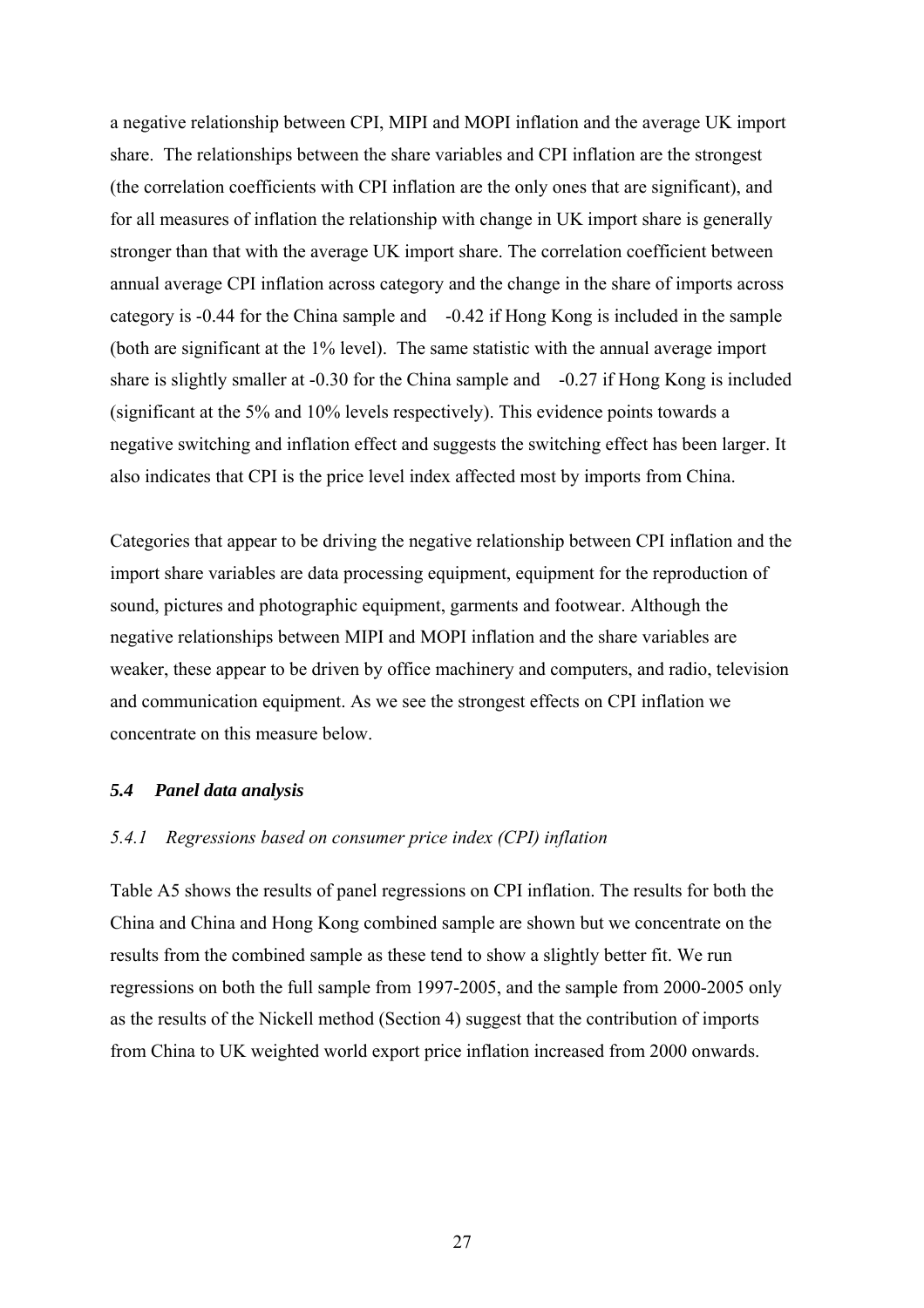We run both a fixed effects model (shown in equation 3) and the random effects model used by Kamin *et al* (2004) (shown in equation 1) to compare the results.<sup>37</sup> For both models we show the results including and excluding the control variables (the year dummies in the fixed effects regression and the lagged dependent variable in the random effects regression). The models explain little of the variation in inflation, though the share variables are jointly significant in most specifications. The control variables are significant in all specifications indicating the need to control for changes in the environment over time; hence we focus our analysis on the results of the fixed effects model with the control variable (regression 1).

The coefficient on the change in share variable  $(\beta_1$  – indicating the switching effect) is negative in the fixed effects models, suggesting that *from 1997-2005 a 1pp increase in import share from China and Hong Kong was associated with 0.2pp lower UK CPI inflation in that category, and the impact was slightly stronger in the latter half of the period.* It is interesting to compare this result with that obtained using the regression run by Kamin *et al* (2004). The results (regressions 3 and 4) suggest a smaller switching effect, but this is not significant when the control variable is included.

The coefficients on the share variable  $(\beta_2$  – indicating the inflation effect) are positive and significant in most specifications of the regression.<sup>38</sup> This suggests that categories with a high import share from China and Hong Kong experienced higher CPI inflation, most likely due to export price inflation in that category in China being higher than export price inflation in other countries that export to the UK.<sup>39</sup> The regressions using the method of Kamin *et al* (2004) (which include the share variable as a static variable) find that this inflation effect is not significant when the control variable is included. The finding of a positive inflation effect is in contrast to the results from the simple statistical analysis (section 6.1) which suggests a negative relationship between the import share from China

 $37$  See section 5.1 for further discussion of the difference between the two models.

<sup>&</sup>lt;sup>38</sup> We test to see if the result from the regressions are affected by one '*share*' variable acting as a control for another by adding the variable '*share\*Δshare*' to equation 1. However, the coefficient on this variable is insignificant in all specifications of the regression indicating that there are no non-linearities in the model that need to be accounted for.

<sup>&</sup>lt;sup>39</sup> We test whether the results from regressions 1 and 2 are affected by the use of a random effects, rather than fixed effects, model. The coefficients on the share variables are not affected by the choice of model, though the random effects regressions show a slightly poorer fit.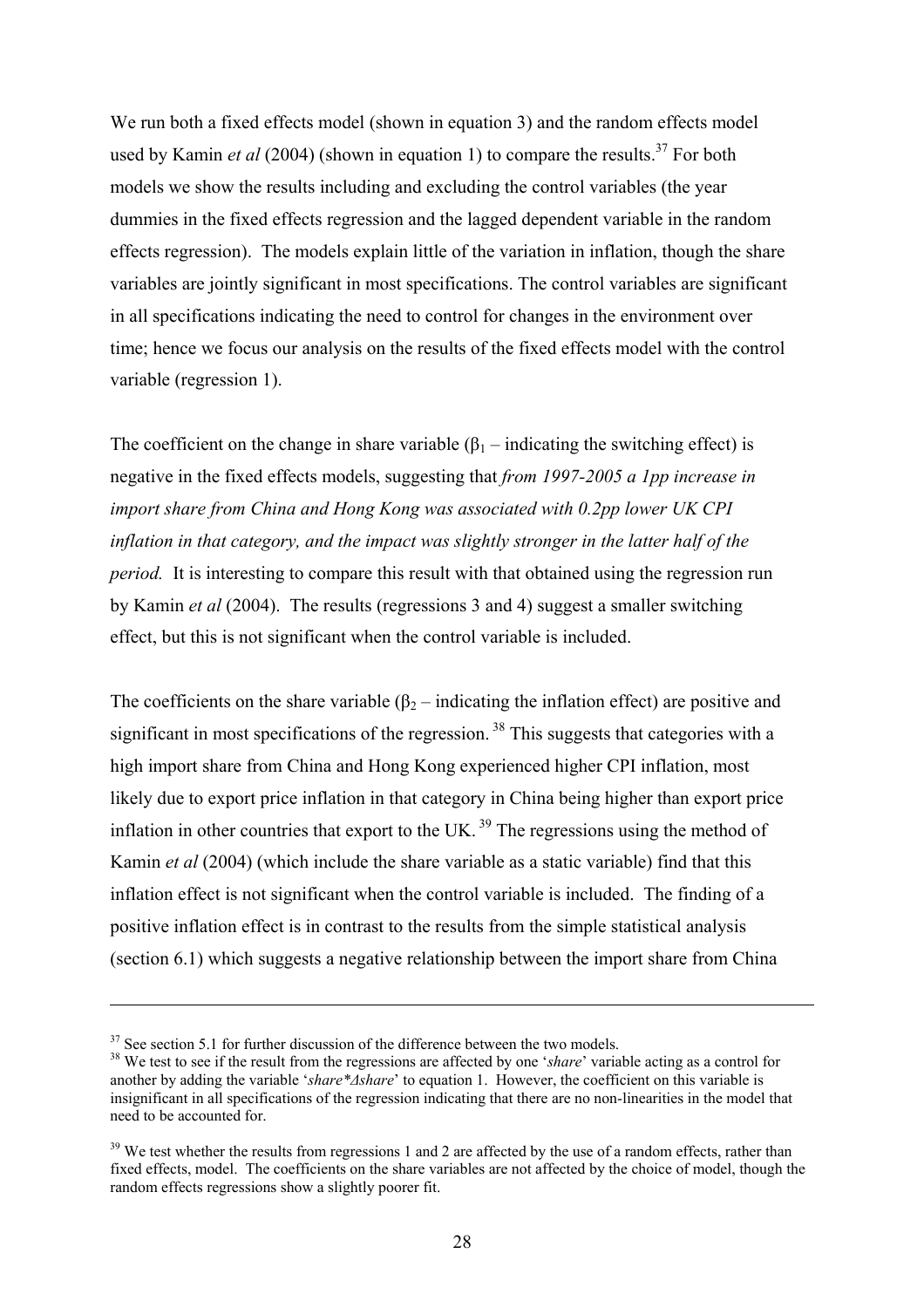(and Hong Kong) and UK CPI inflation across goods category. However, these simple correlation coefficients do not control for the change in share, time or fixed effects and consider the average of the share and inflation variables over the sample period. As the correlation between the share and change in share is positive, the negative relationship between the share and CPI inflation found in section 6.1 may capture the fact that in some categories where the share of imports from China has been high the change in share has also been high. Hence, it may have been the switching, rather than the inflation effect that was driving this result. Hence, we find that *from 1997-2005 having a 1pp higher share of imports from China and Hong Kong was associated with 0.2pp higher CPI inflation in that goods category*. 40

We also test the effect of imports from the whole of Asia on UK CPI using the same method (Table A6). We find evidence of a negative switching effect over the whole sample period, suggesting that a 1pp increase in UK import share from Asia was associated with 1pp lower CPI inflation in that category. This is slightly smaller than the effect for just China and Hong Kong, and there is no evidence of any inflation effect. If we exclude China and Hong Kong from the sample the switching effect is slightly smaller and less significant suggesting that although these two entities make a contribution they do not totally drive the result. Interestingly, although the switching effect for China and Hong Kong is stronger in the latter half of the period, for Asia as a whole it is not significant in the latter half of the period, especially in the sample which excludes China and Hong Kong. This could be because the growth of the 'Asian-production chain' has meant that China's UK import share has increased at the expense of the rest of Asia's, hence the switching effect has increasingly been driven by China and Hong Kong.

<sup>&</sup>lt;sup>40</sup> We also test for an inflation effect by running Granger causality tests of Chinese RPI and PPI on UK CPI by category. The results suggest no relationship between inflation in the two countries, but as the cross category inflation data is quite highly aggregated and the sample period short (2002-2005) it is difficult to draw any conclusions from this result.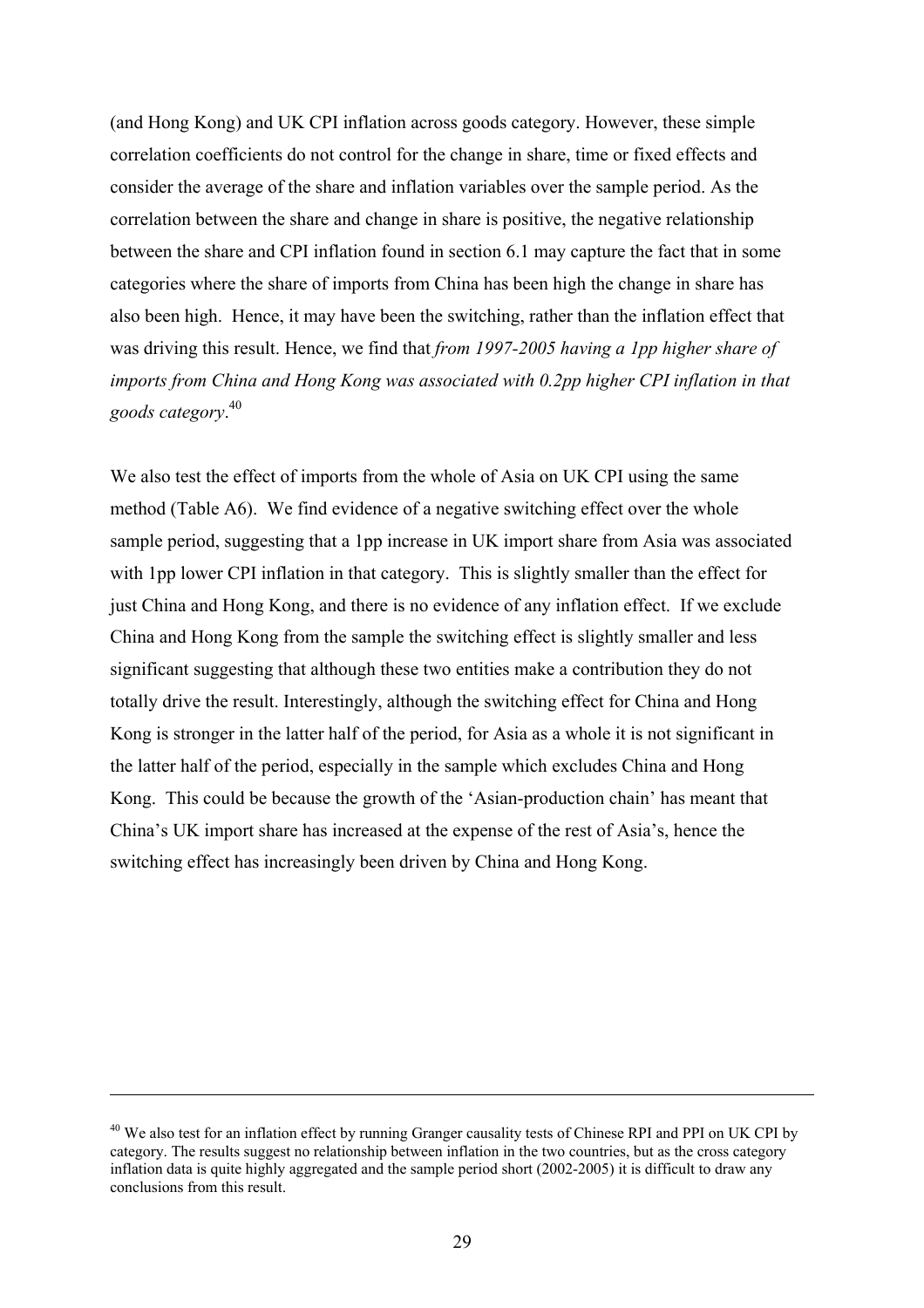*6.2.2 Regressions based on manufacturers' input price index (MIPI) inflation and manufacturers' output price index (MOPI) inflation41*

The effects of imports from China (and Hong Kong) on UK MIPI and MOPI inflation are also analysed using the same method (Tables A7 and A8 respectively). We use a slightly shorter sample period (1999-2005) due to data constraints, hence the more recent sample of the data is also shorter (2002-2005). For MIPI inflation we find a negative switching effect for the China sample suggesting that *from 1999-2005 a 1pp increase in UK import share from China was associated with 0.3pp lower MIPI inflation in that category. This* switching effect is just outside the significance threshold when we look at data for the latter part of the sample period alone, and not significant when Hong Kong data is included. There is no evidence of any inflation effect if the control variables are included. The results for MOPI inflation indicate no significant switching or inflation effect. The weaker results from the regressions on MOPI inflation are expected as these will pick up mainly the effects of greater competition in the final goods market, and not much of the impact of cheaper inputs earlier in the production chain as these may belong to a different category.42

#### *5.5 Discussion of results*

 $\overline{a}$ 

The results suggest a 1pp increase in the UK import share from China and Hong Kong was associated with 0.2pp lower CPI inflation in that category in the 1997-2005 period, whilst the same increase from China alone was associated with 0.3pp lower manufacturers' input price index (MIPI) in the 1999-2005 period. They also show that having a 1pp higher

<sup>&</sup>lt;sup>41</sup> The results of the regressions on IPI inflation are not shown as they are inconsistent with both intuition and results from other parts of the study. It is suspected that this may be due to the methods used to collate the data. This was discussed in section 3.2.3.

 $42$  The regressions on MOPI inflation could capture the effects of increased competition from Chinese imports pushing down on the price UK manufacturers' can charge for their products in the domestic market, but it will not pick up much of the effects of cheaper inputs on production costs as any increase in the share of these inputs from China may not have been in the same goods category as the final output. For example, assume a UK television manufacturer imports electrical apparatus for production. If he substitutes imports of this electrical apparatus from other countries with cheaper imports from China the 'switching' will reduce the manufacturer's input price inflation, and could also reduce the manufacturer's output price inflation. However, as his output (televisions) are in a different goods category to the electrical apparatus (the category in which the UK import share has increased) the fall in the manufacturer's output price index inflation will not be picked up in these regressions. Hence the pass through from MIPI to MOPI, and thus CPI inflation is difficult to detect due to the transformation of goods from one trade category to another as they move along the supply chain.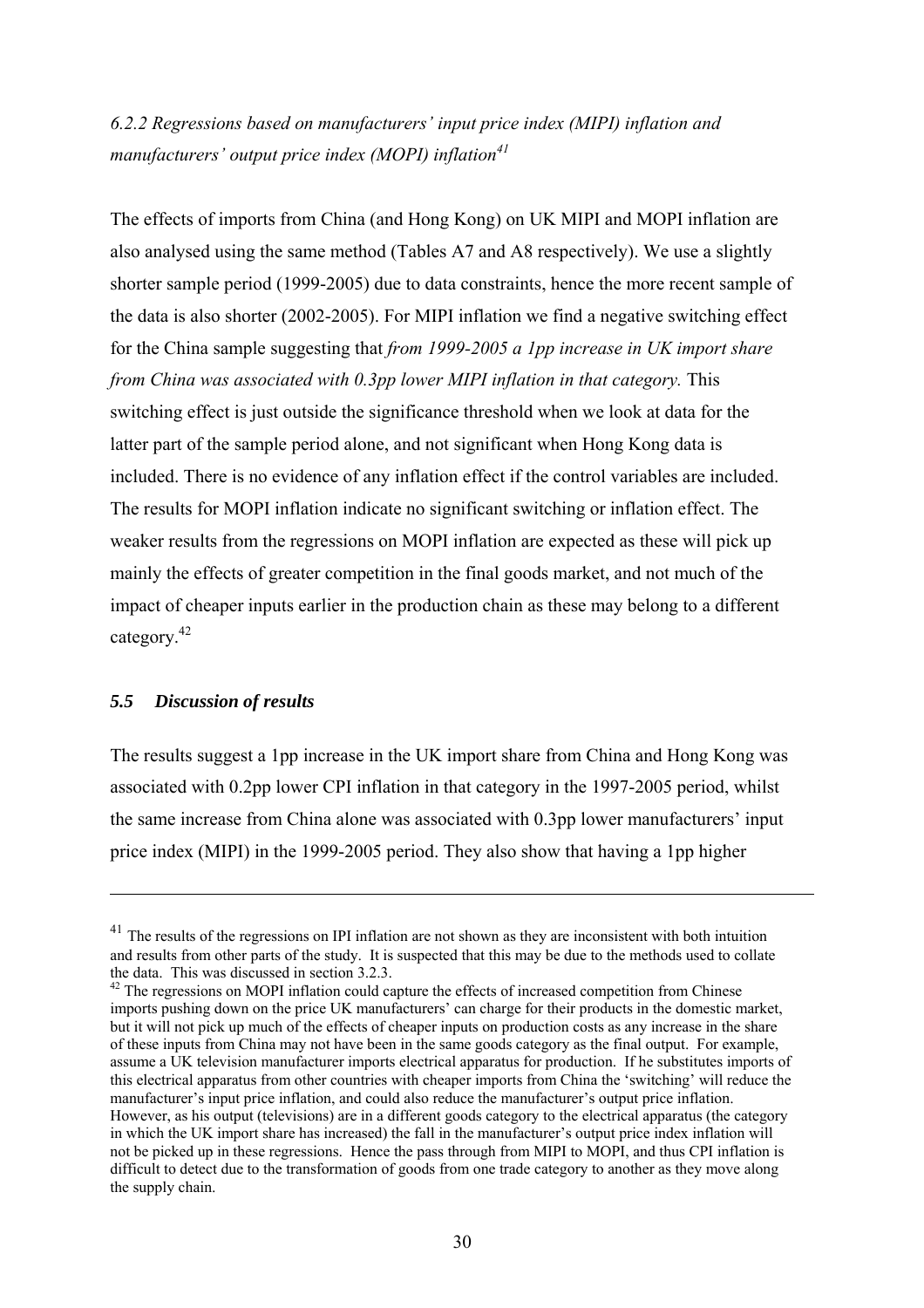import share from China has a positive effect on CPI inflation in that category, increasing it by over 0.2pp per annum. Hence whilst the switching of imports to China (and Hong Kong) will lower CPI and MIPI inflation in that year, the higher import share from these countries that results may put upward pressure on future CPI inflation. Applying the results for CPI inflation to 2005 data suggests that the 0.5pp increase in China and Hong Kong's import share could have reduced CPI inflation by up to -0.1pp, but as China and Hong Kong's import share was 7% this would have been more than offset by the upward inflation effect. However, as we do not know the response of inflation in other goods categories to these movements we can not say anything about the impact of imports from China on aggregate UK CPI inflation. It should also be noted that these results do not account for the switching of domestic production for imports from China, and accounting for this could increase the absolute size of both the inflation and switching effects.

For CPI the switching effect is stronger if the regressions are run on data since 2000 only, consistent with the acceleration in China's UK import share since then (see Chart 3). Because we use a shorter sample period for MIPI we would expect to find less of a difference between the size of the switching effect in the longer and shorter sample period. That we find the effects on CPI to be stronger when we look at the combined China and Hong Kong sample, but the effects on MIPI less significant presents a puzzle, but may reflect the type of goods that are exported from the two entities. The regressions suggest that the potential switching effects are of a similar size for both MIPI and CPI inflation. This is slightly surprising as we would expect the effect on CPI to be larger given CPI should be affected directly from changes in IPI inflation, competition in the final goods market *and* changes in MIPI inflation as they pass along the supply chain (see Diagram 1 in section 2.1). However, as the imports driving the negative switching effect in MIPI inflation are likely to be in a different goods category to the manufacturer's output the pass through from the MIPI to consumer prices (via MOPI) may not be picked up by these cross sectional regressions (see footnote 42). This explanation may also explain why we find no effect of the share variables on MOPI inflation. This does not mean there is no pass through from MIPI inflation to MOPI and CPI inflation, just that this panel data method

31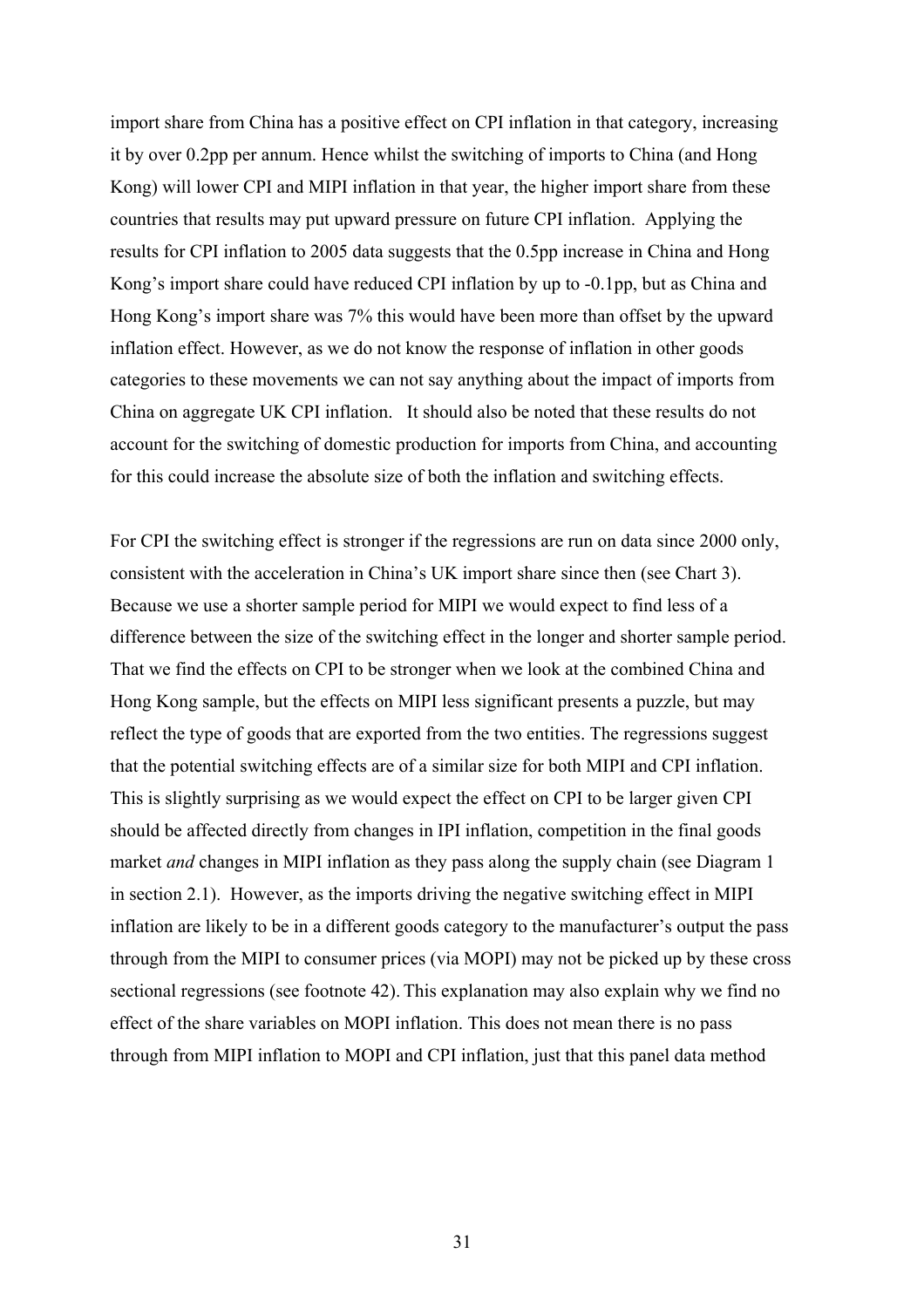can not pick up the effects on goods that have changed category after they have been imported.<sup>43</sup>

The finding of a negative switching effect for CPI inflation is consistent with the findings from our calculation of the contributions to UK weighted world export price inflation (Section 4). This shows that the growth in imports from China reduced UK weighted world export price inflation by a maximum of 0.95pp in 2004. Given China and Hong Kong's aggregate UK import share grew 0.6pp in 2004 the regressions results indicate that this could have pushed down UK aggregate CPI by up to 0.14pp. These numbers are fairly consistent if we consider that the share of imports in CPI is approximately 20%.

That we find a positive inflation effect for CPI inflation may seem surprising given that the decomposition of UK weighted world export price inflation (section 4) suggests that the size and sign of any inflation effect varies over the sample period and is dominated by the switching effect. However, the two methods estimate a slightly different inflation effect. The Nickell method indicates a positive inflation effect if inflation in Chinese exports is positive. The regressions indicate a positive inflation effect if inflation in UK imports from China is greater than inflation in UK imports from other countries. Hence the finding of different inflation effects in the two methods can be reconciled if we consider that although export price inflation in China was generally higher than in other countries exporting to the UK over the sample period, it may still have been negative at times. As discussed earlier, the results suggest that the positive inflation effect will have dominated the negative switching effect over the sample. However, looking forward the size and direction of the inflation effect could easily change as the inflation differential between exports from China and the UK's other trading partners varies. Though as long as Chinese export prices remain lower than those of its competitors their inflation rate is likely to remain higher. In contrast, the switching effect will be eroded less easily as the growth in China's export share and low price of Chinese exports are less volatile.

<sup>&</sup>lt;sup>43</sup> Differences in the findings across sectors could also have been driven by different levels of data disaggregation and sample sizes. CPI data is disaggregated into 32 categories, whilst MOP and MIP data are disaggregated into 22 and 18 categories respectively. Fewer categories will mean any trends in the data are less obvious as the coverage of UK imports from China will be smaller and the matching trade data is less disaggregated.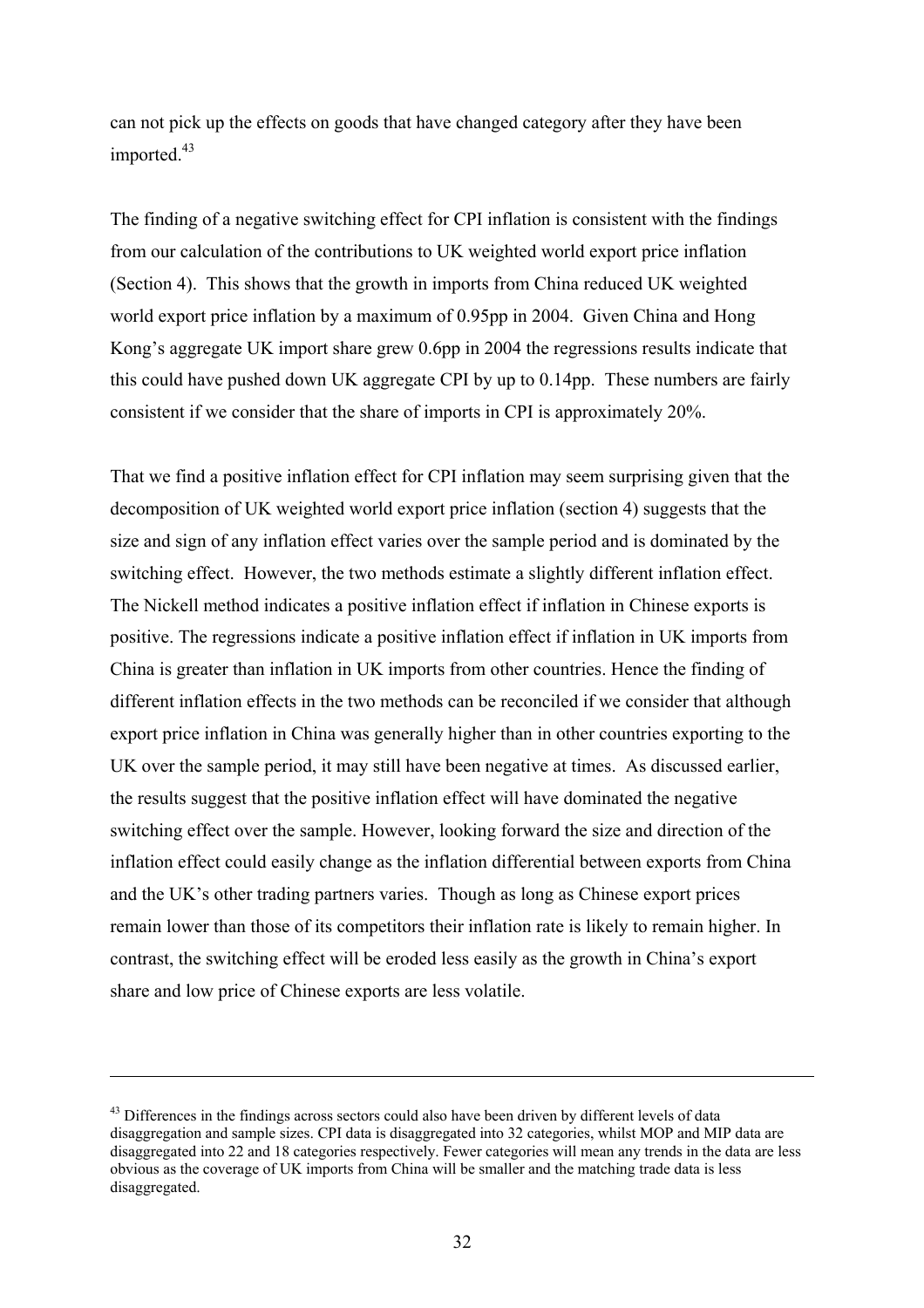In order to compare our results directly to those of Kamin *et al* (2004) for the US we run regressions 1-4 on data from 1997-2002. We use CPI only because our sample period for MOPI and MIPI data does not start until 1999. Kamin *et al* (2004) find a negative switching effect suggesting that a 1pp increase in China's import share in the US of a given sector was associated on impact with 0.8pp lower annual IPI in that category, but no inflation effect. We find no significant switching or inflation effect on UK CPI inflation over the same period. Whilst we would expect any impact on CPI to be weaker than any impact on IPI as CPI is also affected by domestic factors, the finding of no impact on the UK over the same period is likely to be because China's import penetration has been much higher in the US than in the UK (Chart 3).

Hence we find that the growth in UK imports from China has had two opposing effects on UK inflation, and although the positive inflation effect would have dominated over the sample period, it may not always do so. However, it is important to note (as discussed in Sections 1 and 2) that in the medium term any switching or inflation effect will not affect aggregate CPI inflation as this is determined by domestic monetary policy. For example, if the inflation effect was to dominate and push CPI in categories with a high import share from China above the target level this would push up aggregate CPI inflation in the shortrun, but in the medium term the inflation target would be achieved with tighter domestic monetary policy. Similarly, if a negative switching effect were to dominate the target for aggregate inflation could be achieved with looser domestic monetary policy. In both scenarios there would be some distributional effects as domestic industries competing in sectors where imports from China have been very competitive would face lower profits,<sup>44</sup> whilst those competing in non-tradable sectors would be affected by any shift in consumers' consumption patterns and response to any change their real incomes (caused by a change in the relative price of traded goods and interest rates).

#### **6 What does this say about future inflation?**

 $\overline{a}$ 

The question for policy makers is to what extent might the switching of imports to China, and higher inflation in Chinese exports than in exports from other trade partners, continue

<sup>&</sup>lt;sup>44</sup> These sectors would likely include data processing equipment, recording media, clothing and footwear and major appliances and electrical machinery apparatus and goods, and fabricated metal products.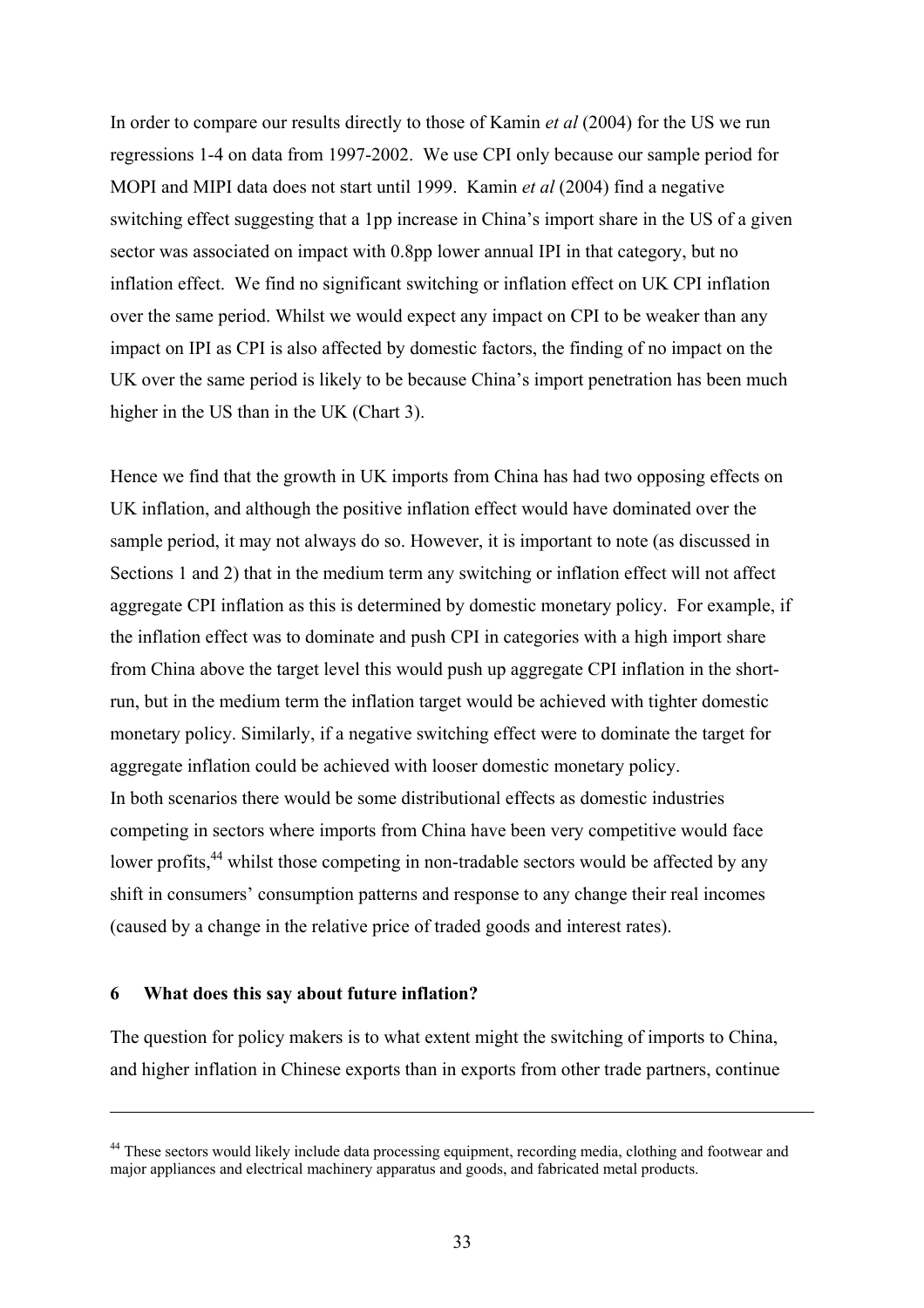to affect UK inflation. If the growth in UK imports from China remains strong and Chinese export prices remain competitive then one could expect to see a continued negative switching effect until the market of the respective good becomes saturated. Although this could mean an end to the China switching effect in these goods categories, if China were to become more technologically advanced and move up the value chain the categories in which the switching effect is observed could change. Continued growth in China's UK import share would increase the potential size of any inflation effect. Although the sign of any future inflation effect is uncertain because the level of inflation in Chinese exports relative to both the UK and other UK trade partners is likely to vary, continued strong growth in demand for Chinese exports will put upward pressure on their inflation rate. However, the upside potential of any positive inflation effect may be limited because if the rate of inflation in Chinese exports were to increase, or China's currency were to appreciate significantly, then China's competitiveness would be eroded and imports from China could be substituted with those from other lower cost producers generating a new switching effect.

Whether any of these scenarios are likely to occur is very difficult to predict, Chart A8 shows the extent to which imports from China have saturated the UK import market in certain goods categories in comparison to some other countries. That the UK's China import share is much lower than that of the US in most goods categories suggests that the switching effect could continue to grow for some time provided China remains competitive. If China were to see its competitiveness eroded (through higher inflation, currency appreciation or trade barriers) candidate countries from which its exports could be substituted with are (a) those from emerging Asian economies that currently compete with China on price level, but not on capacity,  $45$  and (b) the new EU member states whose transformation into market-based economies and entry into the EU has increased export potential. Although these countries are geographically much closer to the UK, their price levels are currently twice the level of China's.46

<sup>&</sup>lt;sup>45</sup> Indeed many foreign firms producing in China are already starting to deploy a 'China plus one strategy' by which they invest in China and one other Asian country as a hedge against rising costs and other risks. See 'The problem with 'Made in China'' in The Economist 11/01/2007.

<sup>&</sup>lt;sup>46</sup> The Penn World Tables show that the price level of GDP in China was half of that in Poland, the Czech Republic and Hungary, but similar to that in other countries in emerging Asia such as Thailand, Malaysia, Indonesia and the Philippines.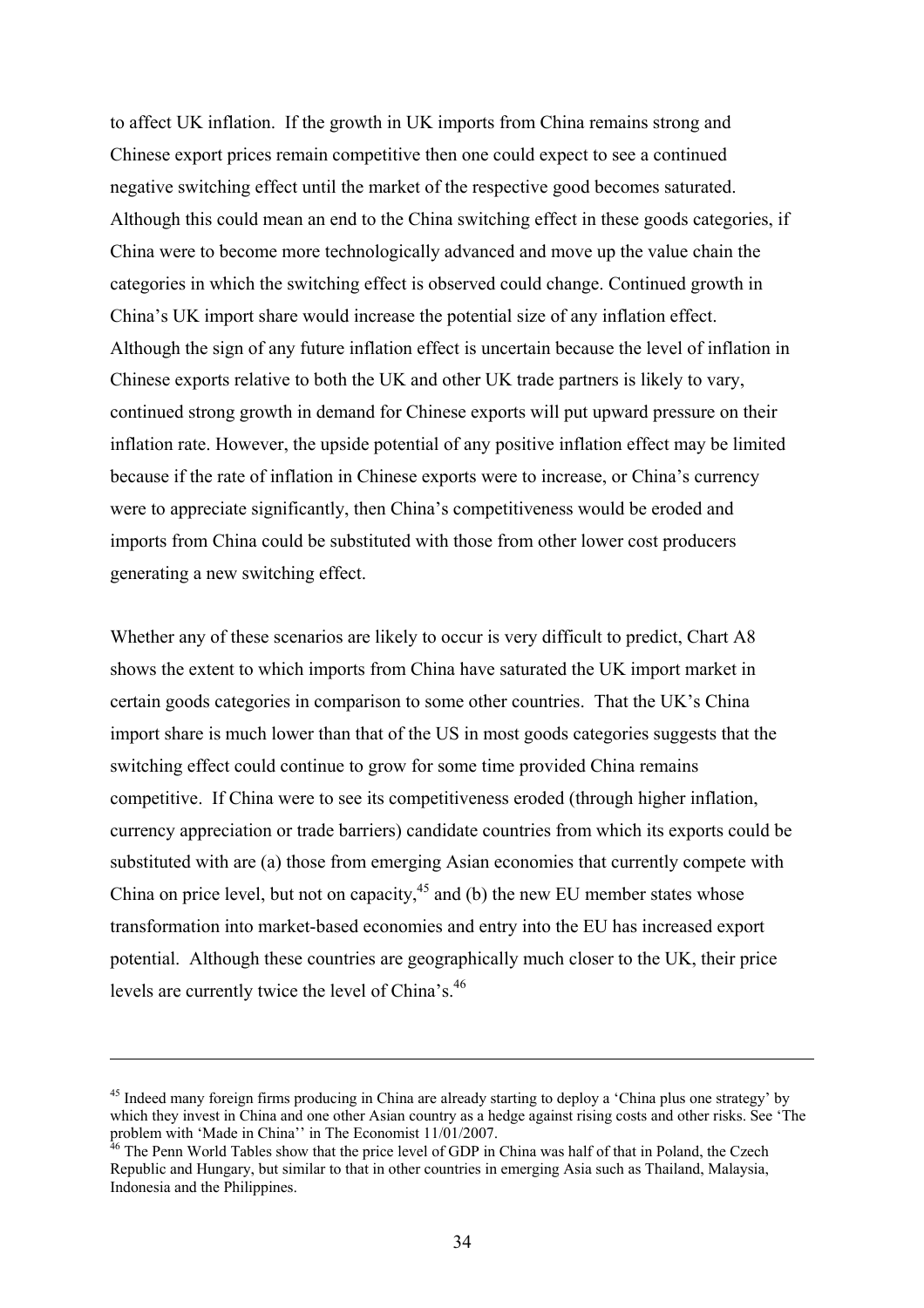#### **7 Conclusion**

We have used two methods to estimate whether the level or growth in imports from China has had an impact on UK inflation. The first method calculated UK weighted world export price inflation as the sum of the effect of inflation in the UK's trade partners and the effect of substituting imports from more expensive countries with those from countries with lower price levels. The results suggest that China had a negative impact on UK weighted world export price inflation from 1997 to 2004, mostly due to the switching of the source of UK imports from other countries to China, and this effect grew to a maximum of -1pp per annum 2004. Consistent with this, panel regressions suggest that a 1pp increase in UK imports from China (and Hong Kong) was associated with an instantaneous 0.2pp lower consumer price index inflation in that category from 1997-2005, and 0.3pp lower manufacturers' input price index inflation from 1999-2005. The categories driving this result are data processing equipment, equipment for the reproduction of sound, pictures and photographic equipment, garments and footwear. However, whilst panel regressions suggest that the switching of imports to China will lower CPI in that year, they also suggest that the existing import share from China has put upward pressure on CPI inflation due to higher inflation in exports from China than other UK trading partners. Overall, the results suggest that this upward pressure on inflation dominated the downward pressure; hence China had a positive impact on UK CPI inflation over the 1997 to 2005 period.

The extent to which the *growth* in China's import share will continue to push down some measures of UK inflation is difficult to predict, the data shows that in most markets the UK's import share from China is much lower than in the US suggesting that it could grow further. The extent to which the *level* of Chinese imports may continue to push up on UK CPI inflation will depend on the path of the differential between export price inflation from China and other countries exporting to the UK. This is likely to remain positive whilst Chinese exports remain cheap and experience strong demand, though there is an upside limit to this differential because if China were to see its competitiveness eroded it is possible that UK imports from China would be substituted with imports from other low cost countries. This could generate a new switching effect which would put downward pressure on UK inflation.

35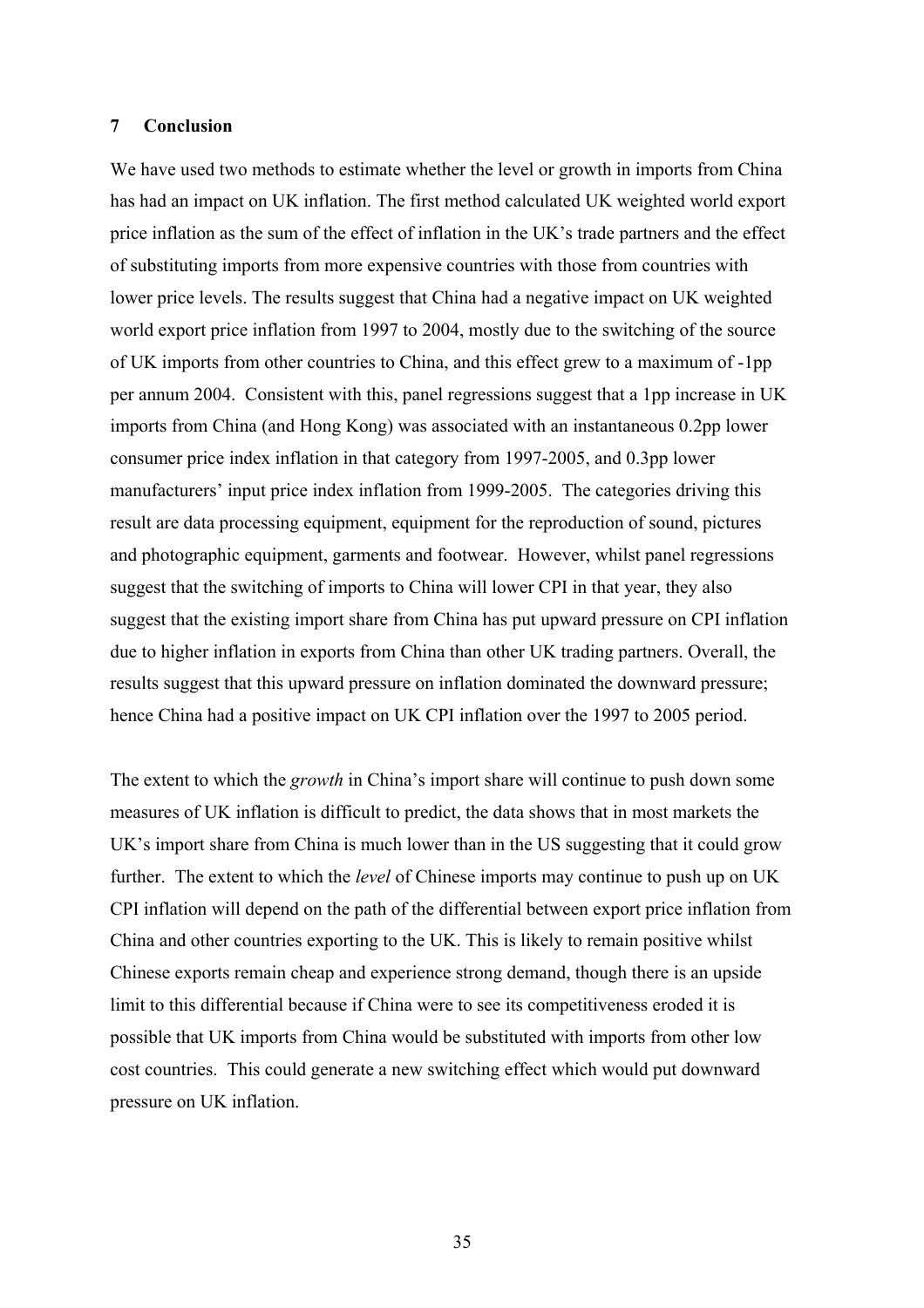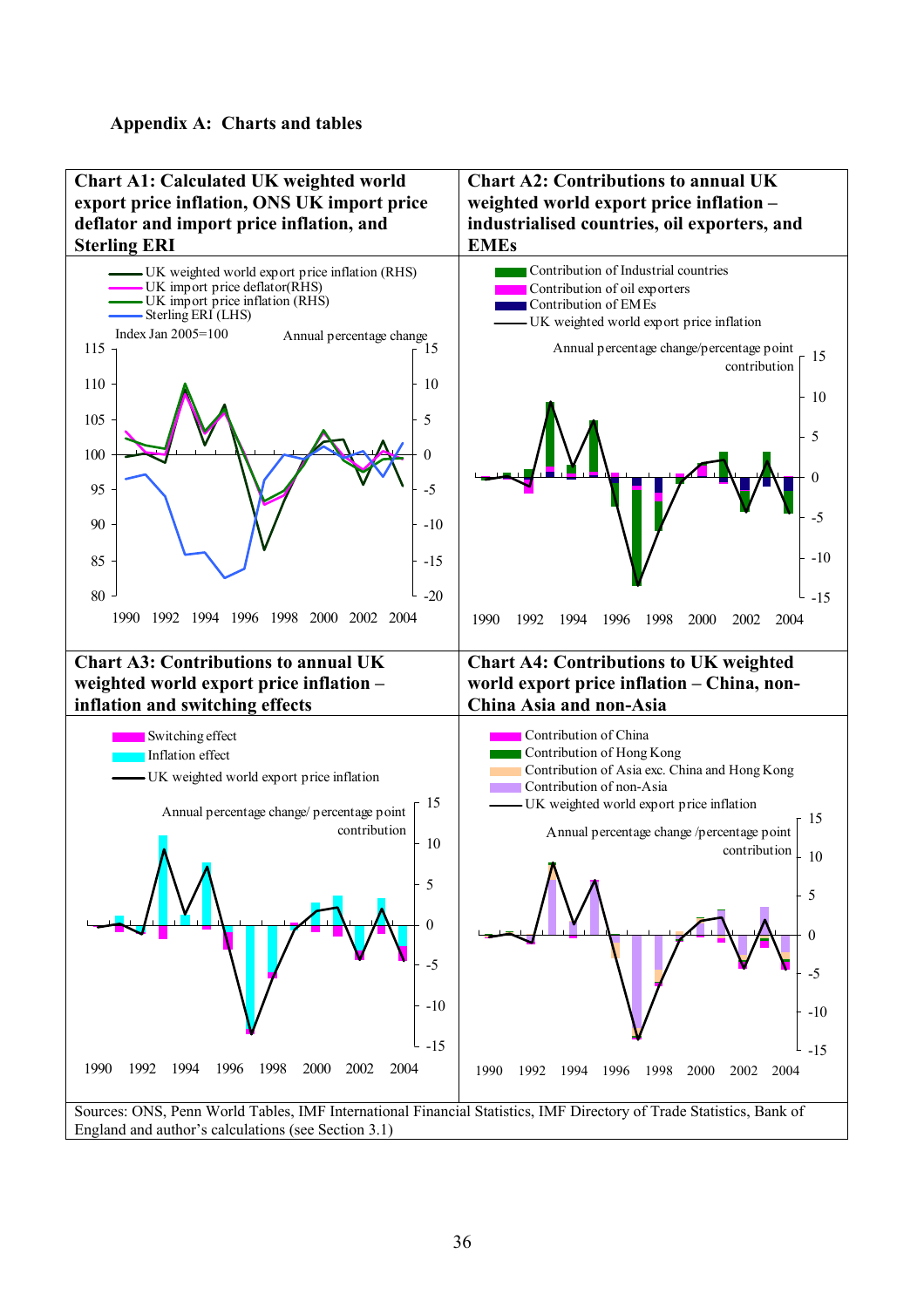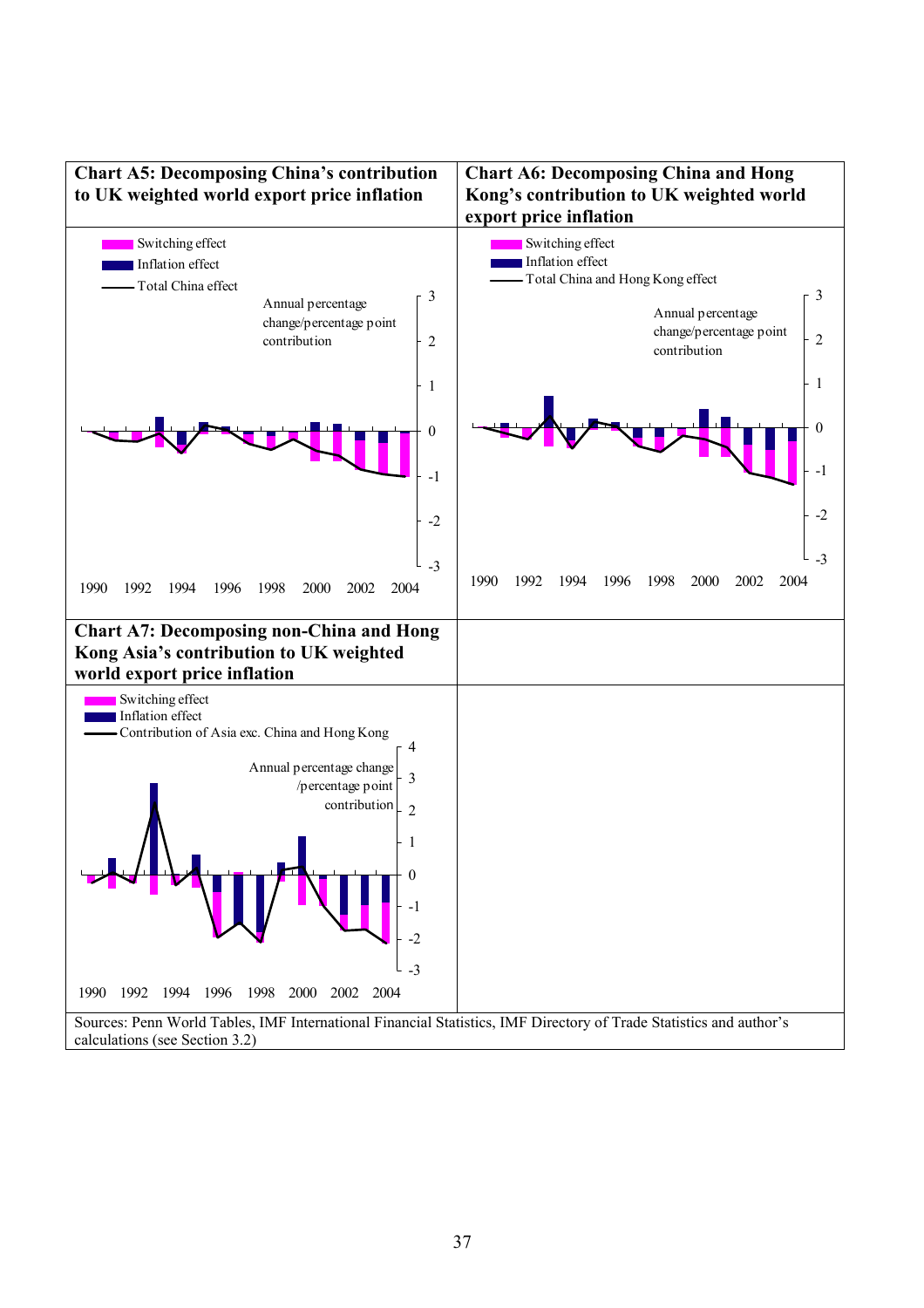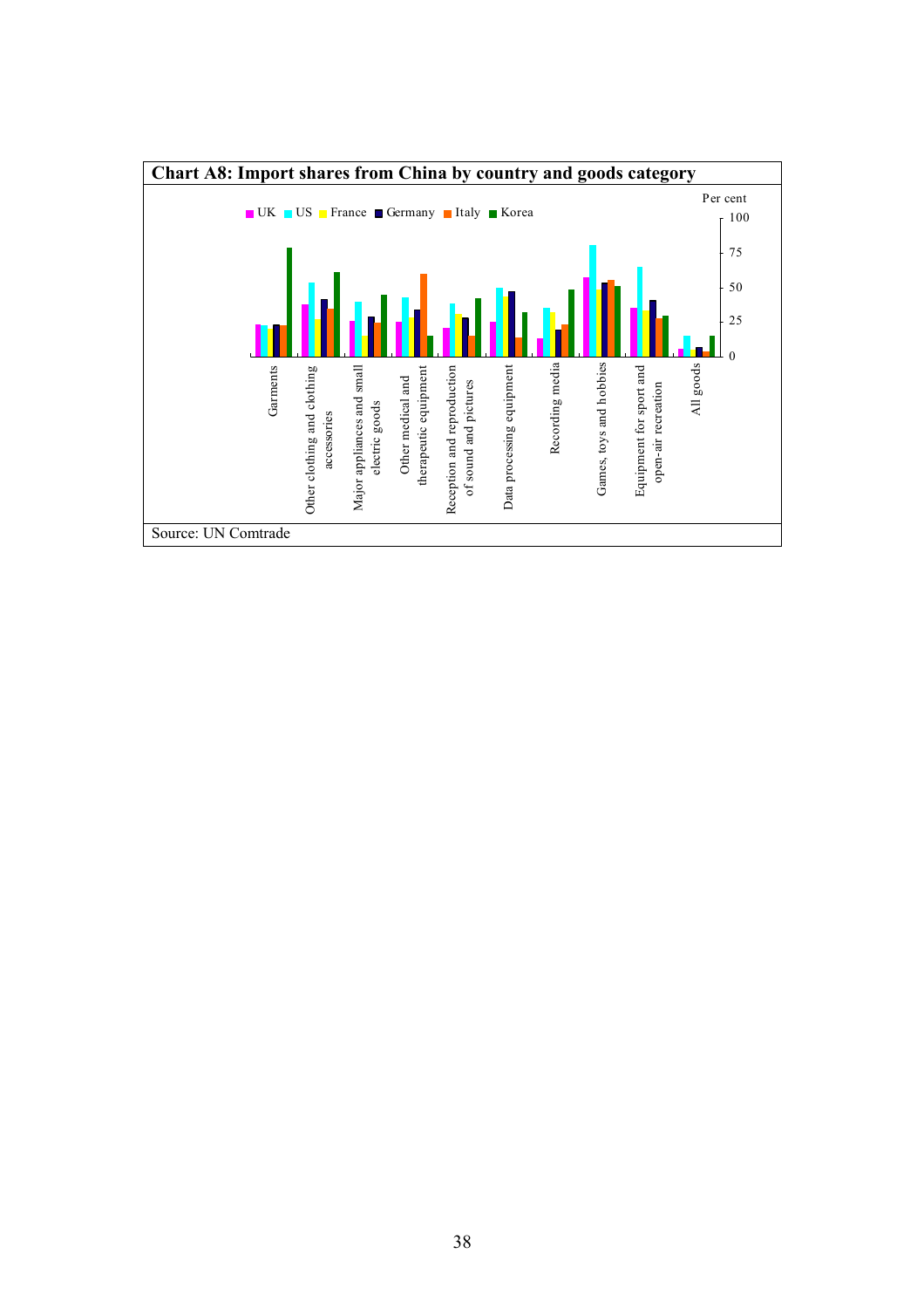

Key: a=Data processing equipment; b=Reception and reproduction of sound and pictures; c=Photographic, cinematographic and optical equipment; d=Garments; e=Motorcycles and bicycles; f=Footwear including repairs; g=Recording media; h=Telephone and telefax equipment and services; i=Major appliances and small electric goods; j=Office machinery and computers; k=Radio, television and communication equipment; l=Medical precision and optical, watches and clocks; m=Motor vehicles; n=Electrical machinery; o=Cereals; p=Medicinal products; q=Paper and paperboard; r=Fish; s=Toilet preparations; t=Textile fibres; u=Sugar; v=Live animals; w=Clothing; x=Leather; y=Residual miscellaneous manufactures; z=Wood and cork.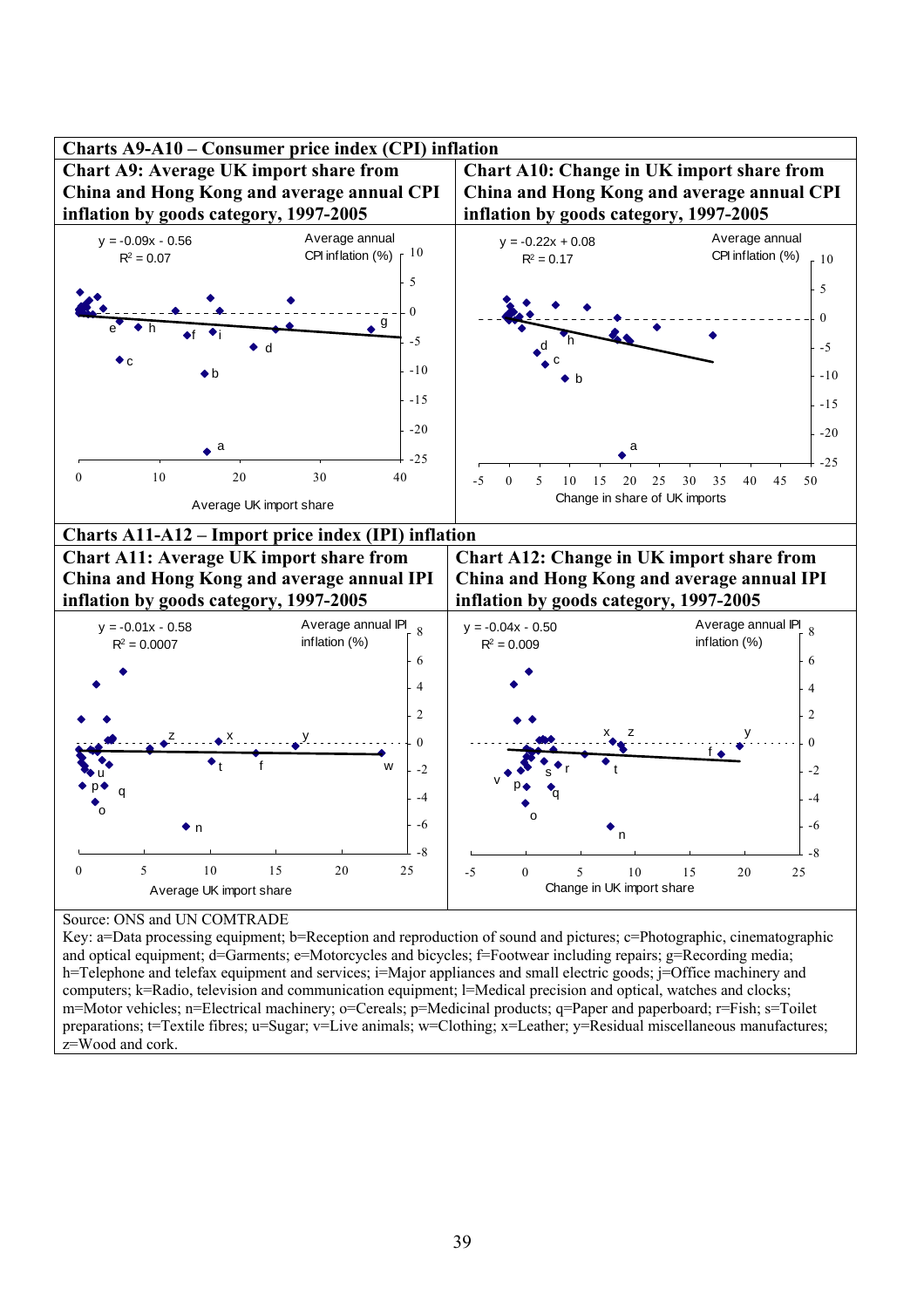

Key: a=Data processing equipment; b=Reception and reproduction of sound and pictures; c=Photographic, cinematographic and optical equipment; d=Garments; e=Motorcycles and bicycles; f=Footwear including repairs; g=Recording media; h=Telephone and telefax equipment and services; i=Major appliances and small electric goods; j=Office machinery and computers; k=Radio, television and communication equipment; l=Medical precision and optical, watches and clocks; m=Motor vehicles; n=Electrical machinery; o=Cereals; p=Medicinal products; q=Paper and paperboard; r=Fish; s=Toilet preparations; t=Textile fibres; u=Sugar; v=Live animals; w=Clothing; x=Leather; y=Residual miscellaneous manufactures; z=Wood and cork.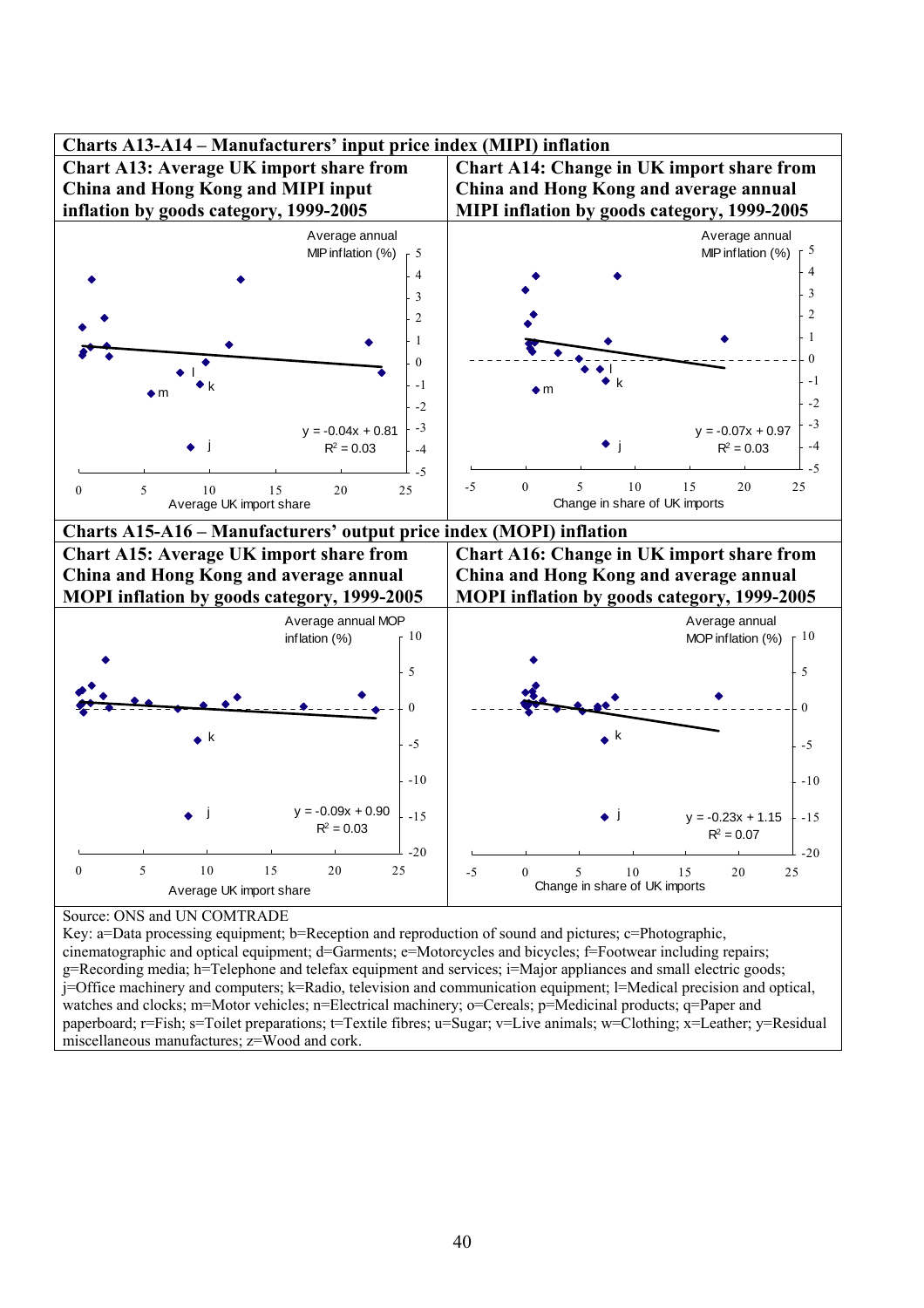## **Table A1: Consumer price index (CPI) inflation and average and change in UK import share from China (and Hong Kong)**

| <b>ONS CPI categories</b>                        |           | <b>Average UK import</b><br>share 1997-2005 $(\% )$ |            | Change in share of UK<br>imports from 1997-<br>$2005$ (pp) | Average<br>annual UK CPI   |
|--------------------------------------------------|-----------|-----------------------------------------------------|------------|------------------------------------------------------------|----------------------------|
|                                                  | China     | China and<br>Hong                                   | China      | China and<br>Hong                                          | inflation 1997-<br>2005(%) |
|                                                  |           | Kong                                                |            | <b>Kong</b>                                                |                            |
| Bread and cereals                                | 0.4       | 0.6                                                 | 0.2        | 0.0                                                        | 0.7                        |
| Meat                                             | 0.0       | 0.0                                                 | $0.0\,$    | 0.0                                                        | 0.5                        |
| Fish                                             | 2.2       | 2.3                                                 | 3.2        | 3.0                                                        | 2.7                        |
| Oils and fats                                    | 1.0       | 1.7                                                 | 1.2        | 0.0                                                        | $-0.2$                     |
| Fruit                                            | 0.8       | 0.8                                                 | 0.5        | 0.4                                                        | 1.4                        |
| Vegetables including potatoes and tubers         | 0.9       | 1.0                                                 | 0.7        | 0.5                                                        | 0.9                        |
| Sugar, jam, syrups, chocolate and confectionery  | 1.1       | 1.3                                                 | 0.2        | 0.2                                                        | 2.8                        |
| Coffee, tea and cocoa                            | 1.1       | 1.2                                                 | 1.0        | 1.1                                                        | $-0.3$                     |
| Mineral waters, soft drinks and juices           | 0.1       | 0.3                                                 | 0.0        | $-0.2$                                                     | 0.7                        |
| Spirits                                          | 0.2       | 0.3                                                 | 0.0        | $-0.6$                                                     | 0.2                        |
| Wine                                             | 0.0       | 0.0                                                 | 0.0        | 0.0                                                        | 0.5                        |
| Beer                                             | 0.6       | 0.6                                                 | 0.1        | 0.1                                                        | $-0.2$                     |
| Garments                                         | 11.3      | 21.7                                                | 18.4       | 4.6                                                        | $-5.9$                     |
| Other clothing and clothing accessories          | 20.5      | 26.3                                                | 28.7       | 17.5                                                       | $-2.2$                     |
| Footwear including repairs                       | 11.4      | 13.5                                                | 20.5       | 17.9                                                       | $-3.8$                     |
| Furniture and furnishings and household textiles | 11.0      | 12.0                                                | 18.9       | 18.0                                                       | 0.2                        |
| Major appliances and small electric goods        | 14.7      | 16.7                                                | 22.1       | 19.5                                                       | $-3.2$                     |
| Pharmaceutical products                          | 2.9       | 3.1                                                 | 3.6        | 3.5                                                        | 0.7                        |
| Other medical and therapeutic equipment          | 17.2      | 26.3                                                | 20.5       | 12.9                                                       | 2.0                        |
| New cars/used Cars                               | 0.0       | 0.0                                                 | 0.0        | 0.0                                                        | $0.0\,$                    |
| Motorcycles and bicycles                         | 4.3       | 5.1                                                 | 7.1        | 24.5                                                       | $-1.5$                     |
| Spare parts and accessories                      | 0.3       | 0.3                                                 | 0.8        | 0.8                                                        | 1.1                        |
| Telephone and telefax equipment and services     | 4.8       | 7.3                                                 | 8.7        | 9.1                                                        | $-2.5$                     |
| Reception and reproduction of sound and          |           |                                                     |            |                                                            |                            |
| pictures                                         | 11.1      | 15.6                                                | 17.5       | 9.2                                                        | $-10.3$                    |
| Photographic, cinematographic and optical        |           |                                                     |            |                                                            |                            |
| equipment                                        | 3.8       | 5.1                                                 | 7.6        | 6.0                                                        | $-7.9$                     |
| Data processing equipment                        | 12.7      | 15.9                                                | 22.3       | 18.7                                                       | $-23.7$                    |
| Recording media                                  | 7.3       | 36.4                                                | 9.7        | 33.7                                                       | $-2.9$                     |
| Games, toys and hobbies                          | 38.6      | 51.1                                                | 45.9       | 20.1                                                       | $-3.9$                     |
| Equipment for sport and open-air recreation      | 19.7      | 24.5                                                | 26.6       | 17.1                                                       | $-2.9$                     |
| <b>Books</b>                                     | 5.6       | 16.4                                                | 10.7       | 7.7                                                        | 2.4                        |
| Newspapers and periodicals                       | 0.0       | 0.2                                                 | 0.0        | $-0.3$                                                     | 3.4                        |
| Jewellery, clocks and watches                    | 5.6       | 17.6                                                | 8.4        | 1.8                                                        | 0.4                        |
| Other personal effects                           | 39.6      | 57.5                                                | 33.2       | 2.2                                                        | $-1.7$                     |
| Correlation with inflation <sup>1</sup>          | $-0.30**$ | $-0.27*$                                            | $-0.44***$ | $-0.42***$                                                 |                            |
| Mean                                             | 7.6       | 11.6                                                | 10.3       | 7.5                                                        | $-1.6$                     |
| Standard deviation                               | 10.2      | 14.9                                                | 12.0       | 9.2                                                        | 5.0                        |
| Minimum                                          | 0.0       | 0.0                                                 | $0.0\,$    | $-0.6$                                                     | $-23.7$                    |
|                                                  |           |                                                     |            |                                                            |                            |
| Maximum                                          | 39.6      | 57.5                                                | 45.9       | 33.7                                                       | 3.4                        |
| Median                                           | 3.8       | 5.1                                                 | 7.1        | 3.0                                                        | 0.0                        |

Sources: UN Comtrade and ONS

Notes: In the four columns showing trade data a dark blue cell indicates a value greater than the mean plus one standard deviation, and a light blue cell indicates a value less than this but greater than the mean plus half a standard deviation. In the final column showing inflation a dark blue cell indicates a value below the mean minus one standard deviation, and a light blue cell indicates a value greater than this but less than the mean minus half a standard deviation.

<sup>1</sup> \*\*\* indicates significance at the 1% level,\*\* significance at the 5% level and \* significance at the 10% level.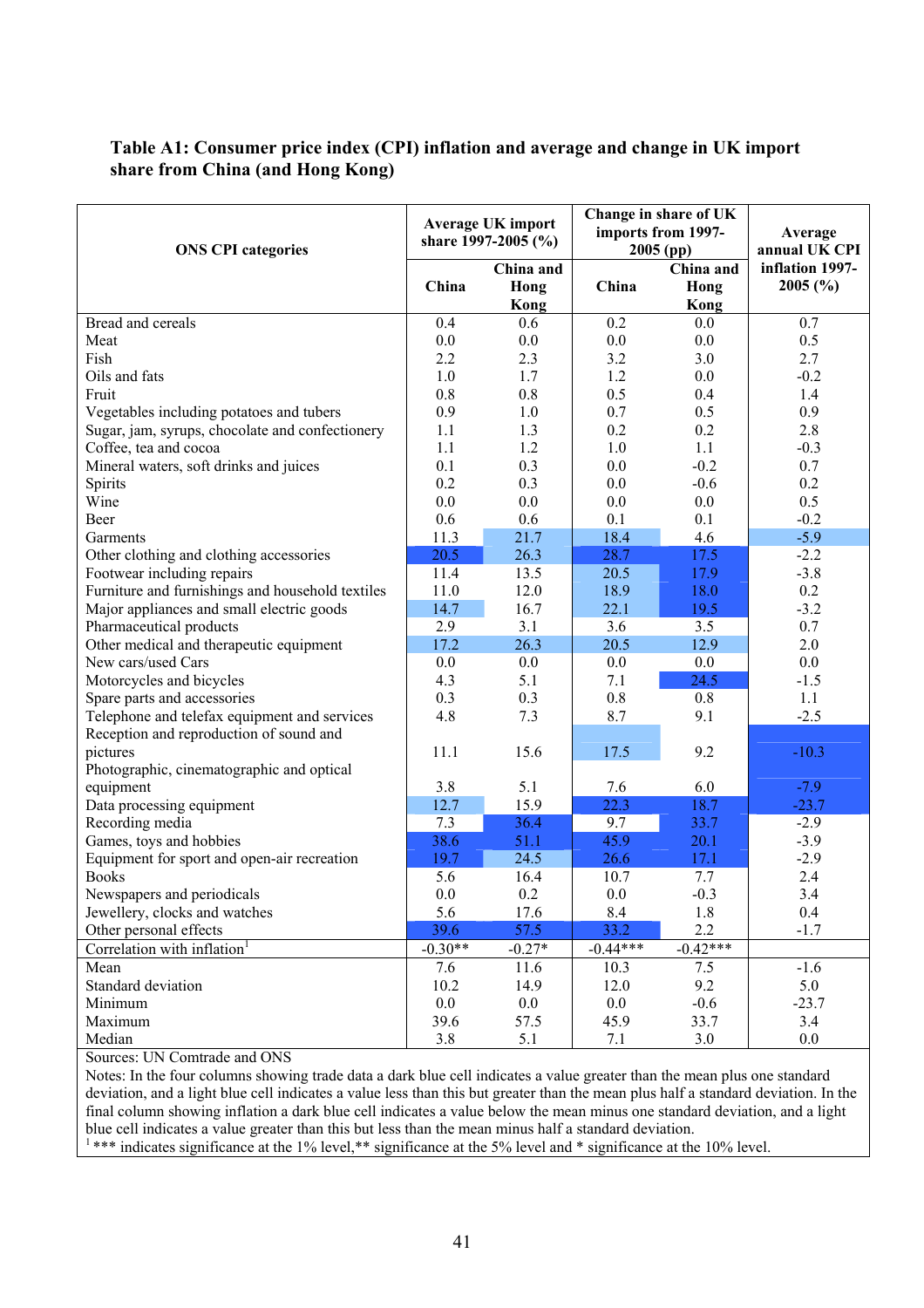## **Table A2: Import price index (IPI) inflation and average and change in UK import share from China (and Hong Kong)**

| <b>ONS IPI categories</b>               | <b>Average UK import</b><br>share 1997-2005 (%) |                               | Change in share of UK<br>imports from 1997-<br>$2005$ (pp) |                               |                   | Average annual<br><b>UK IP</b> inflation |
|-----------------------------------------|-------------------------------------------------|-------------------------------|------------------------------------------------------------|-------------------------------|-------------------|------------------------------------------|
|                                         | China                                           | China and<br><b>Hong Kong</b> | China                                                      | China and<br><b>Hong Kong</b> | 1997-2005 $(\% )$ |                                          |
| Live animals                            | 0.1                                             | 0.9                           | 0.1                                                        | $-1.6$                        | $-2.1$            |                                          |
| Fish                                    | 2.2                                             | 2.3                           | 3.2                                                        | 3.0                           | $-1.5$            |                                          |
| Cereals                                 | 1.1                                             | 1.3                           | 0.2                                                        | $0.0\,$                       | $-4.3$            |                                          |
| Sugar                                   | 0.4                                             | 0.4                           | 0.2                                                        | 0.2                           | $-1.7$            |                                          |
| Coffee, tea, cocoa etc                  | 1.0                                             | 1.1                           | 0.5                                                        | 0.4                           | $-0.5$            |                                          |
| Animal feeding stuffs                   | 0.4                                             | 0.4                           | $-0.4$                                                     | $-0.4$                        | $-1.9$            |                                          |
| Misc. foods                             | 1.1                                             | 2.2                           | 1.5                                                        | 1.2                           | 0.2               |                                          |
| <b>Beverages</b>                        | 0.1                                             | 0.1                           | 0.0                                                        | $-0.1$                        | $-1.4$            |                                          |
| Tobacco                                 | 2.1                                             | 2.2                           | $-0.6$                                                     | $-0.7$                        | 1.7               |                                          |
| Residual crude materials                | 2.5                                             | 2.6                           | 1.7                                                        | 1.6                           | 0.4               |                                          |
| Wood & cork                             | 0.8                                             | 0.9                           | 2.6                                                        | 2.6                           | $-0.5$            |                                          |
| Pulp & waste paper                      | 0.1                                             | 0.1                           | 0.1                                                        | 0.1                           | $-0.9$            |                                          |
| Textile fibres                          | 9.6                                             | 10.1                          | 8.5                                                        | 7.3                           | $-1.3$            |                                          |
| Metal ores                              | 1.0                                             | 1.3                           | $-0.5$                                                     | $-1.0$                        | 4.3               |                                          |
| Fuels other than oil                    | 3.9                                             |                               | $-2.0$                                                     |                               | 5.9               |                                          |
| Organic chemical                        | 1.4                                             | 1.5                           | 0.2                                                        | 0.1                           | $-0.3$            |                                          |
| Inorganic chemicals                     | 3.1                                             | 3.3                           | 0.8                                                        | 0.3                           | 5.2               |                                          |
| Colouring material                      | 2.4                                             | 2.5                           | 2.5                                                        | 2.3                           | 0.3               |                                          |
| Medicinal products                      | 0.3                                             | 0.3                           | 0.1                                                        | 0.1                           | $-3.1$            |                                          |
| Toilet preparations                     | 1.5                                             | 1.8                           | 1.9                                                        | 1.7                           | $-1.3$            |                                          |
| Residual chemicals                      | 1.2                                             | 1.4                           | 0.7                                                        | 0.6                           | $-0.6$            |                                          |
| Plastics                                | 0.4                                             | 0.0                           | 0.7                                                        |                               | $-0.4$            |                                          |
| Leather manufactures                    | 7.5                                             | 10.7                          | 9.2                                                        | 8.0                           | 0.1               |                                          |
| Wood & cork manufactures                | 5.6                                             | 6.5                           | 9.7                                                        | 8.7                           | $-0.1$            |                                          |
| Paper & paperboard                      | 1.5                                             | 1.9                           | 2.5                                                        | 2.3                           | $-3.1$            |                                          |
| Mineral manufactures less precious      |                                                 |                               |                                                            |                               |                   |                                          |
| stones                                  | 5.4                                             | 5.4                           | 8.9                                                        | 8.9                           | $-0.4$            |                                          |
| Mechanical Machinery                    | 1.8                                             | 2.4                           | 2.0                                                        | 1.9                           | 0.2               |                                          |
| <b>Electrical Machinery</b>             | 5.7                                             | 8.1                           | 9.7                                                        | 7.8                           | $-6.0$            |                                          |
| Road vehicles                           | 0.3                                             | 0.3                           | 0.5                                                        | 0.5                           | $-1.0$            |                                          |
| Transport equipment other than road     |                                                 |                               |                                                            |                               |                   |                                          |
| vehicles                                | 0.2                                             | 0.2                           | 0.7                                                        | 0.7                           | 1.8               |                                          |
| Residual misc. manufactures             | 16.5                                            | 16.5                          | 19.6                                                       | 19.6                          | $-0.2$            |                                          |
| Clothing                                | 12.5                                            | 23.1                          | 18.2                                                       | 5.4                           | $-0.7$            |                                          |
| Footwear                                | 11.4                                            | 13.5                          | 20.5                                                       | 17.9                          | $-0.7$            |                                          |
| Scientific & photographic equipment     | 2.8                                             | 5.4                           | 3.7                                                        | 1.1                           | $-0.5$            |                                          |
| Correlation with inflation <sup>1</sup> | 0.02                                            | $-0.03$                       | $-0.17$                                                    | $-0.10$                       |                   |                                          |
| Mean                                    | 3.7                                             | 4.6                           | 4.4                                                        | 3.8                           | $-0.1$            |                                          |
| Standard deviation                      | 4.0                                             | 5.3                           | 5.9                                                        | 5.1                           | 2.3               |                                          |
| Minimum                                 | 0.1                                             | $0.0\,$                       | $-2.0$                                                     | $-1.6$                        | $-6.0$            |                                          |
| Maximum                                 | 16.5                                            | 23.1                          | 20.5                                                       | 19.6                          | 5.9               |                                          |
| Median                                  | 1.8                                             | 2.2                           | 1.7                                                        | 1.7                           | $-0.4$            |                                          |

Sources: UN Comtrade and ONS

Notes: In the four columns showing trade data a dark blue cell indicates a value greater than the mean plus one standard deviation, and a light blue cell indicates a value less than this but greater than the mean plus half a standard deviation. In the final column showing inflation a dark blue cell indicates a value below the mean minus one standard deviation, and a light blue cell indicates a value greater than this but less than the mean minus half a standard deviation.

<sup>1</sup> \*\*\* indicates significance at the 1% level,\*\* significance at the 5% level and \* significance at the 10% level.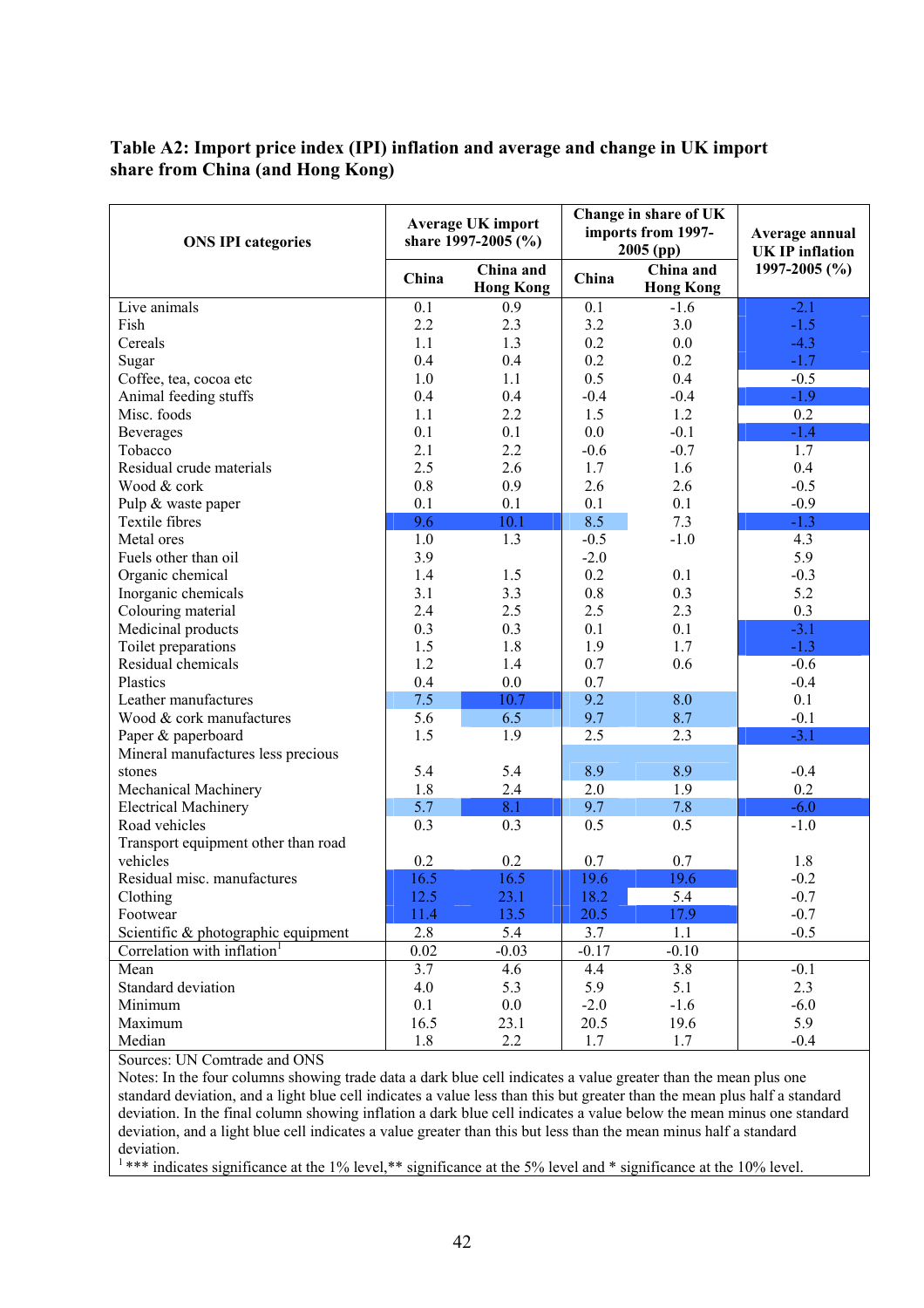## **Table A3: Manufacturers' input price index (MIPI) inflation and average and change in UK import share from China (and Hong Kong)**

| <b>ONS MIPI categories</b>              |         | <b>Average UK import</b><br>share 1999-2005 (%) |         | Change in share of UK<br>imports from 1999-<br>$2005$ (pp) | Average annual UK<br><b>MIPI</b> inflation 1999- |
|-----------------------------------------|---------|-------------------------------------------------|---------|------------------------------------------------------------|--------------------------------------------------|
|                                         | China   | China and<br><b>Hong Kong</b>                   | China   | China and<br><b>Hong Kong</b>                              | 2005(%)                                          |
| Mineral Water & Soft Drinks             | 0.1     | 0.3                                             | 0.0     | 0.0                                                        | 3.2                                              |
| <b>Food Products</b>                    | 0.8     | 0.9                                             | 0.5     | 0.4                                                        | 0.7                                              |
| <b>Tobacco Products Ex Duty</b>         | 2.0     | 2.1                                             | 0.9     | 0.8                                                        | 0.8                                              |
| <b>Textiles</b>                         | 7.1     | 7.8                                             | 7.8     | 6.8                                                        | $-0.4$                                           |
| Wearing Apparel & Furs                  | 14.3    | 23.1                                            | 18.3    | 5.4                                                        | $-0.4$                                           |
| Leather & Leather Products              | 8.8     | 11.5                                            | 7.5     | 7.6                                                        | 0.8                                              |
| Pulp, Paper & Paper Products            | 1.6     | 2.4                                             | 2.1     | 3.0                                                        | 0.3                                              |
| Printed Matter & Recorded               |         |                                                 |         |                                                            |                                                  |
| Material                                | 10.7    | 22.1                                            | 22.0    | 18.2                                                       | 1.0                                              |
| Chemicals                               | 1.7     | 1.9                                             | 0.9     | 0.8                                                        | 2.1                                              |
| Rubber & Plastic                        | 0.2     | 0.2                                             | 0.2     | 0.2                                                        | 1.6                                              |
| <b>Basic Metals</b>                     | 0.9     | 1.0                                             | 1.2     | 0.9                                                        | 3.8                                              |
| <b>Fabricated Metal Products</b>        | 10.9    | 12.4                                            | 10.7    | 8.4                                                        | 3.8                                              |
| Office machinery and computers          | 6.5     | 8.5                                             | 9.1     | 7.4                                                        | $-3.8$                                           |
| Medical, precision and optical          |         |                                                 |         |                                                            |                                                  |
| instruments                             | 3.4     | 5.5                                             | 3.5     | 1.0                                                        | $-1.4$                                           |
| Electrical machinery and                |         |                                                 |         |                                                            |                                                  |
| apparatus                               | 7.4     | 9.7                                             | 8.8     | 4.9                                                        | 0.0                                              |
| Radio, television and                   |         |                                                 |         |                                                            |                                                  |
| communication                           | 7.2     | 9.3                                             | 9.2     | 7.4                                                        | $-1.0$                                           |
| Motor vehicles, trailers and semi-      |         |                                                 |         |                                                            |                                                  |
| trailers                                | 0.3     | 0.3                                             | 0.5     | 0.4                                                        | 0.5                                              |
| Other transport equipment               | 0.2     | 0.3                                             | 0.7     | 0.7                                                        | 0.3                                              |
| Correlation with inflation <sup>1</sup> | $-0.26$ | $-0.14$                                         | $-0.25$ | $-0.19$                                                    |                                                  |
| Mean                                    | 5.1     | 8.2                                             | 5.8     | 4.1                                                        | 0.7                                              |
| Standard deviation                      | 4.4     | 8.4                                             | 6.5     | 4.7                                                        | 1.9                                              |
| Minimum                                 | 0.2     | 0.3                                             | 0.0     | 0.0                                                        | $-3.8$                                           |
| Maximum                                 | 14.3    | 23.1                                            | 22.0    | 18.2                                                       | 3.8                                              |
| Median                                  | 3.6     | 6.6                                             | 2.8     | 2.0                                                        | 0.6                                              |

Sources: UN Comtrade and ONS

Notes: In the four columns showing trade data a dark blue cell indicates a value greater than the mean plus one standard deviation, and a light blue cell indicates a value less than this but greater than the mean plus half a standard deviation. In the final column showing inflation a dark blue cell indicates a value below the mean minus one standard deviation, and a light blue cell indicates a value greater than this but less than the mean minus half a standard deviation.

<sup>1</sup> \*\*\* indicates significance at the 1% level,\*\* significance at the 5% level and \* significance at the 10% level.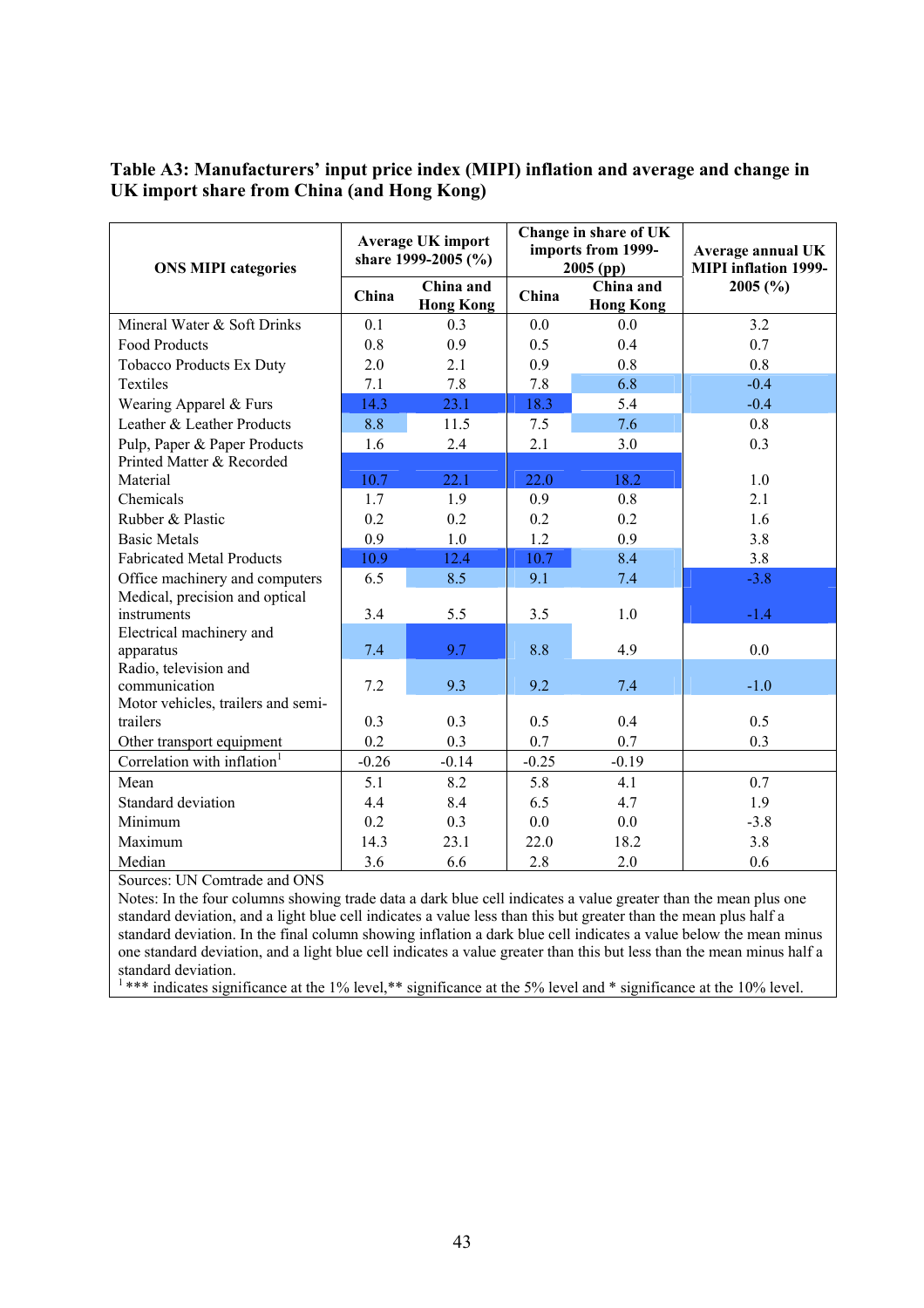## **Table A4: Manufacturers' output price index (MOPI) inflation and average and change in UK import share from China (and Hong Kong)**

|                                           | <b>Average UK import</b><br>share 1999-2005 (%) |                              |         | Change in share of<br><b>UK</b> imports from<br>1999-2005 (pp) | Average annual                               |  |
|-------------------------------------------|-------------------------------------------------|------------------------------|---------|----------------------------------------------------------------|----------------------------------------------|--|
| <b>ONS MOPI categories</b>                | China                                           | China<br>and<br>Hong<br>Kong | China   | China<br>and<br>Hong<br>Kong                                   | <b>UK MOPI</b><br>inflation 1999-<br>2005(%) |  |
| Mineral Water & Soft Drinks               | 0.1                                             | 0.3                          | 0.0     | 0.0                                                            | 0.8                                          |  |
| <b>Food Products</b>                      | 0.8                                             | 0.9                          | 0.5     | 0.4                                                            | 0.8                                          |  |
| <b>Tobacco Products Ex Duty</b>           | 2.0                                             | 2.1                          | 0.9     | 0.8                                                            | 6.8                                          |  |
| Textiles                                  | 7.1                                             | 7.8                          | 7.8     | 6.8                                                            | 0.0                                          |  |
| Wearing Apparel & Furs                    | 14.3                                            | 23.1                         | 18.3    | 5.4                                                            | $-0.2$                                       |  |
| Leather & Leather Products                | 8.8                                             | 11.5                         | 7.5     | 7.6                                                            | 0.6                                          |  |
| Pulp, Paper & Paper Products              | 1.6                                             | 2.4                          | 2.1     | 3.0                                                            | 0.1                                          |  |
| Printed Matter & Recorded Material        | 10.7                                            | 22.1                         | 22.0    | 18.2                                                           | 1.9                                          |  |
| Chemicals                                 | 1.7                                             | 1.9                          | 0.9     | 0.8                                                            | 1.8                                          |  |
| Rubber & Plastic                          | 0.2                                             | 0.2                          | 0.2     | 0.2                                                            | 0.6                                          |  |
| Other Non Metallic Minerals               | 0.7                                             | 0.0                          | 0.2     | 0.0                                                            | 2.2                                          |  |
| <b>Basic Metals</b>                       | 0.9                                             | 1.0                          | 1.2     | 0.9                                                            | 3.2                                          |  |
| <b>Fabricated Metal Products</b>          | 10.9                                            | 12.4                         | 10.7    | 8.4                                                            | 1.7                                          |  |
| Machinery & Equipment                     | 2.1                                             | 4.4                          | 1.6     | 1.7                                                            | 1.2                                          |  |
| Office Machinery & Computers              | 6.5                                             | 8.5                          | 9.1     | 7.4                                                            | $-14.9$                                      |  |
| Electrical Machinery & Apparatus          | 7.4                                             | 9.7                          | 8.8     | 4.9                                                            | 0.5                                          |  |
| Radio, Television & Communication         |                                                 |                              |         |                                                                |                                              |  |
| Equipment                                 | 7.2                                             | 9.3                          | 9.2     | 7.4                                                            | $-4.3$                                       |  |
| Medical Precision & Optical, Watches &    |                                                 |                              |         |                                                                |                                              |  |
| Clocks                                    | 3.4                                             | 5.5                          | 3.5     | 1.0                                                            | 0.8                                          |  |
| Motor Vehicles                            | 0.3                                             | 0.3                          | 0.5     | 0.4                                                            | $-0.5$                                       |  |
| Other Transport                           | 0.2                                             | 0.3                          | 0.7     | 0.7                                                            | 2.5                                          |  |
| Furniture: other manufactured goods n.e.c | 14.0                                            | 17.5                         | 13.0    | 6.8                                                            | 0.4                                          |  |
| Beverages ex duty                         | 0.1                                             | 0.1                          | 0.0     | 0.0                                                            | 0.5                                          |  |
| Correlation with inflation <sup>1</sup>   | $-0.21$                                         | $-0.17$                      | $-0.24$ | $-0.26$                                                        |                                              |  |
| Mean                                      | 4.6                                             | 6.4                          | 5.4     | 3.8                                                            | 0.3                                          |  |
| Standard deviation                        | 4.7                                             | 7.2                          | 6.4     | 4.5                                                            | 3.9                                          |  |
| Minimum                                   | 0.1                                             | 0.0                          | 0.0     | 0.0                                                            | $-14.9$                                      |  |
| Maximum                                   | 14.3                                            | 23.1                         | 22.0    | 18.2                                                           | 6.8                                          |  |
| Median                                    | 2.1                                             | 3.4                          | 1.9     | 1.3                                                            | 0.7                                          |  |

Sources: UN Comtrade and ONS

Notes: In the four columns showing trade data a dark blue cell indicates a value greater than the mean plus one standard deviation, and a light blue cell indicates a value less than this but greater than the mean plus half a standard deviation. In the final column showing inflation a dark blue cell indicates a value below the mean minus one standard deviation, and a light blue cell indicates a value greater than this but less than the mean minus half a standard deviation.

<sup>1</sup>\*\*\* indicates significance at the 1% level,\*\* significance at the 5% level and \* significance at the 10% level.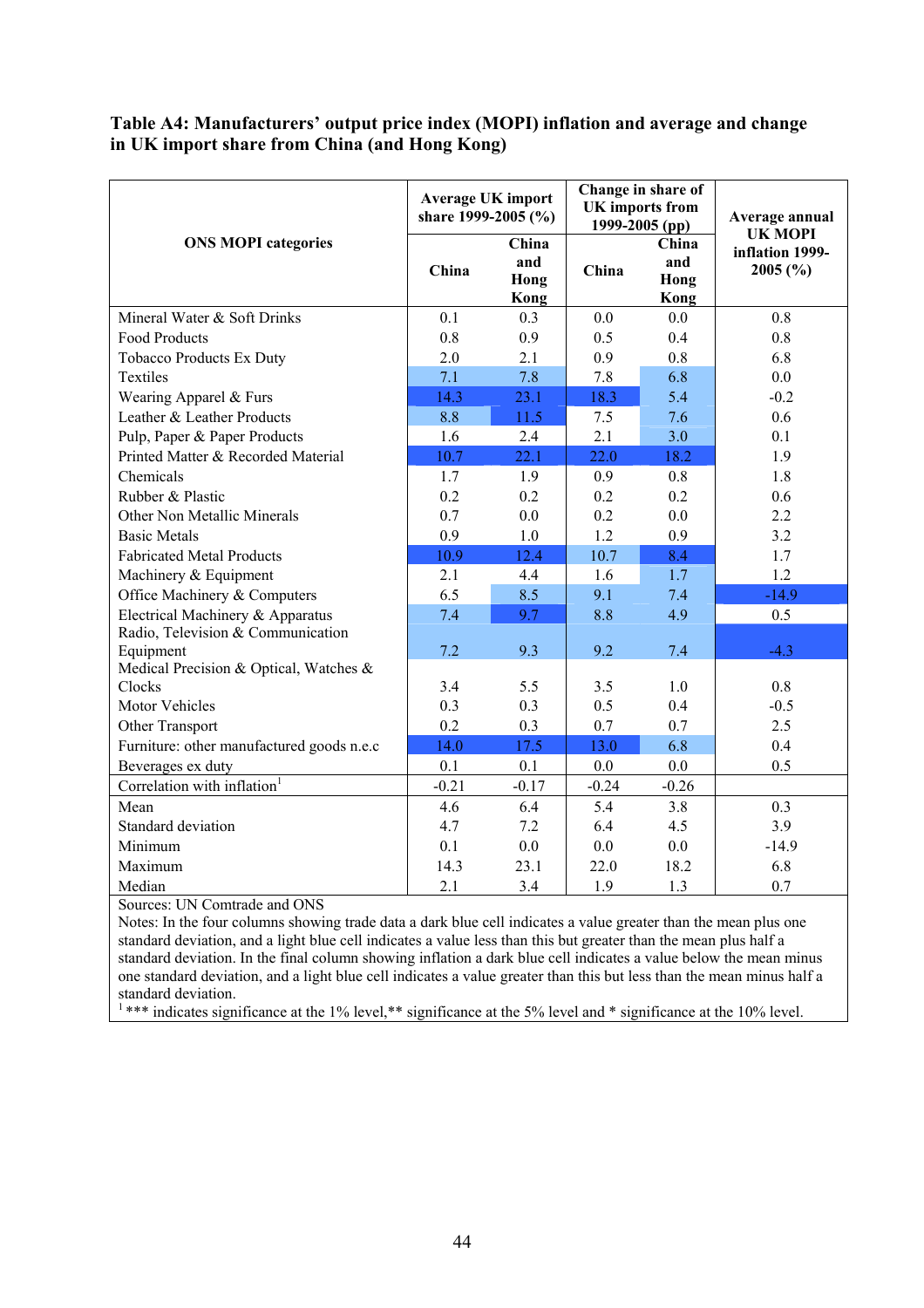## **Table A5: Results of panel regressions for CPI inflation – China and Hong Kong**

The regressions 1 and 2 take the form shown in equation 3, but regression 2 drops the year dummies. Regressions 3 and 4 take the form shown in equation 1, but regression 4 drops the lagged dependent variable. For each exogenous variable the value of the coefficient is shown in the top row with the t-probability in italics underneath. The coefficients should be divided by 100 to show the impact on inflation of a 1pp change in the exogenous variable. The joint significance of all variables shows the p-value from either an F-test or a Wald test.  $\overline{ }$ 

| Sample                                | China                             |                   | <b>China and Hong Kong</b> |        |         |                      |         |                |  |  |
|---------------------------------------|-----------------------------------|-------------------|----------------------------|--------|---------|----------------------|---------|----------------|--|--|
| <b>Estimation method</b>              | <b>Fixed effects</b>              |                   | Random effects             |        |         | <b>Fixed effects</b> |         | Random effects |  |  |
| Model                                 | 1                                 | $\overline{2}$    | 3                          | 4      | 1       | $\overline{2}$       | 3       | 4              |  |  |
| Dependent variable: CPI inflation     |                                   |                   |                            |        |         |                      |         |                |  |  |
| Period: 1997-2005                     |                                   |                   |                            |        |         |                      |         |                |  |  |
| <b>Share</b>                          | 9.6                               | 4.2               |                            |        | 23.0    | 16.2                 |         |                |  |  |
|                                       | 0.01                              | 0.13              |                            |        | 0.00    | 0.00                 |         |                |  |  |
| $Share(T=1)$                          |                                   |                   | $-2.9$                     | 38.7   |         |                      | $-3.1$  | 22.8           |  |  |
|                                       |                                   |                   | 0.64                       | 0.04   |         |                      | 0.87    | 0.00           |  |  |
| Change in share                       | $-5.3$                            | $-5.3$            | $-2.1$                     | $-3.9$ | $-17.2$ | $-21.0$              | $-3.7$  | $-8.0$         |  |  |
|                                       | 0.23                              | 0.17              | 0.64                       | 0.26   | 0.06    | 0.02                 | 0.72    | 0.34           |  |  |
| Lagged dependent variable             |                                   |                   | 0.8                        |        |         |                      | 0.8     |                |  |  |
|                                       |                                   |                   | 0.00                       |        |         |                      | 0.00    |                |  |  |
| <b>Constant</b>                       | $-3.5$                            | $-2.0$            | $-0.5$                     | 2.6    | $-6.0$  | $-3.6$               | $-5.1$  | $-3.6$         |  |  |
|                                       | 0.00                              | 0.00              | 0.07                       | 0.01   | 0.00    | 0.00                 | 0.08    | 0.00           |  |  |
| Joint significance of all variables   | 0.05                              | 0.22              | 0.00                       | 0.07   | 0.00    | 0.00                 | 0.00    | 0.00           |  |  |
| Joint significance of year dummies    | 0.05                              |                   |                            |        | 0.00    |                      |         |                |  |  |
| Joint significance of share variables | 0.02                              | 0.23              | 0.73                       | 0.07   | 0.00    | 0.00                 | 0.64    | 0.00           |  |  |
| Within R^2                            | 0.07                              | 0.01              |                            |        | 0.16    | 0.08                 |         |                |  |  |
| Overall R^2                           | 0.03                              | 0.04              | 0.61                       | 0.04   | 0.04    | 0.04                 | 0.61    | 0.03           |  |  |
| <b>Cross sections</b>                 | 32                                | 32                | 32                         | 32     | 31      | 31                   | 31      | 31             |  |  |
| <b>Total panel</b>                    | 288                               | 288               | 263                        | 288    | 276     | 276                  | 276     | 276            |  |  |
|                                       | Dependent variable: CPI inflation |                   |                            |        |         |                      |         |                |  |  |
|                                       |                                   | Period: 2000-2005 |                            |        |         |                      |         |                |  |  |
| <b>Share</b>                          | 24.9                              | 17.0              |                            |        | 25.3    | 21.1                 |         |                |  |  |
|                                       | 0.11                              | 0.00              |                            |        | 0.00    | 0.00                 |         |                |  |  |
| Share(T=1)                            |                                   |                   | $-1.6$                     | 16.1   |         |                      | 0.4     | 13.6           |  |  |
|                                       |                                   |                   | 0.83                       | 0.37   |         |                      | 0.86    | 0.01           |  |  |
| Change in share                       | $-10.3$                           | $-8.8$            | $-3.7$                     | $-3.8$ | $-23.2$ | $-26.2$              | $-13.1$ | $-16.6$        |  |  |
|                                       | 0.01                              | 0.01              | 0.46                       | 0.23   | 0.01    | 0.01                 | 0.25    | 0.07           |  |  |
| Lagged dependent variable             |                                   |                   | 0.7                        |        |         |                      | 0.8     |                |  |  |
|                                       |                                   |                   | 0.00                       |        |         |                      | 0.00    |                |  |  |
| <b>Constant</b>                       | $-5.4$                            | $-3.4$            | $-0.2$                     | $-2.1$ | $-6.3$  | $-4.6$               | $-0.2$  | $-2.8$         |  |  |
|                                       | 0.00                              | 0.0               | 0.50                       | 0.02   | 0.00    | 0.0                  | 0.54    | 0.00           |  |  |
| Joint significance of all variables   | 0.00                              | 0.00              | 0.00                       | 0.37   | 0       | 0.00                 | 0.00    | 0.01           |  |  |
| Joint significance of year dummies    | 0.01                              |                   |                            |        | 0.03    |                      |         |                |  |  |
| Joint significance of share variables | 0.00                              | 0.00              | 0.73                       | 0.36   | 0.00    | 0.00                 | 0.51    | 0.01           |  |  |
| Within R^2                            | 0.19                              | 0.09              |                            |        | 0.23    | 0.16                 |         |                |  |  |
| Overall R^2                           | 0.08                              | 0.09              | 0.06                       | 0.04   | 0.06    | 0.07                 | 0.58    | 0.02           |  |  |
| <b>Cross sections</b>                 | 32                                | 32                | 32                         | 32     | 31      | 31                   | 31      | 31             |  |  |
| <b>Total panel</b>                    | 194                               | 194               | 166                        | 198    | 182     | 182                  | 152     | 182            |  |  |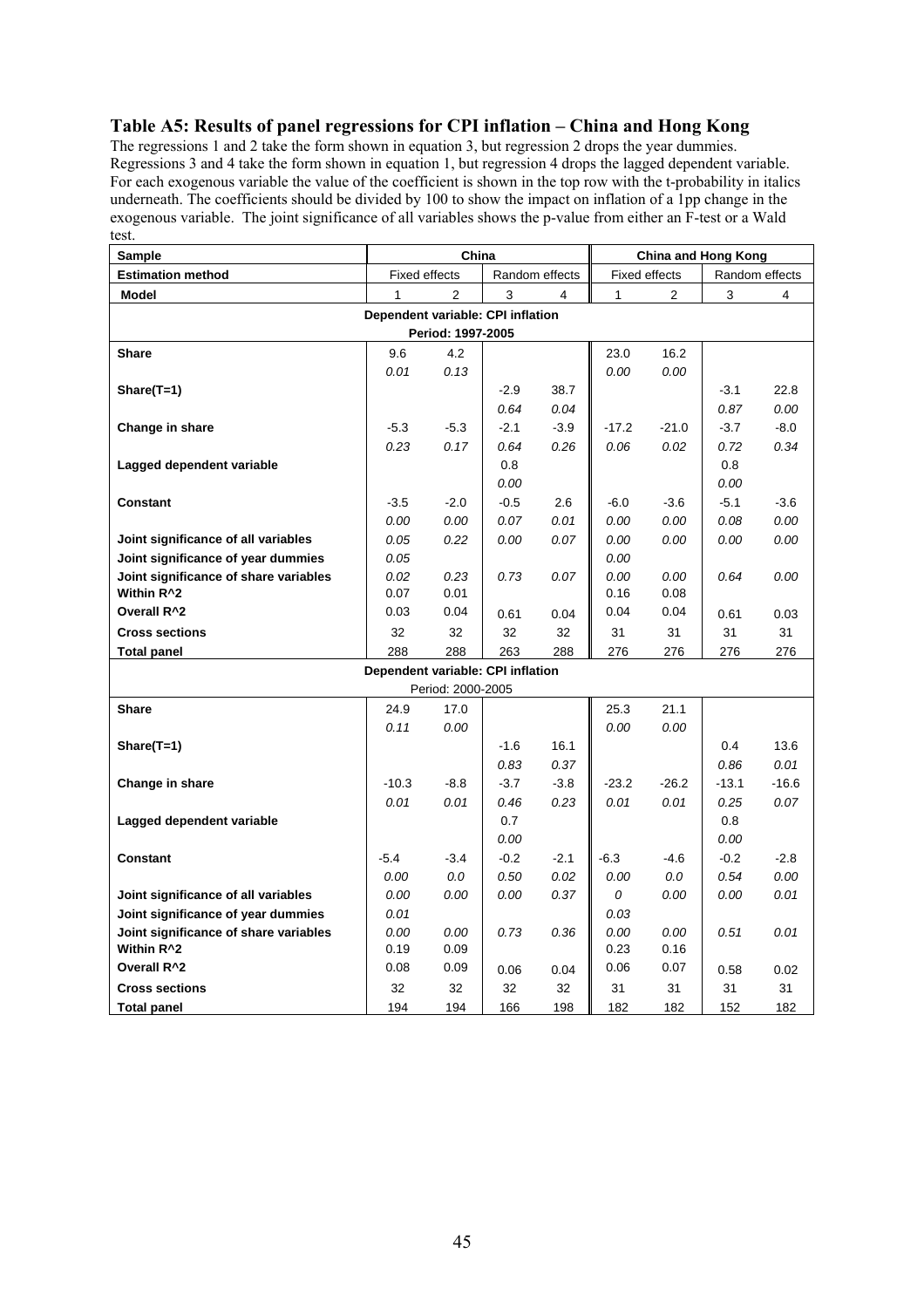## **Table A6: Results of panel regressions for CPI inflation-Asia**

Regressions 1 and 2 take the form shown in equation 3, but regression 2 drops the control variable. Regressions 3 and 4 take the form shown in equation 1, but regression 4 drops the control variable. For each exogenous variable the value of the coefficient is shown in the top row with the t-probability in italics underneath. The coefficients should be divided by 100 to show the impact on inflation of a 1pp change in the exogenous variable. The joint significance tests show the p-value from either an F-test or a Wald test

| <b>Estimation method</b><br><b>Fixed effects</b><br>Random effects<br>Fixed effects<br>Random effects<br><b>Model</b><br>$\mathbf{1}$<br>$\overline{2}$<br>3<br>$\mathbf{1}$<br>$\overline{2}$<br>3<br>4<br>4<br>Dependent variable: CPI inflation<br>Period: 1997-2005<br><b>Share</b><br>3.6<br>1.8<br>3.3<br>4.6<br>0.34<br>0.61<br>0.42<br>0.24<br>$-2.6$<br>$-9.0$<br>$-5.7$<br>$-20.1$<br>$Share(T=1)$<br>$0.0\,$<br>0.01<br>0.0<br>0.00<br>$-13.8$<br>$-10.3$<br>Change in share<br>$-12.6$<br>$-14.6$<br>$-10.7$<br>$-11.9$<br>$-13.0$<br>$-11.2$<br>0.05<br>0.02<br>0.11<br>0.02<br>0.07<br>0.05<br>0.10<br>0.08<br>Lagged dependent variable<br>0.8<br>0.8<br>0.00<br>0.00<br>$-3.1$<br>$-2.1$<br>0.1<br>$-0.1$<br>$-2.2$<br>0.1<br>0.1<br><b>Constant</b><br>$-2.7$<br>0.00<br>0.70<br>0.94<br>0.00<br>0.00<br>0.84<br>0.95<br>0.01<br>0.00<br>0.01<br>Joint significance of all variables<br>0.05<br>0.06<br>0.00<br>0.06<br>0.12<br>0.00<br>Joint significance of year dummies<br>0.11<br>0.09<br>Joint significance of share variables<br>0.14<br>0.02<br>0.00<br>0.19<br>0.12<br>0.01<br>0.01<br>0.06<br>Within R <sup>^2</sup><br>0.07<br>0.07<br>0.02<br>0.02<br>Overall R <sup>^2</sup><br>0.03<br>0.01<br>0.12<br>0.15<br>0.03<br>0.74<br>0.13<br>0.74<br>31<br><b>Cross sections</b><br>31<br>31<br>31<br>31<br>31<br>31<br>31<br>273<br>273<br>243<br>273<br>273<br>273<br>273<br><b>Total panel</b><br>243<br>Dependent variable: CPI inflation<br>Period: 2000-2005<br><b>Share</b><br>$-0.2$<br>$-2.4$<br>1.5<br>1.6<br>0.97<br>0.96<br>0.77<br>0.75<br>$Share(T=1)$<br>$-2.1$<br>$-9.6$<br>$-18.2$<br>-4.5<br>0.0<br>0.10<br>0.0<br>0.06<br>$-2.6$<br>Change in share<br>$-12.6$<br>$-14.5$<br>$-12.5$<br>$-1.8$<br>$-4.1$<br>$-6.4$<br>$-8.3$<br>0.24<br>0.07<br>0.04<br>0.78<br>0.67<br>0.06<br>0.54<br>0.44<br>Lagged dependent variable<br>0.8<br>0.8 | Sample | Asia |  | Asia exc. China and Hong Kong |  |  |  |  |  |  |  |
|------------------------------------------------------------------------------------------------------------------------------------------------------------------------------------------------------------------------------------------------------------------------------------------------------------------------------------------------------------------------------------------------------------------------------------------------------------------------------------------------------------------------------------------------------------------------------------------------------------------------------------------------------------------------------------------------------------------------------------------------------------------------------------------------------------------------------------------------------------------------------------------------------------------------------------------------------------------------------------------------------------------------------------------------------------------------------------------------------------------------------------------------------------------------------------------------------------------------------------------------------------------------------------------------------------------------------------------------------------------------------------------------------------------------------------------------------------------------------------------------------------------------------------------------------------------------------------------------------------------------------------------------------------------------------------------------------------------------------------------------------------------------------------------------------------------------------------------------------------------------------------|--------|------|--|-------------------------------|--|--|--|--|--|--|--|
|                                                                                                                                                                                                                                                                                                                                                                                                                                                                                                                                                                                                                                                                                                                                                                                                                                                                                                                                                                                                                                                                                                                                                                                                                                                                                                                                                                                                                                                                                                                                                                                                                                                                                                                                                                                                                                                                                    |        |      |  |                               |  |  |  |  |  |  |  |
|                                                                                                                                                                                                                                                                                                                                                                                                                                                                                                                                                                                                                                                                                                                                                                                                                                                                                                                                                                                                                                                                                                                                                                                                                                                                                                                                                                                                                                                                                                                                                                                                                                                                                                                                                                                                                                                                                    |        |      |  |                               |  |  |  |  |  |  |  |
|                                                                                                                                                                                                                                                                                                                                                                                                                                                                                                                                                                                                                                                                                                                                                                                                                                                                                                                                                                                                                                                                                                                                                                                                                                                                                                                                                                                                                                                                                                                                                                                                                                                                                                                                                                                                                                                                                    |        |      |  |                               |  |  |  |  |  |  |  |
|                                                                                                                                                                                                                                                                                                                                                                                                                                                                                                                                                                                                                                                                                                                                                                                                                                                                                                                                                                                                                                                                                                                                                                                                                                                                                                                                                                                                                                                                                                                                                                                                                                                                                                                                                                                                                                                                                    |        |      |  |                               |  |  |  |  |  |  |  |
|                                                                                                                                                                                                                                                                                                                                                                                                                                                                                                                                                                                                                                                                                                                                                                                                                                                                                                                                                                                                                                                                                                                                                                                                                                                                                                                                                                                                                                                                                                                                                                                                                                                                                                                                                                                                                                                                                    |        |      |  |                               |  |  |  |  |  |  |  |
|                                                                                                                                                                                                                                                                                                                                                                                                                                                                                                                                                                                                                                                                                                                                                                                                                                                                                                                                                                                                                                                                                                                                                                                                                                                                                                                                                                                                                                                                                                                                                                                                                                                                                                                                                                                                                                                                                    |        |      |  |                               |  |  |  |  |  |  |  |
|                                                                                                                                                                                                                                                                                                                                                                                                                                                                                                                                                                                                                                                                                                                                                                                                                                                                                                                                                                                                                                                                                                                                                                                                                                                                                                                                                                                                                                                                                                                                                                                                                                                                                                                                                                                                                                                                                    |        |      |  |                               |  |  |  |  |  |  |  |
|                                                                                                                                                                                                                                                                                                                                                                                                                                                                                                                                                                                                                                                                                                                                                                                                                                                                                                                                                                                                                                                                                                                                                                                                                                                                                                                                                                                                                                                                                                                                                                                                                                                                                                                                                                                                                                                                                    |        |      |  |                               |  |  |  |  |  |  |  |
|                                                                                                                                                                                                                                                                                                                                                                                                                                                                                                                                                                                                                                                                                                                                                                                                                                                                                                                                                                                                                                                                                                                                                                                                                                                                                                                                                                                                                                                                                                                                                                                                                                                                                                                                                                                                                                                                                    |        |      |  |                               |  |  |  |  |  |  |  |
|                                                                                                                                                                                                                                                                                                                                                                                                                                                                                                                                                                                                                                                                                                                                                                                                                                                                                                                                                                                                                                                                                                                                                                                                                                                                                                                                                                                                                                                                                                                                                                                                                                                                                                                                                                                                                                                                                    |        |      |  |                               |  |  |  |  |  |  |  |
|                                                                                                                                                                                                                                                                                                                                                                                                                                                                                                                                                                                                                                                                                                                                                                                                                                                                                                                                                                                                                                                                                                                                                                                                                                                                                                                                                                                                                                                                                                                                                                                                                                                                                                                                                                                                                                                                                    |        |      |  |                               |  |  |  |  |  |  |  |
|                                                                                                                                                                                                                                                                                                                                                                                                                                                                                                                                                                                                                                                                                                                                                                                                                                                                                                                                                                                                                                                                                                                                                                                                                                                                                                                                                                                                                                                                                                                                                                                                                                                                                                                                                                                                                                                                                    |        |      |  |                               |  |  |  |  |  |  |  |
|                                                                                                                                                                                                                                                                                                                                                                                                                                                                                                                                                                                                                                                                                                                                                                                                                                                                                                                                                                                                                                                                                                                                                                                                                                                                                                                                                                                                                                                                                                                                                                                                                                                                                                                                                                                                                                                                                    |        |      |  |                               |  |  |  |  |  |  |  |
|                                                                                                                                                                                                                                                                                                                                                                                                                                                                                                                                                                                                                                                                                                                                                                                                                                                                                                                                                                                                                                                                                                                                                                                                                                                                                                                                                                                                                                                                                                                                                                                                                                                                                                                                                                                                                                                                                    |        |      |  |                               |  |  |  |  |  |  |  |
|                                                                                                                                                                                                                                                                                                                                                                                                                                                                                                                                                                                                                                                                                                                                                                                                                                                                                                                                                                                                                                                                                                                                                                                                                                                                                                                                                                                                                                                                                                                                                                                                                                                                                                                                                                                                                                                                                    |        |      |  |                               |  |  |  |  |  |  |  |
|                                                                                                                                                                                                                                                                                                                                                                                                                                                                                                                                                                                                                                                                                                                                                                                                                                                                                                                                                                                                                                                                                                                                                                                                                                                                                                                                                                                                                                                                                                                                                                                                                                                                                                                                                                                                                                                                                    |        |      |  |                               |  |  |  |  |  |  |  |
|                                                                                                                                                                                                                                                                                                                                                                                                                                                                                                                                                                                                                                                                                                                                                                                                                                                                                                                                                                                                                                                                                                                                                                                                                                                                                                                                                                                                                                                                                                                                                                                                                                                                                                                                                                                                                                                                                    |        |      |  |                               |  |  |  |  |  |  |  |
|                                                                                                                                                                                                                                                                                                                                                                                                                                                                                                                                                                                                                                                                                                                                                                                                                                                                                                                                                                                                                                                                                                                                                                                                                                                                                                                                                                                                                                                                                                                                                                                                                                                                                                                                                                                                                                                                                    |        |      |  |                               |  |  |  |  |  |  |  |
|                                                                                                                                                                                                                                                                                                                                                                                                                                                                                                                                                                                                                                                                                                                                                                                                                                                                                                                                                                                                                                                                                                                                                                                                                                                                                                                                                                                                                                                                                                                                                                                                                                                                                                                                                                                                                                                                                    |        |      |  |                               |  |  |  |  |  |  |  |
|                                                                                                                                                                                                                                                                                                                                                                                                                                                                                                                                                                                                                                                                                                                                                                                                                                                                                                                                                                                                                                                                                                                                                                                                                                                                                                                                                                                                                                                                                                                                                                                                                                                                                                                                                                                                                                                                                    |        |      |  |                               |  |  |  |  |  |  |  |
|                                                                                                                                                                                                                                                                                                                                                                                                                                                                                                                                                                                                                                                                                                                                                                                                                                                                                                                                                                                                                                                                                                                                                                                                                                                                                                                                                                                                                                                                                                                                                                                                                                                                                                                                                                                                                                                                                    |        |      |  |                               |  |  |  |  |  |  |  |
|                                                                                                                                                                                                                                                                                                                                                                                                                                                                                                                                                                                                                                                                                                                                                                                                                                                                                                                                                                                                                                                                                                                                                                                                                                                                                                                                                                                                                                                                                                                                                                                                                                                                                                                                                                                                                                                                                    |        |      |  |                               |  |  |  |  |  |  |  |
|                                                                                                                                                                                                                                                                                                                                                                                                                                                                                                                                                                                                                                                                                                                                                                                                                                                                                                                                                                                                                                                                                                                                                                                                                                                                                                                                                                                                                                                                                                                                                                                                                                                                                                                                                                                                                                                                                    |        |      |  |                               |  |  |  |  |  |  |  |
|                                                                                                                                                                                                                                                                                                                                                                                                                                                                                                                                                                                                                                                                                                                                                                                                                                                                                                                                                                                                                                                                                                                                                                                                                                                                                                                                                                                                                                                                                                                                                                                                                                                                                                                                                                                                                                                                                    |        |      |  |                               |  |  |  |  |  |  |  |
|                                                                                                                                                                                                                                                                                                                                                                                                                                                                                                                                                                                                                                                                                                                                                                                                                                                                                                                                                                                                                                                                                                                                                                                                                                                                                                                                                                                                                                                                                                                                                                                                                                                                                                                                                                                                                                                                                    |        |      |  |                               |  |  |  |  |  |  |  |
|                                                                                                                                                                                                                                                                                                                                                                                                                                                                                                                                                                                                                                                                                                                                                                                                                                                                                                                                                                                                                                                                                                                                                                                                                                                                                                                                                                                                                                                                                                                                                                                                                                                                                                                                                                                                                                                                                    |        |      |  |                               |  |  |  |  |  |  |  |
|                                                                                                                                                                                                                                                                                                                                                                                                                                                                                                                                                                                                                                                                                                                                                                                                                                                                                                                                                                                                                                                                                                                                                                                                                                                                                                                                                                                                                                                                                                                                                                                                                                                                                                                                                                                                                                                                                    |        |      |  |                               |  |  |  |  |  |  |  |
|                                                                                                                                                                                                                                                                                                                                                                                                                                                                                                                                                                                                                                                                                                                                                                                                                                                                                                                                                                                                                                                                                                                                                                                                                                                                                                                                                                                                                                                                                                                                                                                                                                                                                                                                                                                                                                                                                    |        |      |  |                               |  |  |  |  |  |  |  |
|                                                                                                                                                                                                                                                                                                                                                                                                                                                                                                                                                                                                                                                                                                                                                                                                                                                                                                                                                                                                                                                                                                                                                                                                                                                                                                                                                                                                                                                                                                                                                                                                                                                                                                                                                                                                                                                                                    |        |      |  |                               |  |  |  |  |  |  |  |
|                                                                                                                                                                                                                                                                                                                                                                                                                                                                                                                                                                                                                                                                                                                                                                                                                                                                                                                                                                                                                                                                                                                                                                                                                                                                                                                                                                                                                                                                                                                                                                                                                                                                                                                                                                                                                                                                                    |        |      |  |                               |  |  |  |  |  |  |  |
| 0.00<br>0.00                                                                                                                                                                                                                                                                                                                                                                                                                                                                                                                                                                                                                                                                                                                                                                                                                                                                                                                                                                                                                                                                                                                                                                                                                                                                                                                                                                                                                                                                                                                                                                                                                                                                                                                                                                                                                                                                       |        |      |  |                               |  |  |  |  |  |  |  |
| $-2.2$<br>$-1.9$<br>0.3<br>0.2<br>$-2.5$<br>$-2.2$<br>0.2<br>0.3<br><b>Constant</b>                                                                                                                                                                                                                                                                                                                                                                                                                                                                                                                                                                                                                                                                                                                                                                                                                                                                                                                                                                                                                                                                                                                                                                                                                                                                                                                                                                                                                                                                                                                                                                                                                                                                                                                                                                                                |        |      |  |                               |  |  |  |  |  |  |  |
| 0.78<br>0.00<br>0.1<br>0.87<br>0.00<br>0.0<br>0.51<br>0.42                                                                                                                                                                                                                                                                                                                                                                                                                                                                                                                                                                                                                                                                                                                                                                                                                                                                                                                                                                                                                                                                                                                                                                                                                                                                                                                                                                                                                                                                                                                                                                                                                                                                                                                                                                                                                         |        |      |  |                               |  |  |  |  |  |  |  |
| 0.01<br>0.22<br>0.04<br>Joint significance of all variables<br>0.14<br>0.13<br>0.00<br>0.83<br>0.00                                                                                                                                                                                                                                                                                                                                                                                                                                                                                                                                                                                                                                                                                                                                                                                                                                                                                                                                                                                                                                                                                                                                                                                                                                                                                                                                                                                                                                                                                                                                                                                                                                                                                                                                                                                |        |      |  |                               |  |  |  |  |  |  |  |
| Joint significance of year dummies<br>0.22<br>0.11                                                                                                                                                                                                                                                                                                                                                                                                                                                                                                                                                                                                                                                                                                                                                                                                                                                                                                                                                                                                                                                                                                                                                                                                                                                                                                                                                                                                                                                                                                                                                                                                                                                                                                                                                                                                                                 |        |      |  |                               |  |  |  |  |  |  |  |
| Joint significance of share variables<br>0.44<br>0.13<br>0.08<br>0.01<br>0.94<br>0.83<br>0.18<br>0.04<br>Within R <sup>^2</sup><br>0.06<br>0.07<br>0.03<br>0.00                                                                                                                                                                                                                                                                                                                                                                                                                                                                                                                                                                                                                                                                                                                                                                                                                                                                                                                                                                                                                                                                                                                                                                                                                                                                                                                                                                                                                                                                                                                                                                                                                                                                                                                    |        |      |  |                               |  |  |  |  |  |  |  |
| Overall R <sup>^2</sup><br>0.15<br>0.02<br>0.01<br>0.72<br>0.15<br>0.00<br>0.20<br>0.72                                                                                                                                                                                                                                                                                                                                                                                                                                                                                                                                                                                                                                                                                                                                                                                                                                                                                                                                                                                                                                                                                                                                                                                                                                                                                                                                                                                                                                                                                                                                                                                                                                                                                                                                                                                            |        |      |  |                               |  |  |  |  |  |  |  |
| 30<br><b>Cross sections</b><br>30<br>30<br>30<br>30<br>30<br>30<br>30                                                                                                                                                                                                                                                                                                                                                                                                                                                                                                                                                                                                                                                                                                                                                                                                                                                                                                                                                                                                                                                                                                                                                                                                                                                                                                                                                                                                                                                                                                                                                                                                                                                                                                                                                                                                              |        |      |  |                               |  |  |  |  |  |  |  |
| 178<br>178<br><b>Total panel</b><br>178<br>178<br>149<br>178<br>149<br>178                                                                                                                                                                                                                                                                                                                                                                                                                                                                                                                                                                                                                                                                                                                                                                                                                                                                                                                                                                                                                                                                                                                                                                                                                                                                                                                                                                                                                                                                                                                                                                                                                                                                                                                                                                                                         |        |      |  |                               |  |  |  |  |  |  |  |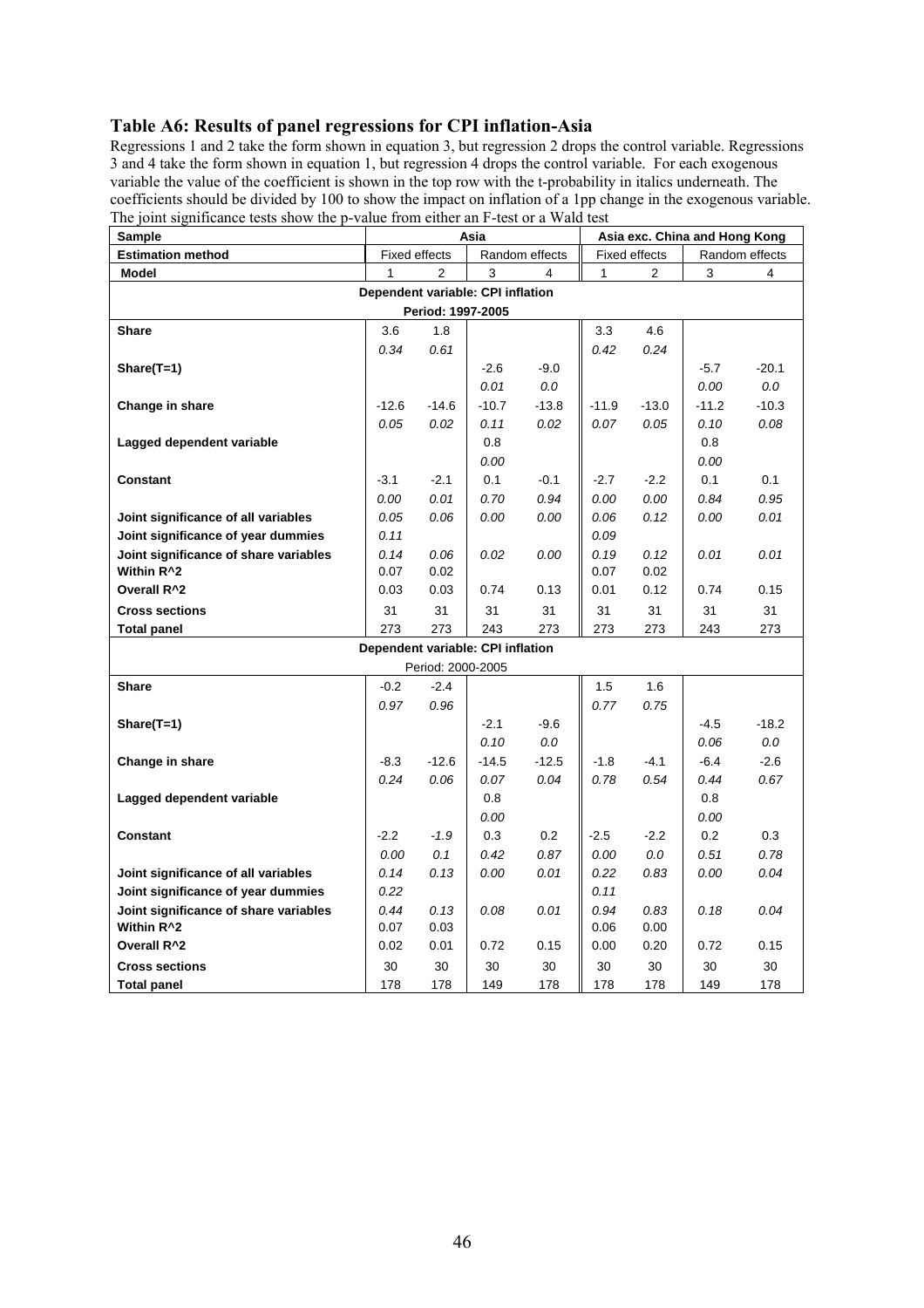## **Table A7: Results of panel regressions for MIPI inflation**

Regressions 1 and 2 take the form shown in equation 3, but regression 2 drops the control variable. Regressions 3 and 4 take the form shown in equation 1, but regression 4 drops the control variable. For each exogenous variable the value of the coefficient is shown in the top row with the t-probability in italics underneath. The coefficients should be divided by 100 to show the impact on inflation of a 1pp change in the exogenous variable. The joint significance tests show the p-value from either an F-test or a Wald test.

| Sample                                | China   |                      |                                   | <b>China and Hong Kong</b> |              |                      |                |                  |  |  |
|---------------------------------------|---------|----------------------|-----------------------------------|----------------------------|--------------|----------------------|----------------|------------------|--|--|
| <b>Estimation method</b>              |         | <b>Fixed effects</b> | Random effects                    |                            |              | <b>Fixed effects</b> | Random effects |                  |  |  |
| <b>Model</b>                          | 1       | $\overline{2}$       | 3                                 | 4                          | $\mathbf{1}$ | 2                    | 3              | 4                |  |  |
| Dependent variable: MIP inflation     |         |                      |                                   |                            |              |                      |                |                  |  |  |
|                                       |         | Period: 1999-2005    |                                   |                            |              |                      |                |                  |  |  |
| Share                                 | 1.6     | 51.0                 |                                   |                            | $-6.4$       | 64.1                 |                |                  |  |  |
|                                       | 0.90    | 0.00                 |                                   |                            | 0.68         | 0.00                 |                |                  |  |  |
| Share(T=1)                            |         |                      | $-3.3$                            | $-0.3$                     |              |                      | -4.6           | $-8.0$           |  |  |
|                                       |         |                      | 0.87                              | 0.99                       |              |                      | 0.45           | 0.30             |  |  |
| Change in share                       | $-28.4$ | $-13.1$              | 20.2                              | 13.9                       | $-31.3$      | $-70.6$              | -8.4           | 15.8             |  |  |
|                                       | 0.08    | 0.48                 | 0.21                              | 0.40                       | 0.28         | 0.08                 | 0.77           | 0.61             |  |  |
| Lagged dependent variable             |         |                      | 0.4                               |                            |              |                      | 0.4            |                  |  |  |
|                                       |         |                      | 0.00                              |                            |              |                      | 0.00           |                  |  |  |
| Constant                              | 5.2     | $-1.7$               | 1.2                               | 0.5                        | 5.7          | $-3.7$               | 1.6            | 0.9              |  |  |
|                                       | 0.00    | 0.01                 | 0.03                              | 0.88                       | 0.00         | 0.00                 | 0.00           | 0.14             |  |  |
| Joint significance of all variables   | 0.00    | 0.00                 | 0.00                              | 0.69                       | 0.00         | 0.00                 | 0.00           | 0.59             |  |  |
| Joint significance of year dummies    | 0.00    |                      |                                   |                            | 0.00         |                      |                |                  |  |  |
| Joint significance of share variables | 0.13    | 0.00                 | 0.45                              | 0.69                       | 0.24         | 0.02                 | 0.61           | 0.59             |  |  |
| Within R^2                            | 0.61    | 0.15                 |                                   |                            | 0.622        | 0.13                 |                |                  |  |  |
| Overall R <sup>^2</sup>               | 0.50    | 0.01                 | 0.14                              | 0.00                       | 0.49         | 0.01                 | 0.18           | 0.01             |  |  |
| <b>Cross sections</b>                 | 18      | 18                   | 18                                | 18                         | 17           | 17                   | 16             | 16               |  |  |
| <b>Total panel</b>                    | 126     | 126                  | 108                               | 126                        | 111          | 111                  | 93             | 108              |  |  |
|                                       |         |                      | Dependent variable: MIP inflation |                            |              |                      |                |                  |  |  |
|                                       |         | Period: 2002-2005    |                                   |                            |              |                      |                |                  |  |  |
| Share                                 | 4.9     | 84.2                 |                                   |                            | 8.8          | 103.0                |                |                  |  |  |
|                                       | 0.80    | 0.00                 |                                   |                            | 0.72         | 0.00                 |                |                  |  |  |
| Share(T=1)                            |         |                      | 11.0                              | $-14.2$                    |              |                      | $-3.8$         | $-12.6$          |  |  |
|                                       |         |                      | $-38.90$                          | 0.52                       |              |                      | 0.57           | 0.22             |  |  |
| Change in share                       | $-32.5$ | $-53.7$              | $-38.9$                           | 6.8                        | $-40.1$      | $-92.7$              | $-7.4$         | 13.0             |  |  |
|                                       | 0.12    | 0.03                 | 0.04                              | 0.73                       | 0.30         | 0.06                 | 0.80           | 0.75             |  |  |
| Lagged dependent variable             |         |                      | 0.7                               |                            |              |                      | 0.7            |                  |  |  |
|                                       |         |                      | 0.00                              |                            |              |                      | 0.00           |                  |  |  |
| <b>Constant</b>                       | 5.0     | $-3.1$               | 2.8                               | 1.8                        | 4.3          | $-6.2$               | 2.7            | $2.2\phantom{0}$ |  |  |
|                                       | 0.00    | 0.01                 | 0.00                              | 0.05                       | 0.05         | 0.00                 | 0.00           | 0.01             |  |  |
| Joint significance of all variables   | 0.00    | 0.00                 | 0.00                              | 0.79                       | 0            | 0.00                 | 0.00           | 0.44             |  |  |
| Joint significance of year dummies    | 0.00    |                      |                                   |                            | 0.00         |                      |                |                  |  |  |
| Joint significance of share variables | 0.15    | 0.00                 | 0.11                              | 0.79                       | 0.00         | 0.00                 | 0.65           | 0.43             |  |  |
| Within R^2                            | 0.67    | 0.24                 |                                   |                            | 0.93         | 0.24                 |                |                  |  |  |
| Overall R <sup>^2</sup>               | 0.46    | 0.00                 | 0.56                              | 0.01                       | 0.35         | 0.01                 | 0.54           | 0.04             |  |  |
| <b>Cross sections</b>                 | 18      | 18                   | 18                                | 18                         | 17           | 17                   | 17             | 17               |  |  |
| <b>Total panel</b>                    | 72      | 72                   | 54                                | $72\,$                     | 66           | 66                   | 51             | 66               |  |  |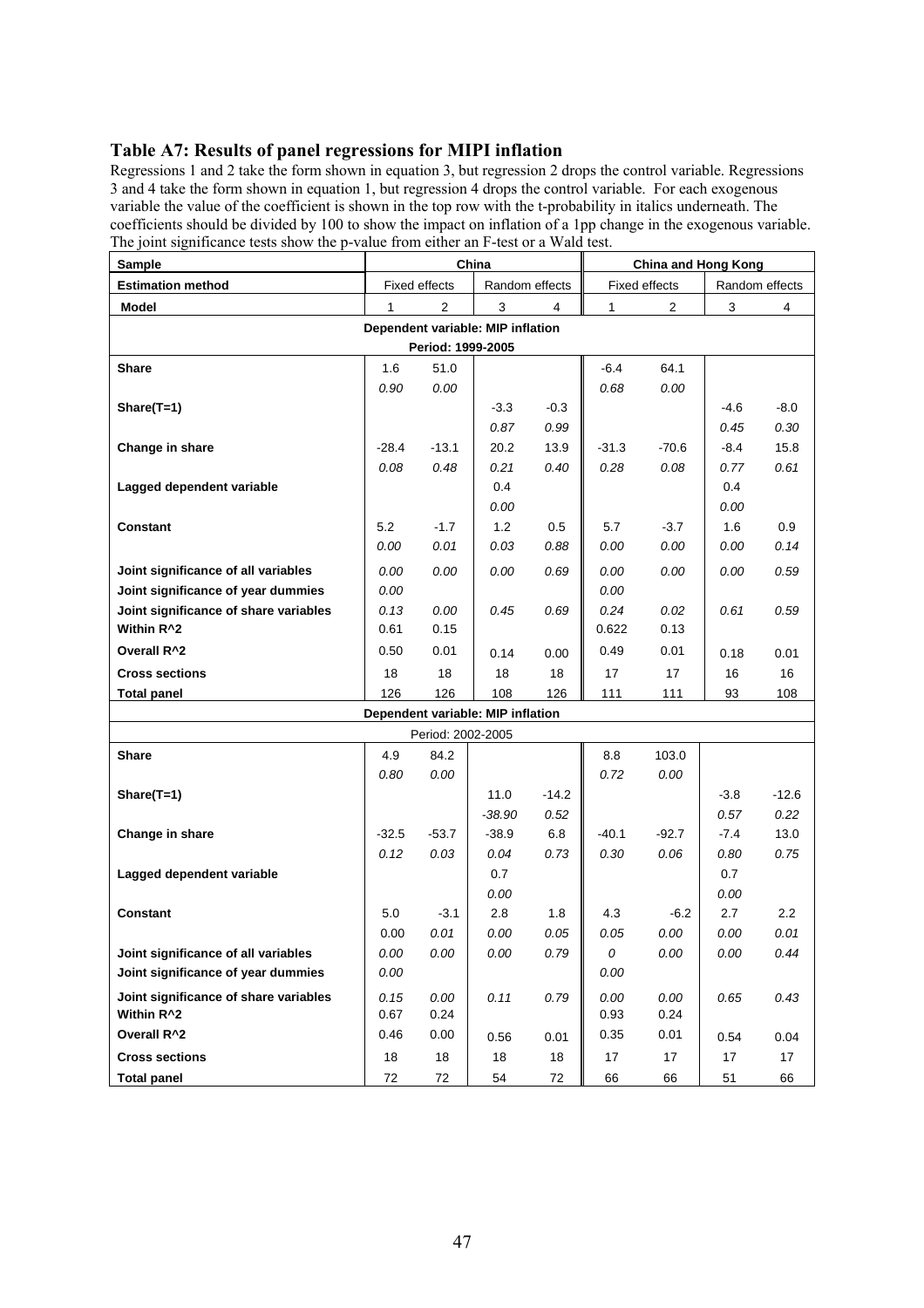# **Table A8: Results of panel regressions for MOPI inflation**

Regressions 1 and 2 take the form shown in equation 3, but regression 2 drops the control variable. Regressions 3 and 4 take the form shown in equation 1, but regression 4 drops the control variable. For each exogenous variable the value of the coefficient is shown in the top row with the t-probability in italics underneath. The coefficients should be divided by 100 to show the impact on inflation of a 1pp change in the exogenous variable. The joint significance tests show the p-value from either an F-test or a Wald test.

| <b>Sample</b>                         | China                |                |                                   | China and Hong Kong |                  |                |                |        |  |
|---------------------------------------|----------------------|----------------|-----------------------------------|---------------------|------------------|----------------|----------------|--------|--|
| <b>Estimation method</b>              | <b>Fixed effects</b> |                | Random effects                    |                     |                  | Fixed effects  | Random effects |        |  |
| Model                                 | 1                    | $\overline{2}$ | 3                                 | 4                   | $\mathbf{1}$     | $\overline{2}$ | 3              | 4      |  |
|                                       |                      |                | Dependent variable: MOP inflation |                     |                  |                |                |        |  |
| Period: 1999-2005                     |                      |                |                                   |                     |                  |                |                |        |  |
| Share                                 | 3.7                  | 28.8           |                                   |                     | 12.8             | 46.1           |                |        |  |
|                                       | 0.73                 | 0.00           |                                   |                     | 0.40             | 0.00           |                |        |  |
| Share(T=1)                            |                      |                | -6.6                              | $-19.3$             |                  |                | -2.5           | $-6.4$ |  |
|                                       |                      |                | 0.59                              | 0.66                |                  |                | 0.56           | 0.67   |  |
| Change in share                       | $-1.3$               | $-9.4$         | 7.0                               | 9.1                 | -23.9            | $-41.5$        | 0.1            | 0.1    |  |
|                                       | 0.93                 | 0.43           | 0.50                              | 0.40                | 0.40             | 0.15           | 0.99           | 0.99   |  |
| Lagged dependent variable             |                      |                | 0.8                               |                     |                  |                | 0.8            |        |  |
|                                       |                      |                | 0.00                              |                     |                  |                | 0.00           |        |  |
| Constant                              | 1.9                  | $-1.0$         | 0.6                               | 0.6                 | 1.3              | $-2.7$         | 0.7            | 0.6    |  |
|                                       | 0.03                 | 0.02           | 0.05                              | 0.62                | 0.3              | 0.001          | 0.02           | 0.59   |  |
| Joint significance of all variables   | 0.00                 | 0.00           | 0.00                              | 0.66                | 0.00             | 0.00           | 0.00           | 0.71   |  |
| Joint significance of year dummies    | 0.01                 |                | 0.0                               | 0.0                 | 0.01             |                | 0.0            | 0.0    |  |
| Joint significance of share variables | 0.93                 | 0.00           | 0.76                              | 0.66                | 0.64             | 0.00           | 0.81           | 0.71   |  |
| Within R <sup>^2</sup>                | 0.20                 | 0.09           | 0.0                               | 0.0                 | 0.22             | 0.11           | 0.0            | 0.0    |  |
| Overall R <sup>^2</sup>               | 0.05                 | 0.01           | 0.68                              | 0.00                | 0.02             | 0.01           | 0.70           | 0.00   |  |
| <b>Cross sections</b>                 | 22                   | 22             | 22                                | 22                  | 21               | 21             | 20             | 20     |  |
| <b>Total panel</b>                    | 152                  | 152            | 132                               | 153                 | 143              | 143            | 117            | 136    |  |
|                                       |                      |                | Dependent variable: MOP inflation |                     |                  |                |                |        |  |
|                                       |                      |                | Period: 2002-2005                 |                     |                  |                |                |        |  |
| <b>Share</b>                          | $-4.5$               | 27.3           |                                   |                     | $2.2\phantom{0}$ | 42.9           |                |        |  |
|                                       | 0.76                 | 0.03           |                                   |                     | 0.91             | 0.02           |                |        |  |
| Share(T=1)                            |                      |                | $-11.3$                           | $-12.4$             |                  |                | $-4.1$         | $-6.7$ |  |
|                                       |                      |                | 0.46                              | 0.71                |                  |                | 0.47           | 0.59   |  |
| Change in share                       | 8.7                  | $-6.4$         | 10.3                              | 13.2                | 6.2              | $-27.3$        | 11.7           | 15.5   |  |
|                                       | 0.58                 | 0.65           | 0.50                              | 0.22                | 0.84             | 0.39           | 0.60           | 0.55   |  |
| Lagged dependent variable             |                      |                | 0.8<br>0.00                       |                     |                  |                | 0.8<br>0.00    |        |  |
| <b>Constant</b>                       | 2.5                  | $-0.5$         | 1.1                               | 1.1                 | 2.02             | $-2.2$         | 0.8            | 1.4    |  |
|                                       | 0.02                 | 0.42           | 0.01                              | 0.29                | 0.24             | 0.09           | 0.00           | 0.18   |  |
| Joint significance of all variables   | 0.00                 | 0.04           | 0.0.0                             | 0.45                | 0.002            | 0.06           | 0.00           | 0.77   |  |
| Joint significance of year dummies    | 0.01                 |                |                                   |                     | 0.00             |                |                |        |  |
| Joint significance of share variables | 0.85                 | 0.04           | 0.70                              | 0.45                | 0.98             | 0.06           | 0.76           | 0.77   |  |
| Within R <sup>^2</sup>                | 0.26                 | 0.09           |                                   |                     | 0.28             | 0.09           |                |        |  |
| Overall R <sup>^2</sup>               | 0.08                 | 0.06           | 0.72                              | 0.00                | 0.00             | 0.02           | 0.72           | 0.01   |  |
| <b>Cross sections</b>                 | 22                   | 22             | 22                                | 22                  | 21               | 21             | 20             | 20     |  |
| <b>Total panel</b>                    | 88                   | 88             | 66                                | 88                  | 83               | 83             | 60             | 79     |  |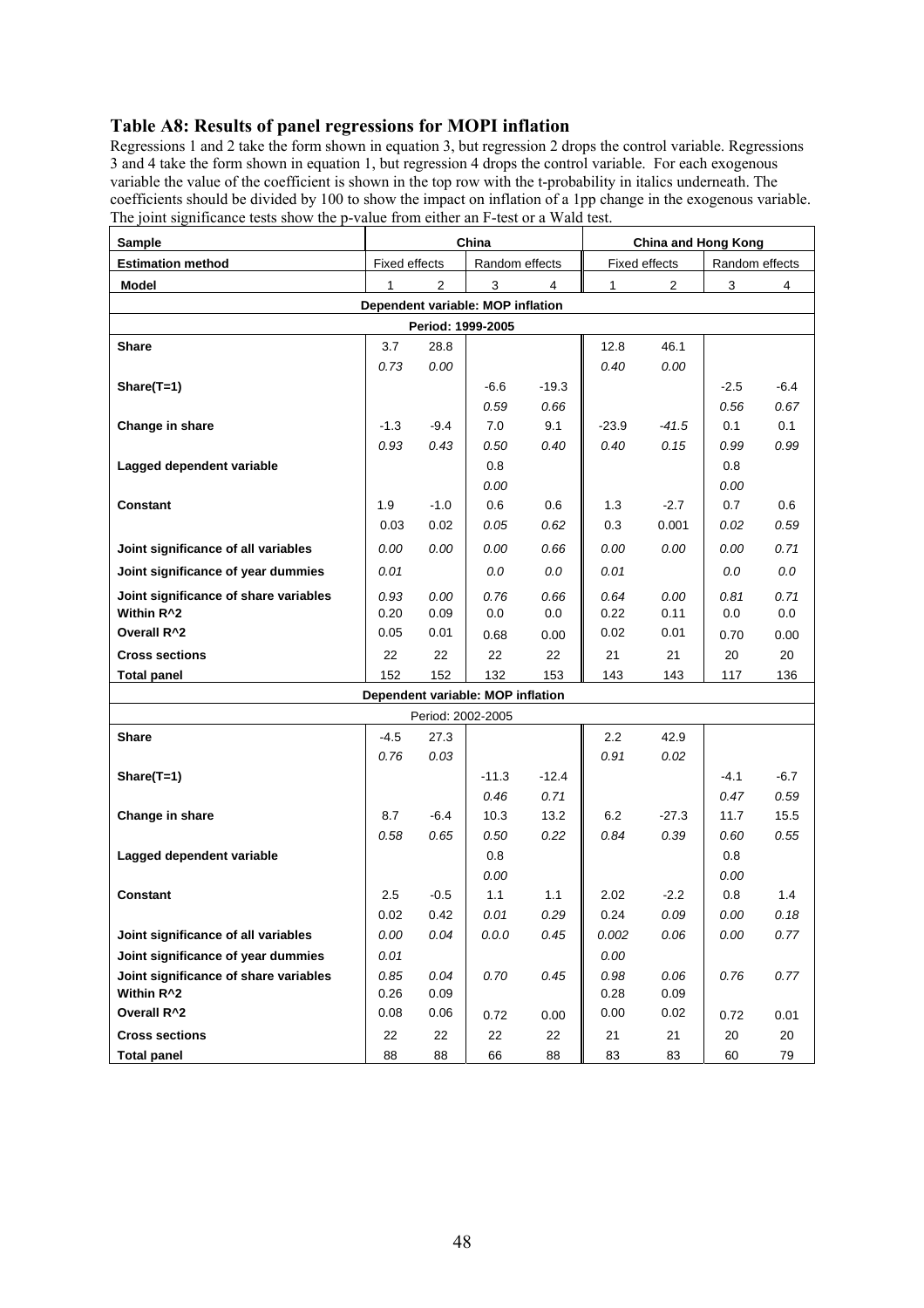## **Appendix B: Data category description**

| <b>ONS CPI categories</b>                                     | <b>SITC Rev. 3 trade</b><br>categories | <b>China RPI category</b>                      |
|---------------------------------------------------------------|----------------------------------------|------------------------------------------------|
| 01.1.1 Bread and cereals                                      | 04                                     | Food                                           |
| 01.1.2 Meat                                                   | 01                                     | Food                                           |
| 01.1.3 Fish                                                   | 03                                     | Food                                           |
| 01.1.5 Oils and fats                                          | 41                                     | Food                                           |
| 01.1.6 Fruit                                                  | 057, 058 059                           | Food                                           |
| 01.1.7 Vegetables including potatoes and tubers               | 054, 056                               | Food                                           |
| 01.1.8 Sugar, jam, syrups, chocolate and confectionery        | 06                                     | Food                                           |
| 01.2.1 Coffee, tea and cocoa                                  | 073, 074                               | Beverage, Tobacco & Liquors                    |
| 01.2.2 Mineral waters, soft drinks and juices                 | 111                                    | Beverage, Tobacco & Liquors                    |
| 02.1.1 Spirits                                                | 1124                                   | Beverage, Tobacco & Liquors                    |
| 02.1.2 Wine                                                   | 1121                                   | Beverage, Tobacco & Liquors                    |
| 02.1.3 Beer                                                   | 1123                                   | Beverage, Tobacco & Liquors                    |
| 03.1.2 Garments                                               | 841, 842, 843, 844                     | Clothing, Hats and Shoes                       |
| 03.1.3 Other clothing and clothing accessories                | 8461, 8469                             | Clothing, Hats and Shoes                       |
| 03.2 Footwear including repairs                               | 85                                     | Clothing, Hats and Shoes                       |
| 05.1.1 Furniture and furnishings and 05.2 Household textiles  | 82                                     | Furniture                                      |
| 05.3.1/2 Major appliances and small electric goods            | 7752, 7757                             | Building, Hardware & Electric Materials        |
| 06.1.1 Pharmaceutical products                                | 5411, 5419                             | Medicine, Medical & Health Care Articles       |
| 06.1.2/3 Other medical and therapeutic equipment              | 8842                                   | Medicine, Medical & Health Care Articles       |
| 07.1.1A/B New cars/used Cars                                  | 781                                    | Traffic and Communication Appliances           |
| 07.1.2/3 Motorcycles and bicycles                             | 785                                    | Traffic and Communication Appliances           |
| 07.2.1 Spare parts and accessories                            | 784                                    | Traffic and Communication Appliances           |
| 08.2/3 Telephone and telefax equipment and services           | 7641, 76493, 76491                     | Traffic and Communication Appliances           |
| 09.1.1 Reception and reproduction of sound and pictures       | 761, 762, 763                          | Traffic and Communication Appliances           |
| 09.1.2 Photographic, cinematographic and optical<br>equipment | 881, 882                               | Household Electric App & Audiovisual Apparatus |
| 09.1.3 Data processing equipment                              | 751                                    | Household Electric App & Audiovisual Apparatus |
| 09.1.4 Recording media                                        | 76492, 76499                           | Household Electric App & Audiovisual Apparatus |
| 09.3.1 Games, toys and hobbies                                | 8492, 8493, 8946                       | Sports & Recreational Articles                 |
| 09.3.2 Equipment for sport and open-air recreation            | 8947                                   | Sports & Recreational Articles                 |
| 09.5.1 Books                                                  | 8921                                   | Books, Newspapers, Magazines & Electronic Pub  |
| 09.5.2 Newspapers and periodicals                             | 8922                                   | Books, Newspapers, Magazines & Electronic Pub  |
| 12.3.1 Jewellery, clocks and watches                          | 885, 897                               | Gold, Silver & Jewellery                       |
| 12.3.2 Other personal effects                                 | 83                                     | NA                                             |

## **Table B1: ONS consumer price index (CPI) categories, matching SITC Revision 3 trade categories and Chinese RPI inflation categories**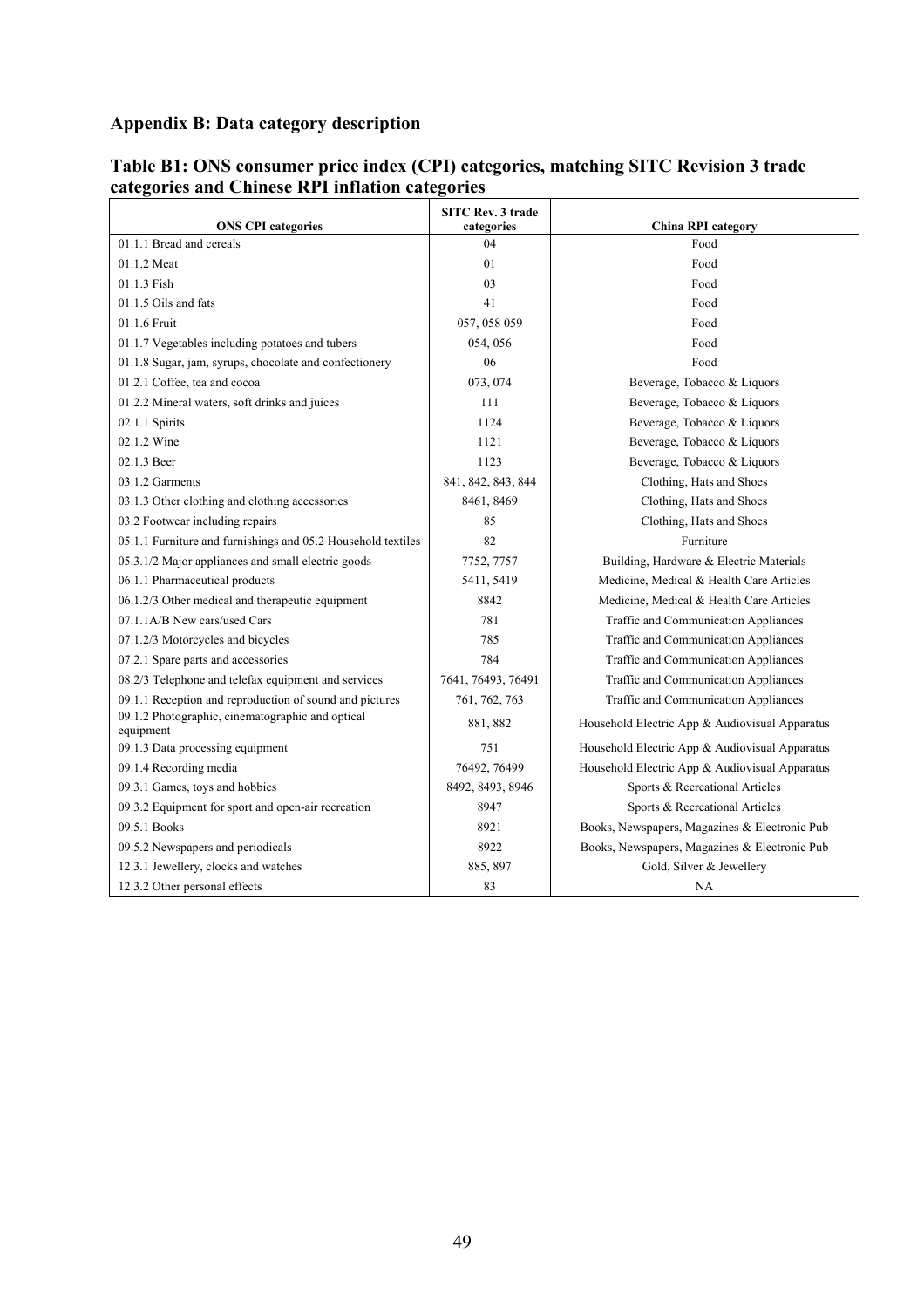| <b>ONS IPI category</b>                                 | <b>ONS</b> code       | <b>SITC Rev. 3 trade category</b> |
|---------------------------------------------------------|-----------------------|-----------------------------------|
| Live animals                                            | OMFL                  | $00\,$                            |
| Fish                                                    | <b>OMFM</b>           | 03                                |
| Cereals                                                 | <b>OMFN</b>           | 04                                |
| Sugar                                                   | <b>OMFO</b>           | 06                                |
| Coffee, tea, cocoa etc                                  | OMFP                  | 07                                |
| Animal feeding stuffs                                   | <b>OMFR</b>           | 08                                |
| Misc. foods                                             | <b>OMFS</b>           | 09                                |
| Beverages                                               | <b>EHGF</b>           | 11                                |
| Tobacco                                                 | <b>EHGG</b>           | 12                                |
| Residual crude materials                                | <b>OMFT</b>           | 21, 22, 23, 27, 29                |
| Wood & cork                                             | <b>EHGI</b>           | 24                                |
| Pulp & waste paper                                      | <b>EHGJ</b>           | 25                                |
| Textile fibres                                          |                       | 26                                |
| Metal ores                                              | EHGK                  | 28                                |
| Fuels other than oil                                    | EHGL                  | 32, 34, 35                        |
|                                                         | <b>ELAU</b>           | $\overline{4}$                    |
| Oils(animal $&$ vegetable) and fats<br>Organic chemical | <b>EHGM</b>           | 51                                |
| Inorganic chemicals                                     | <b>EHGN</b>           | 52                                |
| Colouring material                                      | <b>EHGO</b>           | 53                                |
|                                                         | <b>CSEI</b>           | 54                                |
| Medicinal products<br>Toilet preparations               | <b>EHGP</b>           | 55                                |
| Residual chemicals                                      | <b>CSEJ</b>           |                                   |
| Plastics                                                | <b>OMFW</b>           | 56, 59                            |
|                                                         | <b>EHGQ</b>           | 57,58                             |
| Leather manufactures                                    | <b>OMFX</b>           | 61                                |
| Rubber manufactures                                     | <b>OMFY</b>           | 62                                |
| Wood & cork manufactures                                | <b>EHGS</b>           | 63                                |
| Paper & paperboard                                      | <b>EHGT</b>           | 64                                |
| <b>Textile fabrics</b>                                  | <b>EHGU</b>           | 65                                |
| Mineral manufactures less precious stones               | <b>CSEK</b>           | 66                                |
| Iron & steel                                            | <b>EHGV</b>           | 67                                |
| Non ferrous metals                                      | <b>EHGW</b>           | 68                                |
| Misc metal manufactures                                 | <b>EHGX</b>           | 69                                |
| Mechanical Machinery                                    | <b>EHHA</b>           | 71, 72, 73, 74 exc 716            |
| <b>Electrical Machinery</b>                             | <b>EHHB</b>           | 716, 75, 76, 77                   |
| Road vehicles                                           | <b>EHHC</b>           | 78                                |
| Transport equipment other than road vehicles:           | <b>EHHD</b>           | 79                                |
| Residual misc. manufactures                             | OMGT                  | 81,82,83                          |
| Clothing                                                | $\operatorname{CSEL}$ | 84                                |
| Footwear                                                | <b>CSEM</b>           | 85                                |
| Scientific & photographic equipment                     | <b>EHHG</b>           | 87,88                             |
| Unspecified goods                                       | <b>BPEF</b>           | 9                                 |

**Table B2: ONS import price index (IPI) categories and matching SITC Revision 3 trade categories**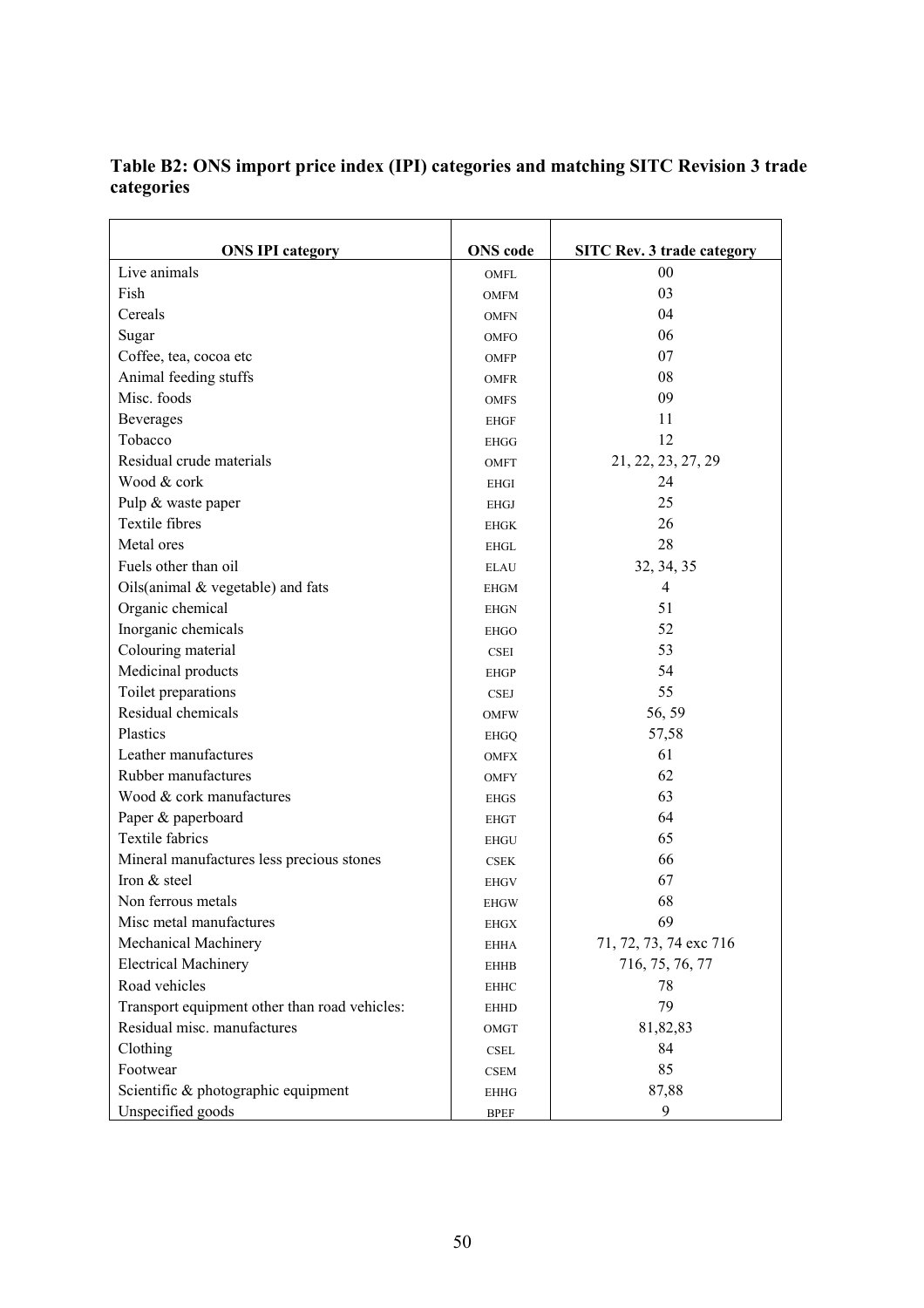|                                                         | <b>ONS</b>  | <b>SITC Rev. 3</b> |
|---------------------------------------------------------|-------------|--------------------|
| <b>ONS MIPI category</b>                                | code        | trade category     |
| Food Product & Beverages                                | <b>RABF</b> | $\Omega$           |
| <b>Tobacco Products</b>                                 | <b>RABG</b> | 12                 |
| Textiles                                                | <b>RABH</b> | 26, 65             |
| Wearing Apparel; Fur                                    | <b>RABI</b> | 21,84              |
| Pulp, Paper & Paper Products                            | RABL        | 25, 64             |
| Printed Matter & Recorded material                      | <b>RABM</b> | 761, 8921, 8922    |
| <b>Basic Metals</b>                                     | <b>RABV</b> | 28, 67             |
| <b>Fabricated Metal Products</b>                        | <b>RABW</b> | 69                 |
| Office Machinery & Computers                            | <b>RABY</b> | 75                 |
| Electrical Machinery & apparatus nec                    | <b>RACB</b> | 77                 |
| Radio, Television & Communication equipment             | <b>RACC</b> | 76                 |
| Medical, Precision $\&$ optical instruments $\&$ clocks | <b>RACD</b> | 87,88              |
| Motor Vehicles, Trailers & semi-trailers                | <b>RACE</b> | 78                 |
| Other Transport Equipment                               | <b>RACF</b> | 79                 |
| Other Mining & Quarry                                   | RABE        | 32                 |

## **Table B3:ONS Manufacturer's input price index (MIPI) categories and matching SITC Revision 3 categories**

## **Table B4: ONS Manufacturers' output price index (MIPI) categories and matching SITC Revision 3 trade categories**

|                                               |                 | <b>SITC Rev. 3 trade</b> |
|-----------------------------------------------|-----------------|--------------------------|
| <b>ONS MOPI category</b>                      | <b>ONS</b> code | category                 |
| Mineral Water & Soft Drinks                   | <b>PPFE</b>     | 111                      |
| Food Products                                 | <b>RBGD</b>     | $\Omega$                 |
| <b>Tobacco Products Ex Duty</b>               | <b>POKY</b>     | 12                       |
| Textiles                                      | POKZ            | 26, 65                   |
| Wearing Apparel & Furs                        | <b>POLA</b>     | 21                       |
| Leather & Leather Products                    | <b>POLB</b>     | 61                       |
| Pulp, Paper & Paper Products                  | POLD            | 25, 64                   |
| Printed Matter & Recorded Material            | POLE            | 761, 8921, 8922          |
| Chemicals                                     | POLG            | 51, 52, 53, 55, 56, 59   |
| Rubber & Plastic                              | <b>POLH</b>     | 57                       |
| Other Non Metalic Minerals                    | <b>POLI</b>     | 321, 322, 34, 35         |
| <b>Basic Metals</b>                           | POLJ            | 28                       |
| <b>Fabricated Metal Products</b>              | <b>POLK</b>     | 69                       |
| Machinery & Equipment                         | POLL            | 71, 72, 73, 74           |
| Office Machinery & Computers                  | <b>POLM</b>     | 75                       |
| Electrical Machinery & Apparatus              | <b>POLN</b>     | 77                       |
| Radio, Television & Communication Equipment   | POLO            | 76                       |
| Medical Precision & Optical, Watches & Clocks | POLP            | 87,88                    |
| <b>Motor Vehicles</b>                         | POLQ            | 78                       |
| Other Transport                               | <b>POLR</b>     | 79                       |
| Furniture: other manufactured goods n.e.c     | <b>POLS</b>     | 82, 89                   |
| Beverages ex duty                             | <b>SCPE</b>     | 112                      |
| Wood & Wood products                          | POLC            | 63                       |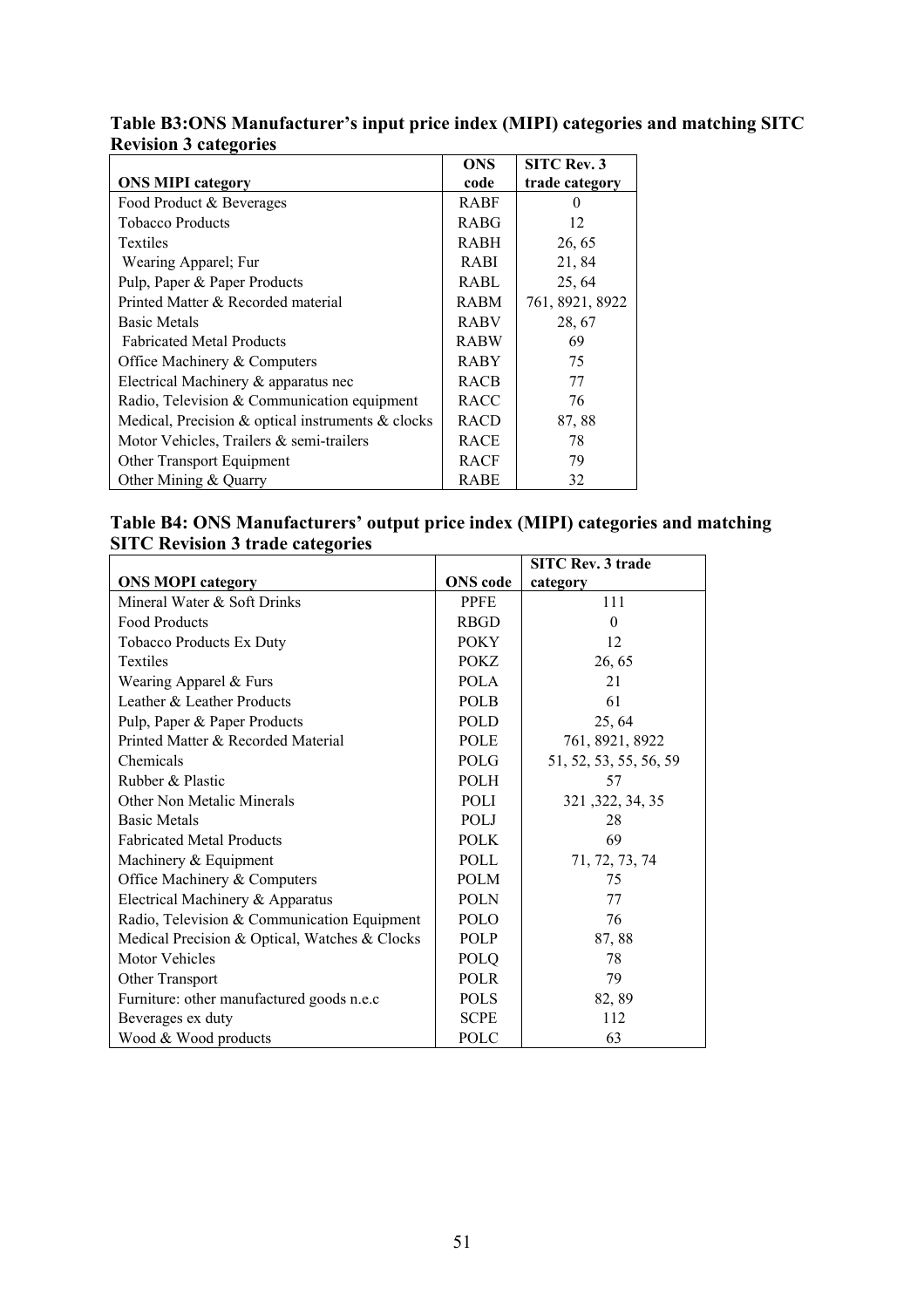#### **References**

**Borio, C and Filardo, A (2007)** 'Globalisation and inflation: New cross-country evidence on the global determinants of domestic inflation' *BIS Working Paper No. 227*

**ECB (2006)** 'Assessing the downward impact on Euro Area import prices of increased imports from low-cost countries' *Balance of Payments Review* Issue No. 18

**Economist (2007)**, 'The problem with Made in China', Jan  $11<sup>th</sup>$  2007.

**Feyzioglu, T and Willard L, (2006)** 'Does inflation in China affect the United States and Japan?' *IMF Working Paper WP/06/36* 

**Funke, M and Rahn, J (2004)** 'Just how undervalued is the Chinese renminbi' *BOFIT Discussion Papers 2004 NO. 14* 

**Hanke, S (2003)** 'John Snow is wrong about China exporting deflation' Commentary in *International Economy*, Spring 2003

**Heston, A, Summers, R and Aten, B (2006)** 'Penn World Table Version 6.2', *Centre for International Comparisons of Production, Income and Prices* at the University of Pennsylvania

**IMF WEO (2006)** 'Has Globalisation affected inflation?' Chapter III, *IMF World Economic Outlook*, April 2006

**Kamin, S, Marazzi, M and Schindler JW (2004)** , 'Is China "Exporting deflation"?' Board *of Governors of the Federal Reserve System International Finance Discussion Paper No 791* 

**Morrison, W. and Labonte, M. (2005)**, 'China's exchange rate peg: Economic issues and options for US trade policy' *CRS Report for Congress May 2005* 

**Nickell, S., (2005)** 'Why has inflation been so low since 1999?' http://externalboeweb/publications/speeches/2005/sninflation050127.pdf